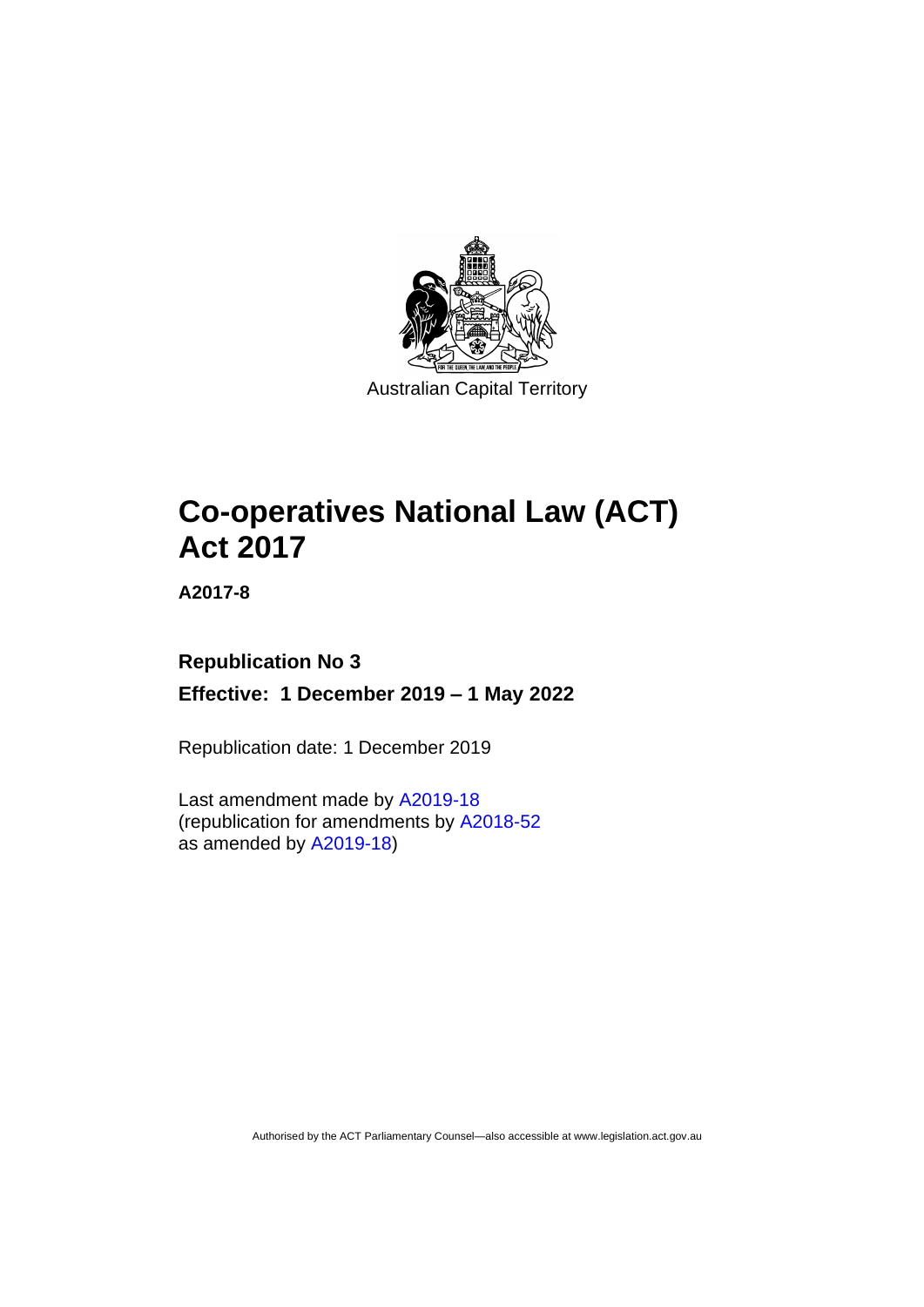#### **About this republication**

#### **The republished law**

This is a republication of the *Co-operatives National Law (ACT) Act 2017* (including any amendment made under the *[Legislation Act 2001](http://www.legislation.act.gov.au/a/2001-14)*, part 11.3 (Editorial changes)) as in force on 1 December 2019*.* It also includes any commencement, amendment, repeal or expiry affecting this republished law to 1 December 2019.

The legislation history and amendment history of the republished law are set out in endnotes 3 and 4.

#### **Kinds of republications**

The Parliamentary Counsel's Office prepares 2 kinds of republications of ACT laws (see the ACT legislation register at [www.legislation.act.gov.au\)](http://www.legislation.act.gov.au/):

- authorised republications to which the *[Legislation Act 2001](http://www.legislation.act.gov.au/a/2001-14)* applies
- unauthorised republications.

The status of this republication appears on the bottom of each page.

#### **Editorial changes**

The *[Legislation Act 2001](http://www.legislation.act.gov.au/a/2001-14)*, part 11.3 authorises the Parliamentary Counsel to make editorial amendments and other changes of a formal nature when preparing a law for republication. Editorial changes do not change the effect of the law, but have effect as if they had been made by an Act commencing on the republication date (see *[Legislation Act 2001](http://www.legislation.act.gov.au/a/2001-14)*, s 115 and s 117). The changes are made if the Parliamentary Counsel considers they are desirable to bring the law into line, or more closely into line, with current legislative drafting practice.

This republication includes amendments made under part 11.3 (see endnote 1).

#### **Uncommenced provisions and amendments**

If a provision of the republished law has not commenced, the symbol  $\mathbf{U}$  appears immediately before the provision heading. Any uncommenced amendments that affect this republished law are accessible on the ACT legislation register [\(www.legislation.act.gov.au\)](http://www.legislation.act.gov.au/). For more information, see the home page for this law on the register.

#### **Modifications**

If a provision of the republished law is affected by a current modification, the symbol  $\mathbf{M}$  appears immediately before the provision heading. The text of the modifying provision appears in the endnotes. For the legal status of modifications, see the *[Legislation](http://www.legislation.act.gov.au/a/2001-14)  Act [2001](http://www.legislation.act.gov.au/a/2001-14)*, section 95.

#### **Penalties**

At the republication date, the value of a penalty unit for an offence against this law is \$160 for an individual and \$810 for a corporation (see *[Legislation Act 2001](http://www.legislation.act.gov.au/a/2001-14)*, s 133).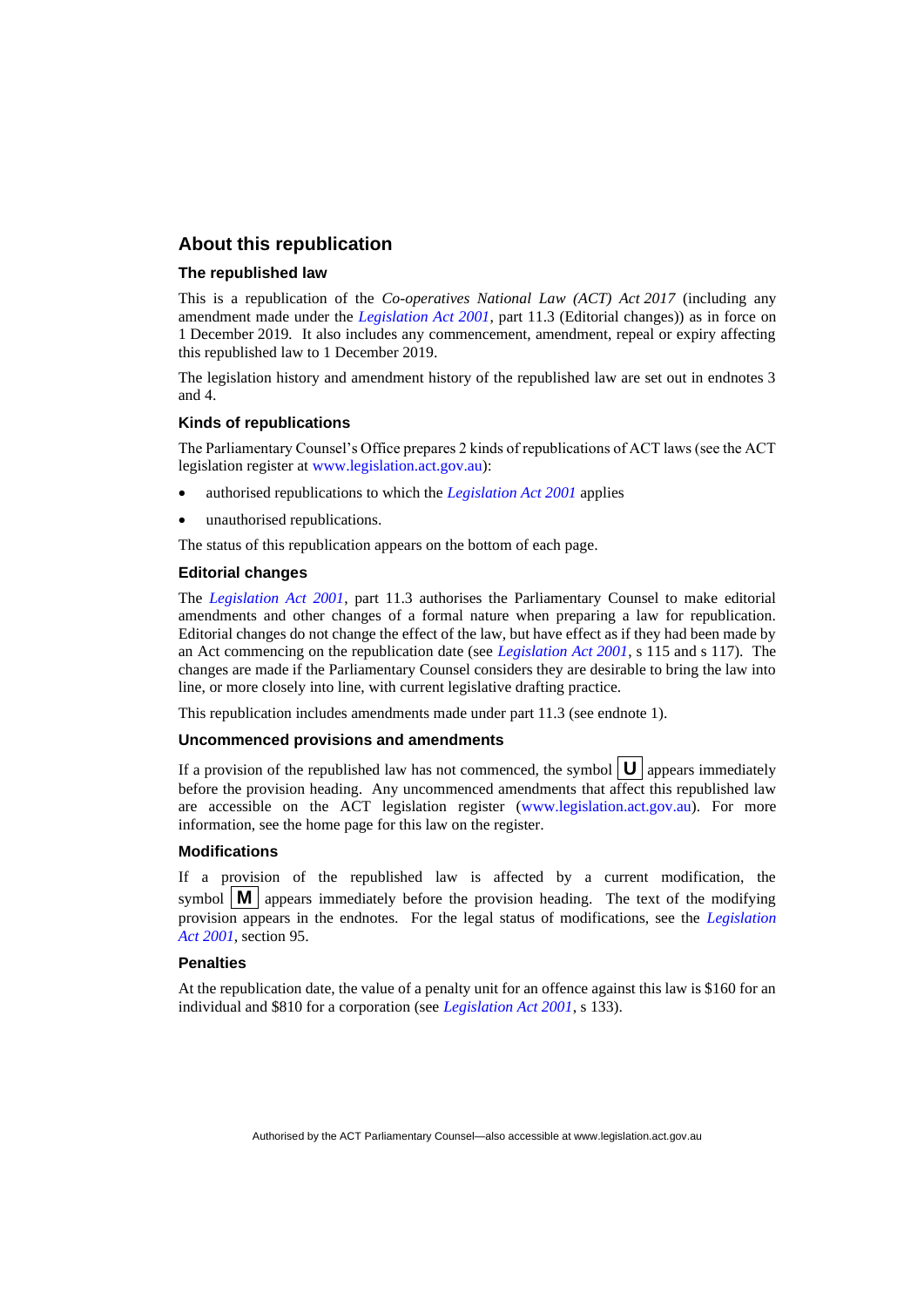

# **Co-operatives National Law (ACT) Act 2017**

# **Contents**

| Part 1 | <b>Preliminary</b>                                                                         |   |  |  |  |  |
|--------|--------------------------------------------------------------------------------------------|---|--|--|--|--|
| 1      | Name of Act                                                                                | 2 |  |  |  |  |
| 3      | Dictionary<br>Terms used in Co-operatives National Law (ACT)<br><b>Notes</b>               |   |  |  |  |  |
| 4      |                                                                                            |   |  |  |  |  |
| 5      |                                                                                            |   |  |  |  |  |
| 6      | Offences against Act-application of Criminal Code etc                                      | 3 |  |  |  |  |
| Part 2 | <b>Application of Co-operatives National Law</b><br>and Co-operatives National Regulations |   |  |  |  |  |
| 7      | Application of Co-operatives National Law and Co-operatives National<br>Regulations        | 4 |  |  |  |  |
| 8      | <b>Exclusion of Legislation Act</b>                                                        | 5 |  |  |  |  |
|        |                                                                                            |   |  |  |  |  |
| R3     | Co-operatives National Law (ACT) Act 2017<br>contents 1                                    |   |  |  |  |  |

Page

01/12/19 Effective: 01/12/19-01/05/22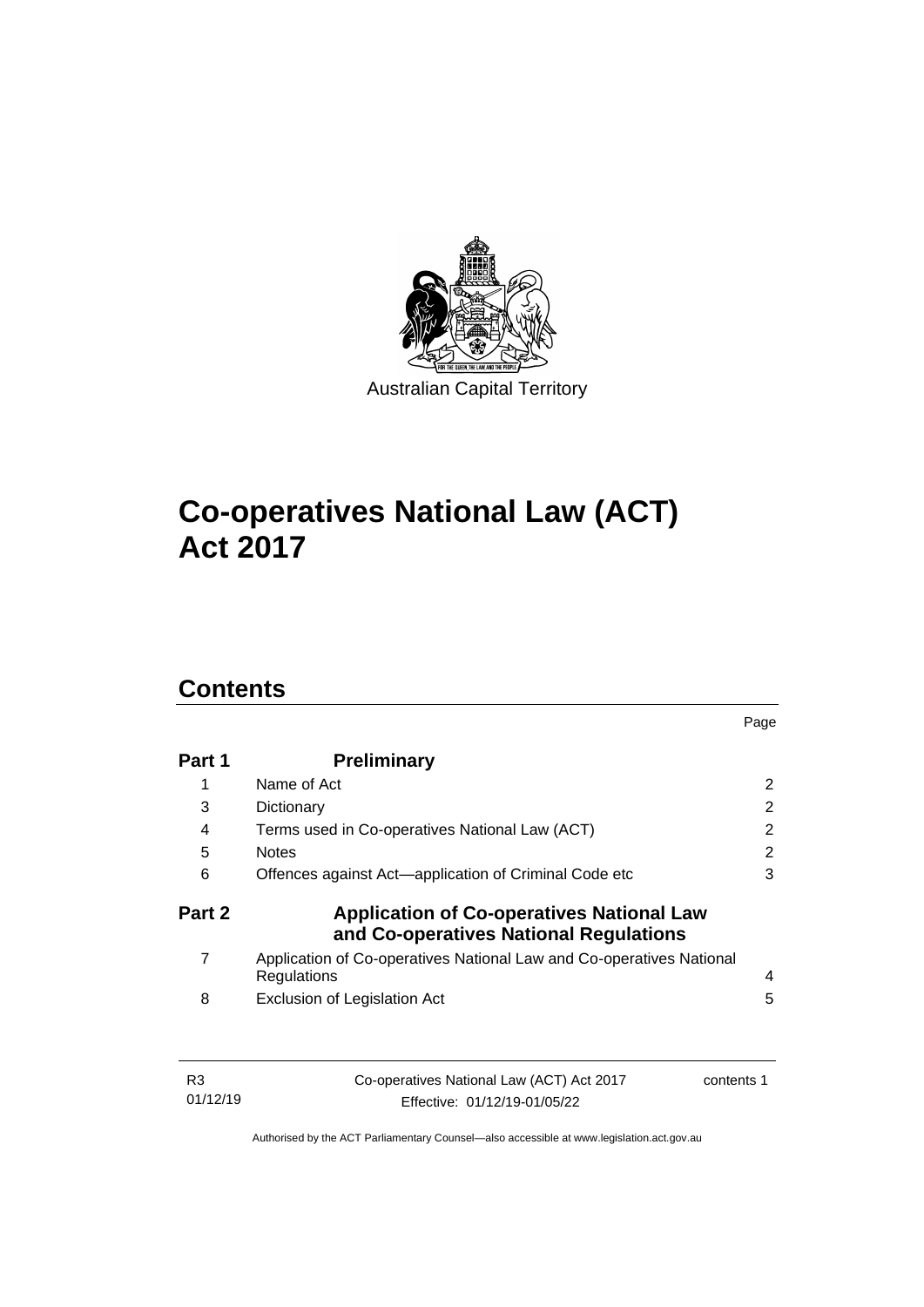| Contents |
|----------|
|----------|

|            |                                                                                        | Page           |
|------------|----------------------------------------------------------------------------------------|----------------|
| Part 3     | Some matters referred to in Co-operatives<br><b>National Law (ACT)</b>                 |                |
| 9          | Meaning of certain terms in Co-operatives National Law (ACT)                           | $\overline{7}$ |
| 10         | Corporations application legislation-the Law, s 4                                      | $\overline{7}$ |
| 11         | Designated authority-the Law, s 4                                                      | $\overline{7}$ |
| 12         | Designated instrument-the Law, s 4                                                     | 8              |
| 13         | Designated tribunal-the Law, s 4                                                       | 11             |
| 14         | Shares compulsorily acquired-the Law, s 436                                            | 12             |
| 15         | Deregistration-the Law, s 453                                                          | 13             |
| 16         | Costs of inquiry-the Law, s 530                                                        | 13             |
| 17         | Secrecy-the Law, s 537                                                                 | 13             |
| 18         | Pecuniary penalty orders-the Law, s 556                                                | 14             |
| 19         | Registrar of Co-operatives-the Law, s 595                                              | 14             |
| 20         | Protection of officials from liability-the Law, s 595                                  | 14             |
| 21         | Stamp duty on transfer-the Law, s 620                                                  | 15             |
| 22         | Registration fees-the Law, s 620                                                       | 16             |
| Part 4     | <b>Application of Corporations Act</b>                                                 |                |
| 23         | Definitions-pt 4                                                                       | 17             |
| 24         | Provisions to which this part applies                                                  | 17             |
| 25         | Effect of declaratory provisions                                                       | 18             |
| 26         | Modifications to applied Corporations law                                              | 19             |
| 27         | Conferral of functions on ASIC                                                         | 20             |
| 28         | Conferral of functions on ACT courts                                                   | 20             |
| 29         | Implied application of regulations and other provisions of Corporations<br>legislation | 21             |
| 30         | Proceedings for offences                                                               | 21             |
| 31         | Application of Corporations legislation by other means                                 | 22             |
| Part 5     | <b>Miscellaneous</b>                                                                   |                |
| 32         | Rules of co-operatives formed to carry on club may restrict voting<br>rights           | 23             |
| 33         | Proceeding for offences                                                                | 23             |
| 34         | Proceeding for recovery of fines or penalties under co-operatives rules                | 24             |
| 35         | Regulation-making power-local regulations                                              | 24             |
| contents 2 | Co-operatives National Law (ACT) Act 2017                                              | R <sub>3</sub> |
|            | Effective: 01/12/19-01/05/22                                                           | 01/12/19       |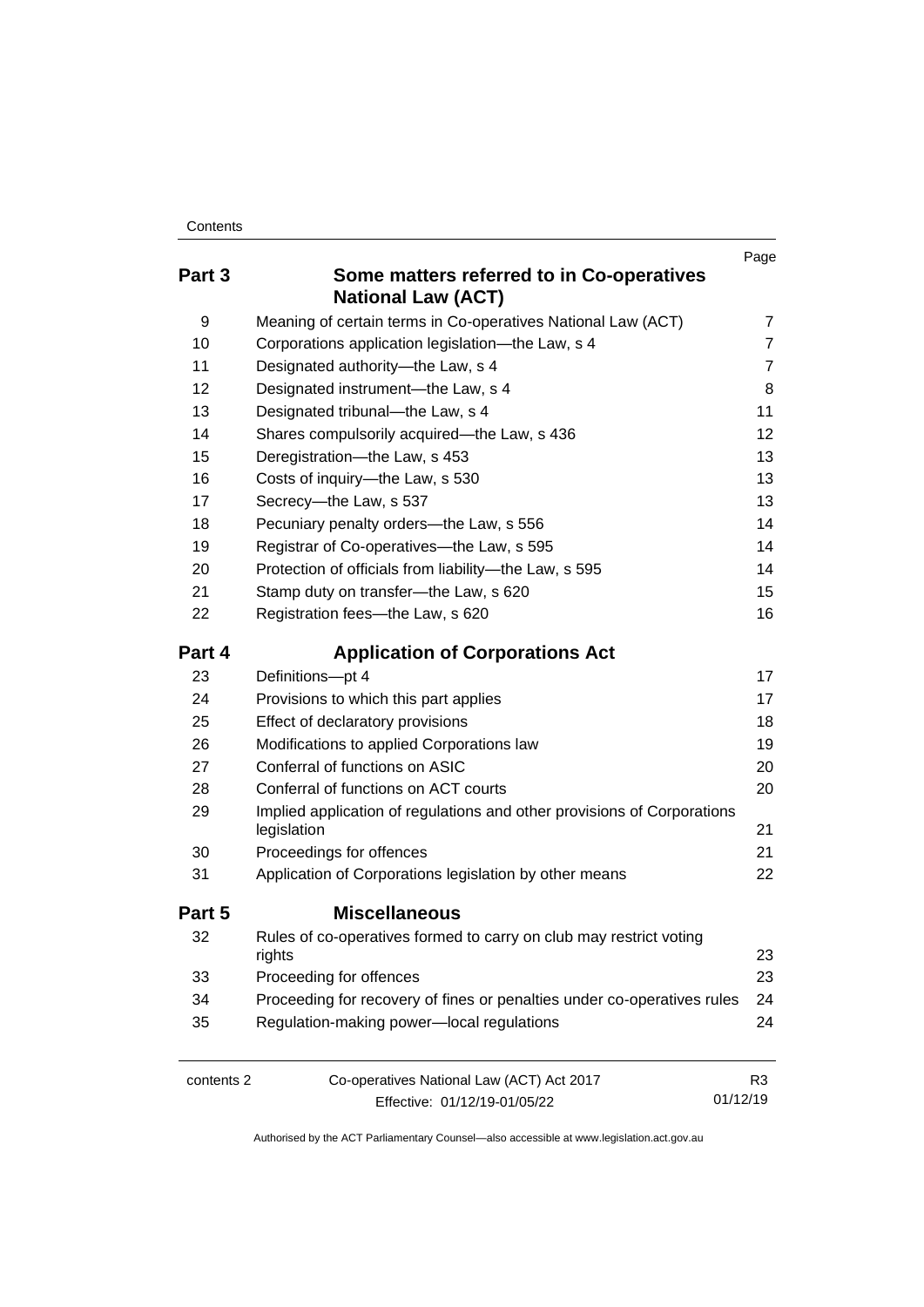|                   |                                                                                | Page |  |  |
|-------------------|--------------------------------------------------------------------------------|------|--|--|
| Part 10           | <b>Transitional</b>                                                            |      |  |  |
| 50                | Meaning of commencement day-pt 10                                              | 26   |  |  |
| 51                | Exclusion of Legislation Act-Co-operatives National Regulations                | 26   |  |  |
| 52                | Saving of operation of Cooperatives Act 2002                                   | 26   |  |  |
| 53                | Registration of co-operatives                                                  | 27   |  |  |
| 54                | Minimum paid up amount of shares—the Law, s 78 (4)                             | 27   |  |  |
| 55                | Entitlements of former members of trading co-operatives—the Law,<br>sch 3, s 1 | 27   |  |  |
| 56                | Entitlement to distribution from business or reserves of co-operative          | 28   |  |  |
| 57                | <b>Transitional regulations</b>                                                |      |  |  |
| 58                | Expiry-pt 10                                                                   | 28   |  |  |
|                   |                                                                                |      |  |  |
| <b>Schedule 1</b> | <b>Modifications-Co-operatives National Law</b>                                | 29   |  |  |
|                   |                                                                                |      |  |  |
| <b>Dictionary</b> |                                                                                | 36   |  |  |
| <b>Endnotes</b>   |                                                                                |      |  |  |
| 1                 | About the endnotes                                                             | 38   |  |  |
| 2                 | Abbreviation key                                                               | 38   |  |  |
| 3                 | Legislation history                                                            |      |  |  |
| 4                 | Amendment history                                                              |      |  |  |
| 5                 | Earlier republications                                                         | 41   |  |  |

**Contents**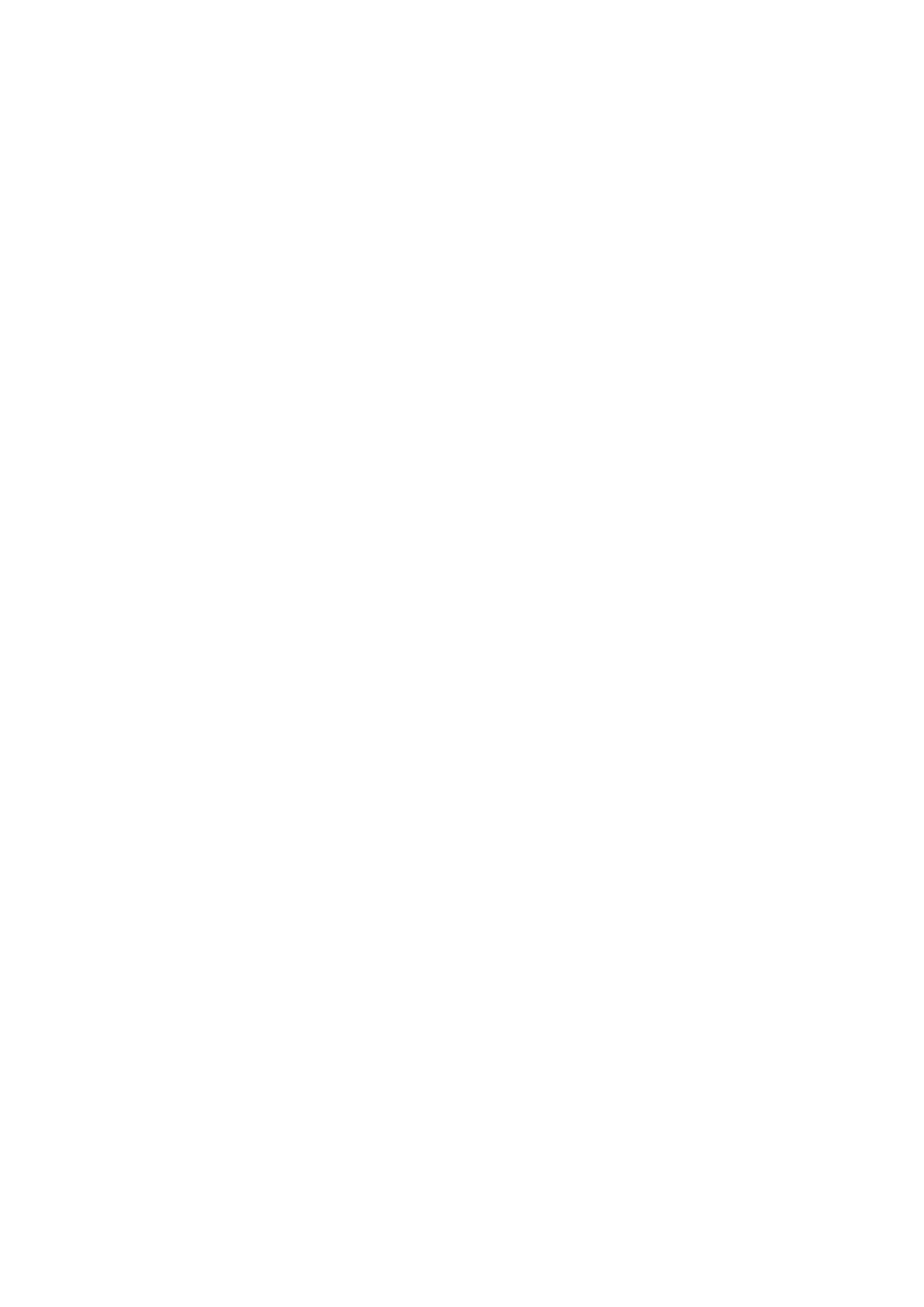

# **Co-operatives National Law (ACT) Act 2017**

An Act to apply a national law relating to co-operatives, and for other purposes

R3 01/12/19

ֺֺׅ֡֡֡֬֞

Co-operatives National Law (ACT) Act 2017 Effective: 01/12/19-01/05/22

page 1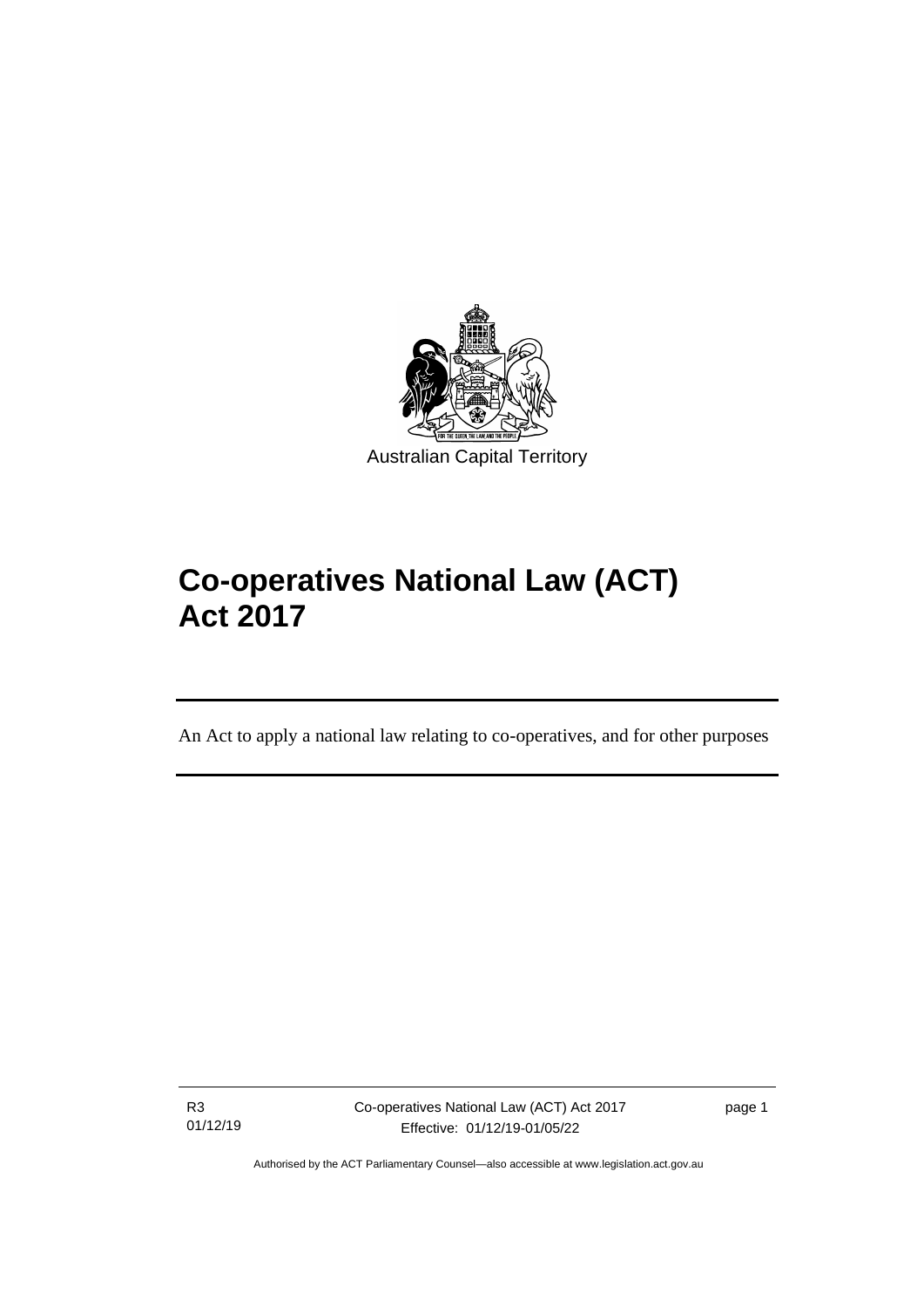#### **Part 1** Preliminary

Section 1

# <span id="page-7-0"></span>**Part 1 Preliminary**

#### <span id="page-7-1"></span>**1 Name of Act**

This Act is the *Co-operatives National Law (ACT) Act 2017*.

#### <span id="page-7-2"></span>**3 Dictionary**

- (1) The dictionary at the end of this Act is part of this Act.
- (2) A definition in the dictionary applies to the local application provisions of this Act.
	- *Note 1* The dictionary at the end of this Act defines certain terms used in this Act, and includes references (*signpost definitions*) to other terms defined elsewhere in this Act.

For example, the signpost definition '*local regulations*—see section 35.' means that the term 'local regulations' is defined in that section and the definition applies to this Act.

*Note 2* A definition in the dictionary (including a signpost definition) applies to the entire Act unless the definition, or another provision of the Act, provides otherwise or the contrary intention otherwise appears (see [Legislation Act,](http://www.legislation.act.gov.au/a/2001-14)  $s$  155 and  $s$  156 (1)).

### <span id="page-7-3"></span>**4 Terms used in Co-operatives National Law (ACT)**

Terms used in the local application provisions of this Act and also in the *Co-operatives National Law (ACT)* have the same meanings in those provisions as they have in the *Co-operatives National Law (ACT)*.

*Note* A definition in an Act applies except so far as the contrary intention appears (se[e Legislation Act,](http://www.legislation.act.gov.au/a/2001-14) s 155).

#### <span id="page-7-4"></span>**5 Notes**

A note included in the local application provisions of this Act is explanatory and is not part of this Act.

*Note* See the [Legislation Act,](http://www.legislation.act.gov.au/a/2001-14) s 127 (1), (4) and (5) for the legal status of notes.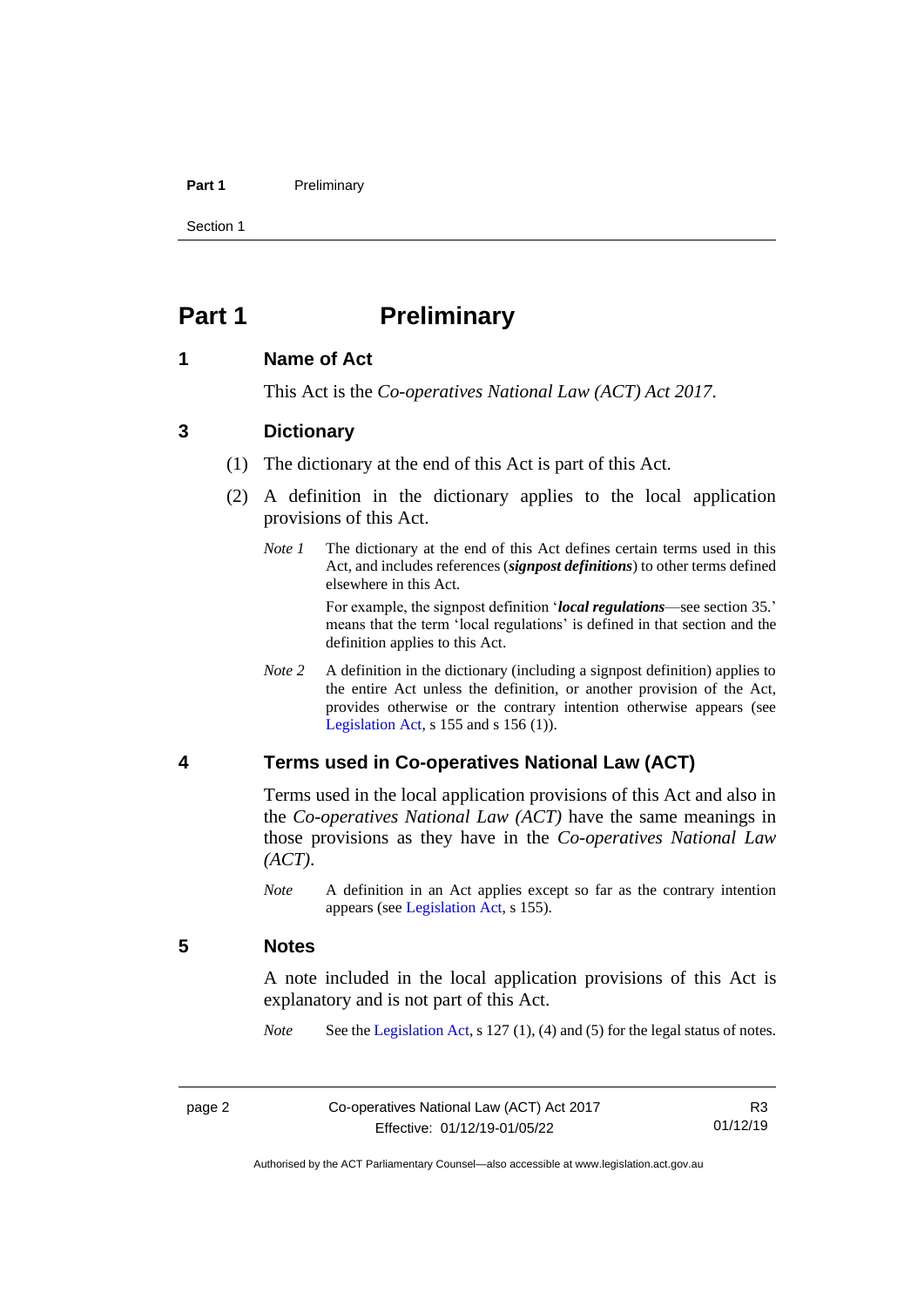### <span id="page-8-0"></span>**6 Offences against Act—application of Criminal Code etc**

Other legislation applies in relation to offences against this Act.

*Note Criminal Code* The [Criminal Code,](http://www.legislation.act.gov.au/a/2002-51) ch 2 applies to all offences against this Act (see Code, pt 2.1). The chapter sets out the general principles of criminal responsibility (including burdens of proof and general defences), and defines terms used for offences to which the Code applies (eg *conduct*, *intention*, *recklessness* and *strict liability*).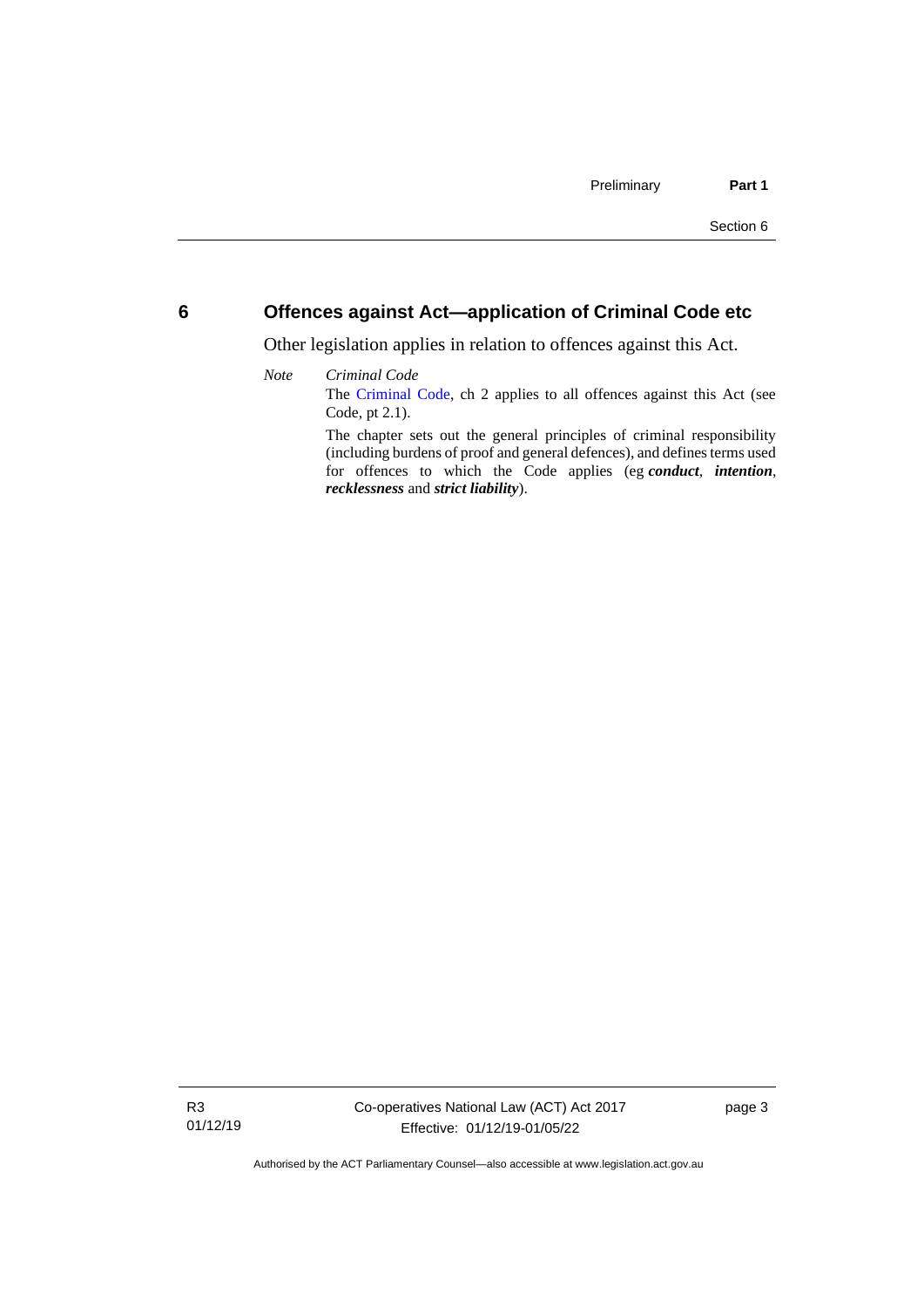#### **Part 2** Application of Co-operatives National Law and Co-operatives National **Requlations**

Section 7

# <span id="page-9-0"></span>**Part 2 Application of Co-operatives National Law and Co-operatives National Regulations**

# <span id="page-9-1"></span>**7 Application of Co-operatives National Law and Co-operatives National Regulations**

- (1) Subject to this section, the Co-operatives National Law, as in force from time to time, set out in the appendix to the [NSW](http://www.legislation.nsw.gov.au/#/view/act/2012/29) Act—
	- (a) applies as a territory law, as modified by schedule 1; and
	- (b) as so applying may be referred to as the *Co-operatives National Law (ACT)*; and
	- (c) so applies as if it were part of this Act.
- (2) A law that amends the Co-operatives National Law set out in the appendix to the [NSW](http://www.legislation.nsw.gov.au/#/view/act/2012/29) Act and is passed by the New South Wales Parliament after this Act's notification day must be presented to the Legislative Assembly not later than 6 sitting days after the day it is passed.
- (3) The amending law may be disallowed by the Legislative Assembly in the same way, and within the same period, that a disallowable instrument may be disallowed.

*Note* See th[e Legislation Act,](http://www.legislation.act.gov.au/a/2001-14) s 65 (Disallowance by resolution of Assembly).

- (4) If the amending law is not presented to the Legislative Assembly in accordance with subsection (2), or is disallowed under subsection (3), the Co-operatives National Law applying under subsection (1) is taken—
	- (a) not to include the amendments made by the amending law; and
	- (b) to include any provision repealed or amended by the amending law as if the amending law had not been made.

Authorised by the ACT Parliamentary Counsel—also accessible at www.legislation.act.gov.au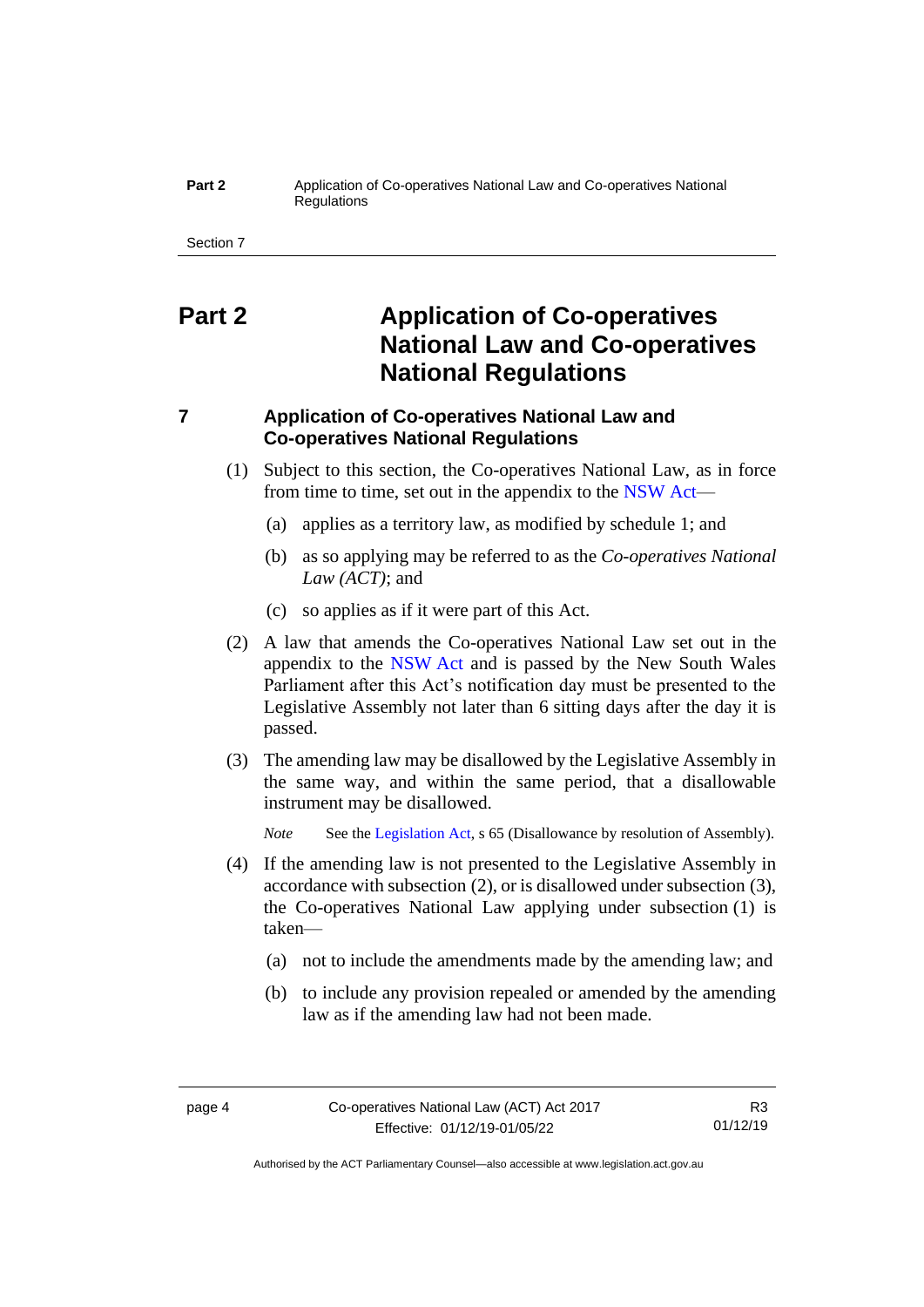- (5) The Co-operatives National Regulations, as in force from time to time—
	- (a) apply as Co-operatives National Regulations in force under the *Co-operatives National Law (ACT)*, as modified by local regulations; and
	- (b) as so applying may be referred to as the *Co-operatives National Regulation (ACT)*.
- (6) In this section:

*NSW Act* means the *[Co-operatives \(Adoption of National Law\)](http://www.legislation.nsw.gov.au/#/view/act/2012/29)  Act [2012](http://www.legislation.nsw.gov.au/#/view/act/2012/29)* (NSW).

# <span id="page-10-0"></span>**8 Exclusion of Legislation Act**

- (1) The [Legislation Act](http://www.legislation.act.gov.au/a/2001-14) does not apply to the *Co-operatives National Law (ACT).*
- (2) However, the [Legislation Act,](http://www.legislation.act.gov.au/a/2001-14) chapter 7 (Presentation, amendment and disallowance of subordinate laws and disallowable instruments) applies to the *Co-operatives National Regulation (ACT)* as if—
	- (a) a reference to a subordinate law were a reference to the Co-operatives National Regulations; and
	- (b) a reference to 'notification day' in the [Legislation Act,](http://www.legislation.act.gov.au/a/2001-14) section 64 (Presentation of subordinate laws and disallowable instruments) were a reference to 'published' as mentioned in the *Co-operatives National Law (ACT)*, section 614 (1) (Publication and commencement of National Regulations); and
	- (c) any other necessary changes were made.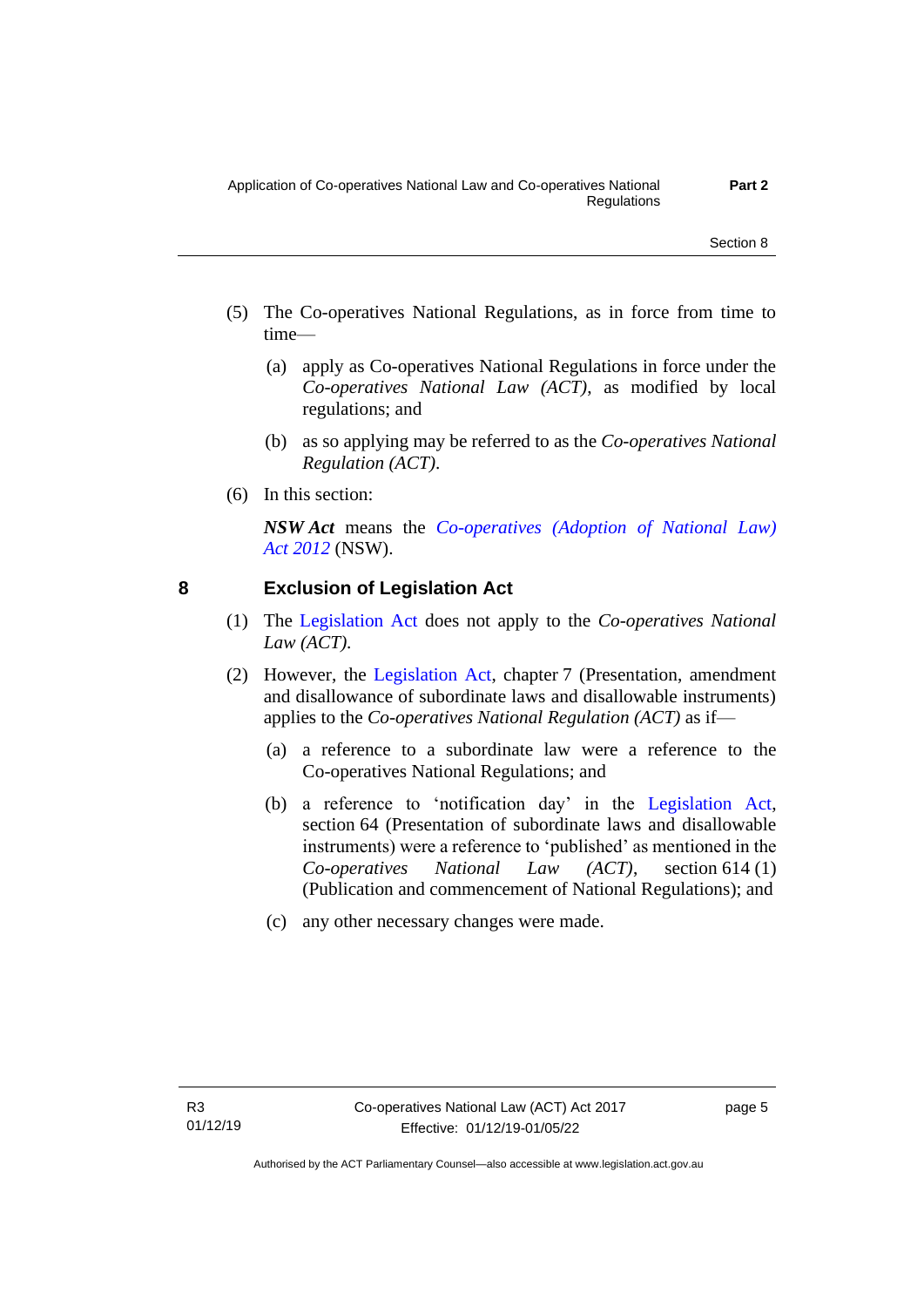#### **Part 2** Application of Co-operatives National Law and Co-operatives National Regulations

#### Section 8

- (3) Also, the [Legislation Act,](http://www.legislation.act.gov.au/a/2001-14) part 6.3 (Making of certain statutory instruments about fees) and chapter 7 (Presentation, amendment and disallowance of subordinate laws and disallowable instruments) apply to the provisions of the *Co-operatives National Law (ACT)* modified by the following:
	- (a) schedule 1, modifications 1.1A to 1.1E;
	- (b) schedule 1, modification 1.5A;
	- (c) schedule 1, modifications 1.5C and 1.5D;
	- (d) schedule 1, modification 1.12A;
	- (e) schedule 1, modifications 1.15 and 1.16.
- (4) This section does not limit the application of the [Legislation Act](http://www.legislation.act.gov.au/a/2001-14) to the local application provisions of this Act.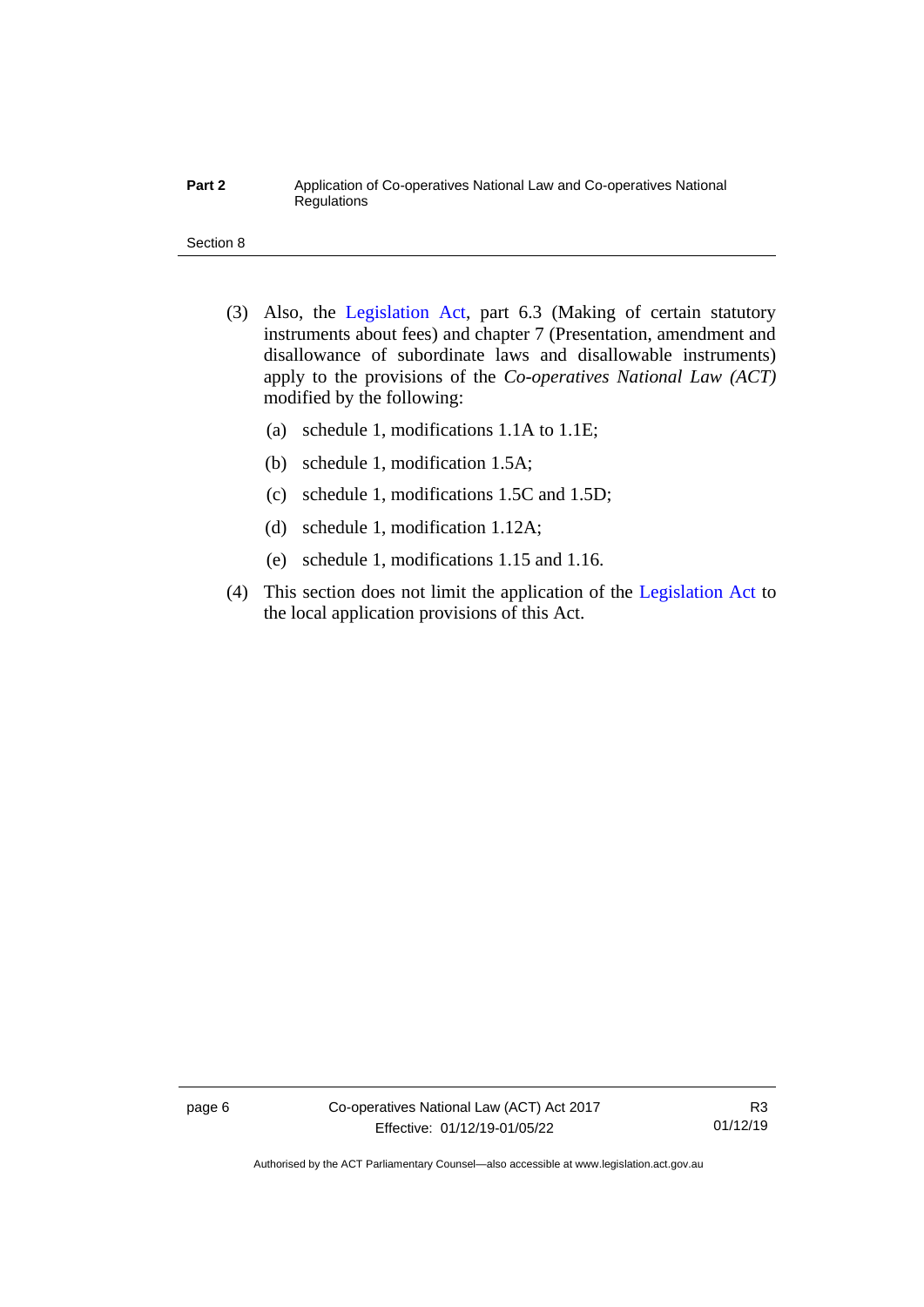# <span id="page-12-0"></span>**Part 3 Some matters referred to in Co-operatives National Law (ACT)**

# **9 Meaning of certain terms in Co-operatives National Law (ACT)**

In the *Co-operatives National Law (ACT)*:

*police officer* means a police officer.

*Note* The [Legislation Act,](http://www.legislation.act.gov.au/a/2001-14) dictionary, pt 1 defines *police officer* as a member or special member of the Australian Federal Police.

*public sector official* means a public employee.

*Note Public employee* means a public servant, a person employed by a territory instrumentality or a statutory office-holder or a person employed by a statutory office-holder (see [Legislation Act,](http://www.legislation.act.gov.au/a/2001-14) dict, pt 1).

*Registrar* means the Registrar of Co-operatives designated under section 19 (Registrar of Co-operatives—the Law, s 595).

*this jurisdiction* means the ACT.

#### <span id="page-12-2"></span>**10 Corporations application legislation—the Law, s 4**

The Corporations application legislation for the ACT is this Act, part 4 (Application of Corporations Act).

#### <span id="page-12-3"></span>**11 Designated authority—the Law, s 4**

- (1) The Registrar is the designated authority for the following provisions of the *Co-operatives National Law (ACT)*:
	- (a) section 15 (Modifications to applied provisions);
	- (b) section 492 (Appointment of inspectors);
	- (c) section 494 (Inspector's identity card);
	- (d) section 520 (Appointment of investigators);

page 7

<span id="page-12-1"></span>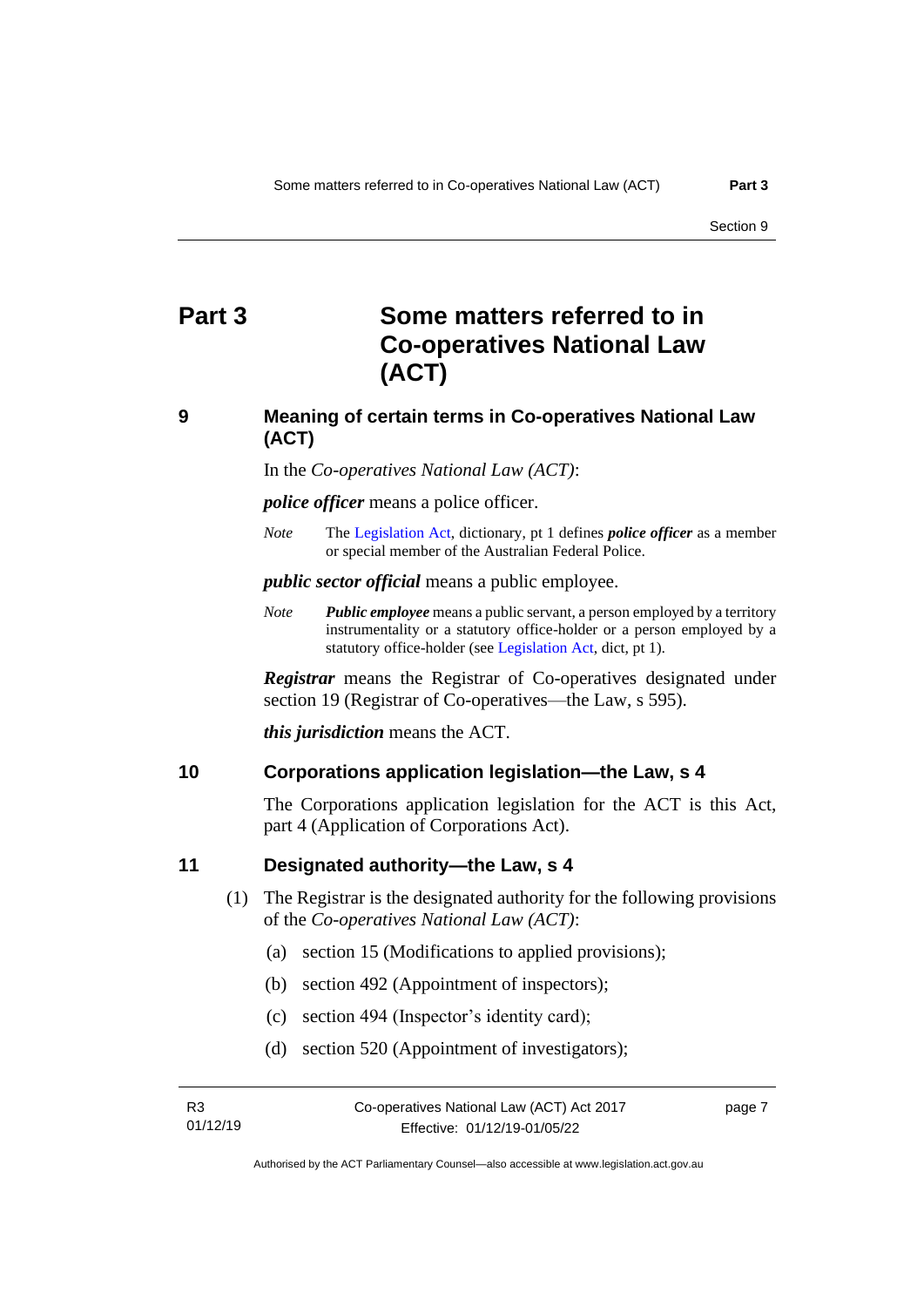Section 12

- (e) section 601 (Inspection of register of co-operatives);
- (f) section 622 (Approval of forms).
- (2) A magistrate is the designated authority for the following provisions of the *Co-operatives National Law (ACT)*:
	- (a) section 504 (Warrants);
	- (b) section 505 (Warrants—applications made otherwise than in person).

#### <span id="page-13-0"></span>**12 Designated instrument—the Law, s 4**

(1) The designated instrument for a provision of the *Co-operatives National Law (ACT)* mentioned in an item in table 12, column 2, for the case mentioned in column 4, is the instrument mentioned in column 5 for the item and case.

| column 1       | column 2 | Designatea mstraments<br>column 3                                               | column 4                   | column 5                 |
|----------------|----------|---------------------------------------------------------------------------------|----------------------------|--------------------------|
| item           | section  | description                                                                     | case                       | designated<br>instrument |
| 1              | 33(1)    | certificate of registration                                                     | all cases                  | notifiable<br>instrument |
| $\overline{2}$ | 35(5)    | exemption from special postal<br>ballot for amendment of rules of<br>conversion | individual<br>co-operative | written order            |
|                |          |                                                                                 | class of<br>co-operatives  | notifiable<br>instrument |
| 3              | 60(2)    | specifying rule amendments<br>requiring prior approval by<br>Registrar          | all cases                  | notifiable<br>instrument |
| $\overline{4}$ | 71(1)    | exemption from requirements of<br>pt 2.4, div 2                                 | individual<br>co-operative | written order            |
|                |          |                                                                                 | class of<br>co-operatives  | notifiable<br>instrument |

# **Table 12 Designated instruments**

page 8 Co-operatives National Law (ACT) Act 2017 Effective: 01/12/19-01/05/22

R3 01/12/19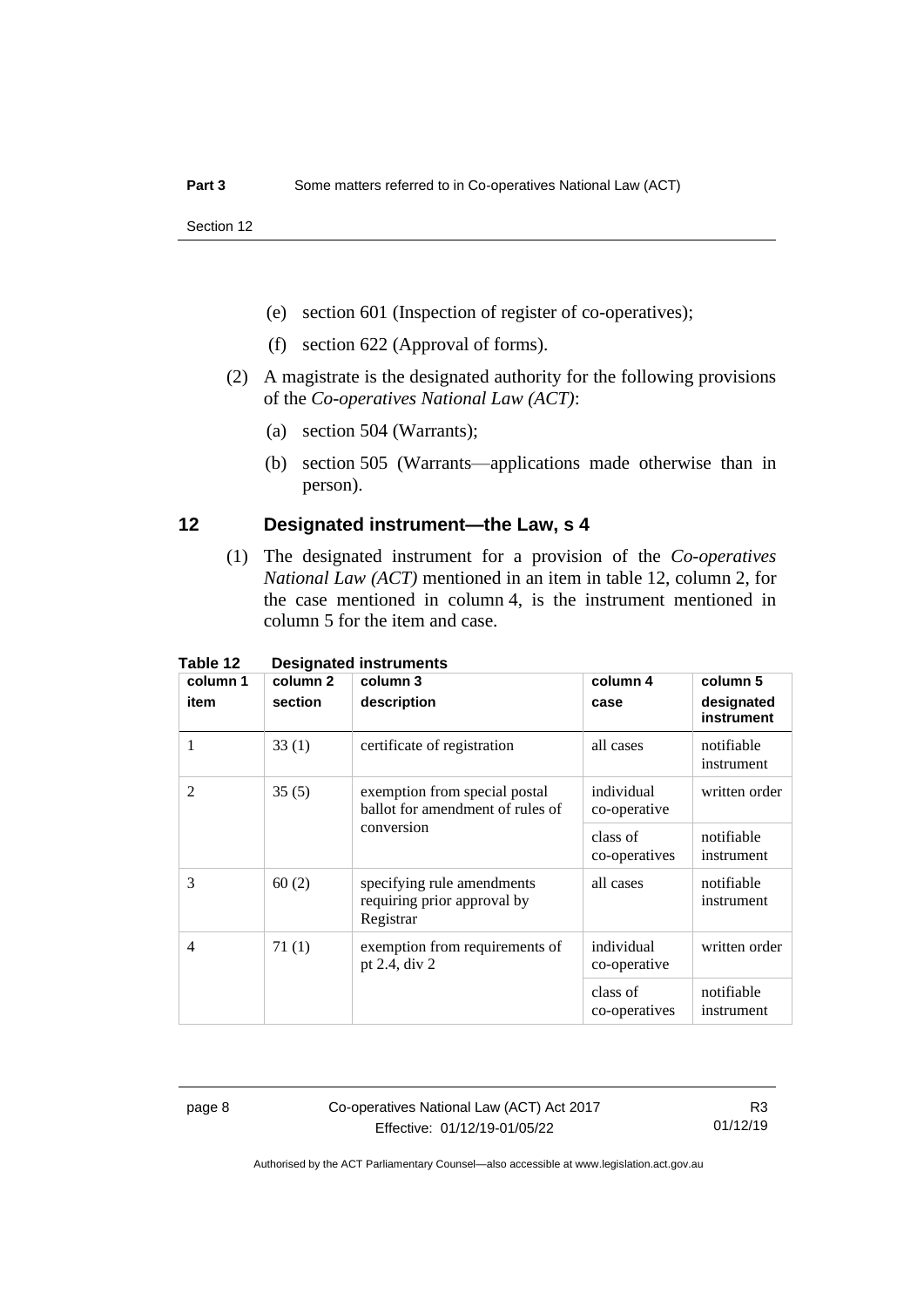#### Section 12

| column 1 | column <sub>2</sub> | column 3                                                                                                                                                            | column 4                            | column 5                 |
|----------|---------------------|---------------------------------------------------------------------------------------------------------------------------------------------------------------------|-------------------------------------|--------------------------|
| item     | section             | description                                                                                                                                                         | case                                | designated<br>instrument |
| 5        | 92(6)               | exemption from complying with<br>all cases<br>disclosure direction                                                                                                  |                                     | written order            |
| 6        | 171(1)              | exemption from requirements of<br>pt 2.6, div 5                                                                                                                     | individual<br>co-operative          | written order            |
|          |                     |                                                                                                                                                                     | class of<br>co-operatives           | notifiable<br>instrument |
| 7        | 221(1)              | approval of omission of 'Limited'<br>or 'Ltd' from name                                                                                                             | all cases                           | notifiable<br>instrument |
| 8        | 226(6)              | exemption from requirement to<br>display location notice                                                                                                            | individual<br>small<br>co-operative | written order            |
|          |                     |                                                                                                                                                                     | all small<br>co-operatives          | notifiable<br>instrument |
|          |                     |                                                                                                                                                                     | class of<br>co-operatives           | notifiable<br>instrument |
| 9        | 316(1)              | exemption for individual<br>co-operative from accounting and<br>auditing provisions                                                                                 | all cases                           | written order            |
| 10       | 317(1)              | exemption for class of<br>co-operatives from accounting<br>and auditing provisions                                                                                  | all cases                           | notifiable<br>instrument |
| 11       | 319(1)              | exemption for non-auditor<br>members and former members of<br>audit firms, and former<br>employees of audit companies<br>from accounting and auditing<br>provisions | all cases                           | notifiable<br>instrument |
| 12       | 320(1)              | exemption for classes of<br>non-auditor members etc from<br>accounting and auditing<br>provisions                                                                   | all cases                           | notifiable<br>instrument |

R3 01/12/19 Co-operatives National Law (ACT) Act 2017 Effective: 01/12/19-01/05/22

page 9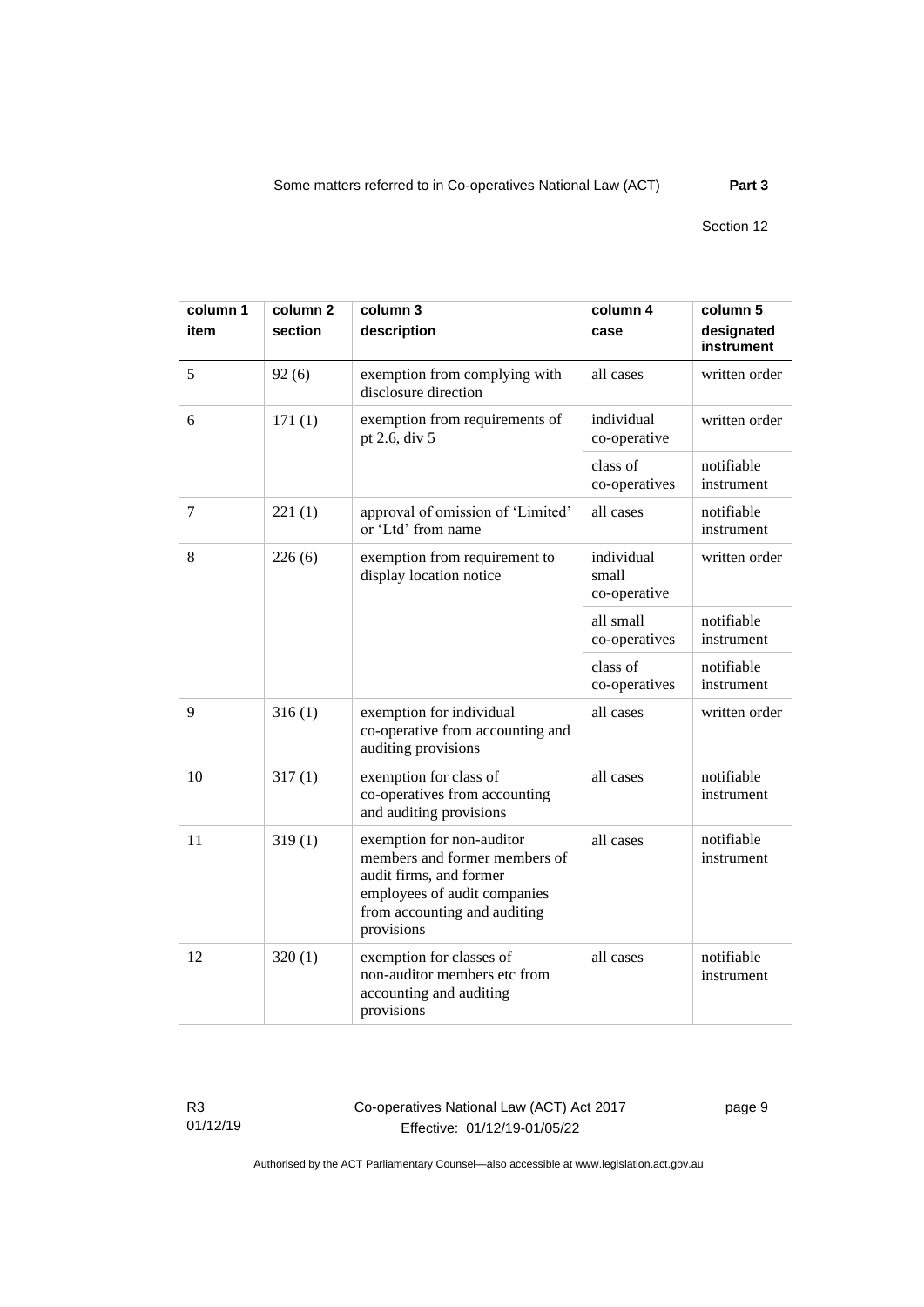#### **Part 3** Some matters referred to in Co-operatives National Law (ACT)

Section 12

| column 1 | column <sub>2</sub> | column 3<br>column 4                                                                                  |                            | column 5                 |
|----------|---------------------|-------------------------------------------------------------------------------------------------------|----------------------------|--------------------------|
| item     | section             | description                                                                                           | case                       | designated<br>instrument |
| 13       | 322(1)              | exemption from National<br>Regulations made under pt 3.3                                              | all cases                  | notifiable<br>instrument |
| 14       | 338(6)              | exemption from compliance with<br>s 338                                                               | individual<br>co-operative | written order            |
|          |                     |                                                                                                       | class of<br>co-operatives  | notifiable<br>instrument |
| 15       | 343(10)             | exemption from compliance with<br>s 343                                                               | individual<br>co-operative | written order            |
|          |                     |                                                                                                       | class of<br>co-operatives  | notifiable<br>instrument |
| 16       | 359(3)              | exemption from compliance with<br>s 359 or s 248                                                      | all cases                  | written order            |
| 17       | 363(2)              | stating maximum greater than<br>20% of nominal value of issued                                        | individual<br>co-operative | written order            |
|          |                     | share capital                                                                                         | class of<br>co-operatives  | notifiable<br>instrument |
| 18       | 372(1)              | exemption of person or class of<br>persons from the operation of<br>pt 3.5, div 1                     | all cases                  | notifiable<br>instrument |
| 19       | 380(1)              | exemption from compliance with<br>pt 3.5, div 2 or s 248                                              | all cases                  | written order            |
| 20       | 397 $(4)$           | exemption from compliance with<br>s 397                                                               | all cases                  | written order            |
| 21       | 401(7)              | notification by Registrar of date<br>of effect of transfer of<br>engagements between<br>co-operatives | all cases                  | notifiable<br>instrument |
| 22       | 404(4)              | exemption from compliance with<br>s 404 or s 248                                                      | all cases                  | written order            |
| 23       | 443 (5)             | liquidator's notice of appointment                                                                    | all cases                  | written<br>notice        |

page 10 Co-operatives National Law (ACT) Act 2017 Effective: 01/12/19-01/05/22

R3 01/12/19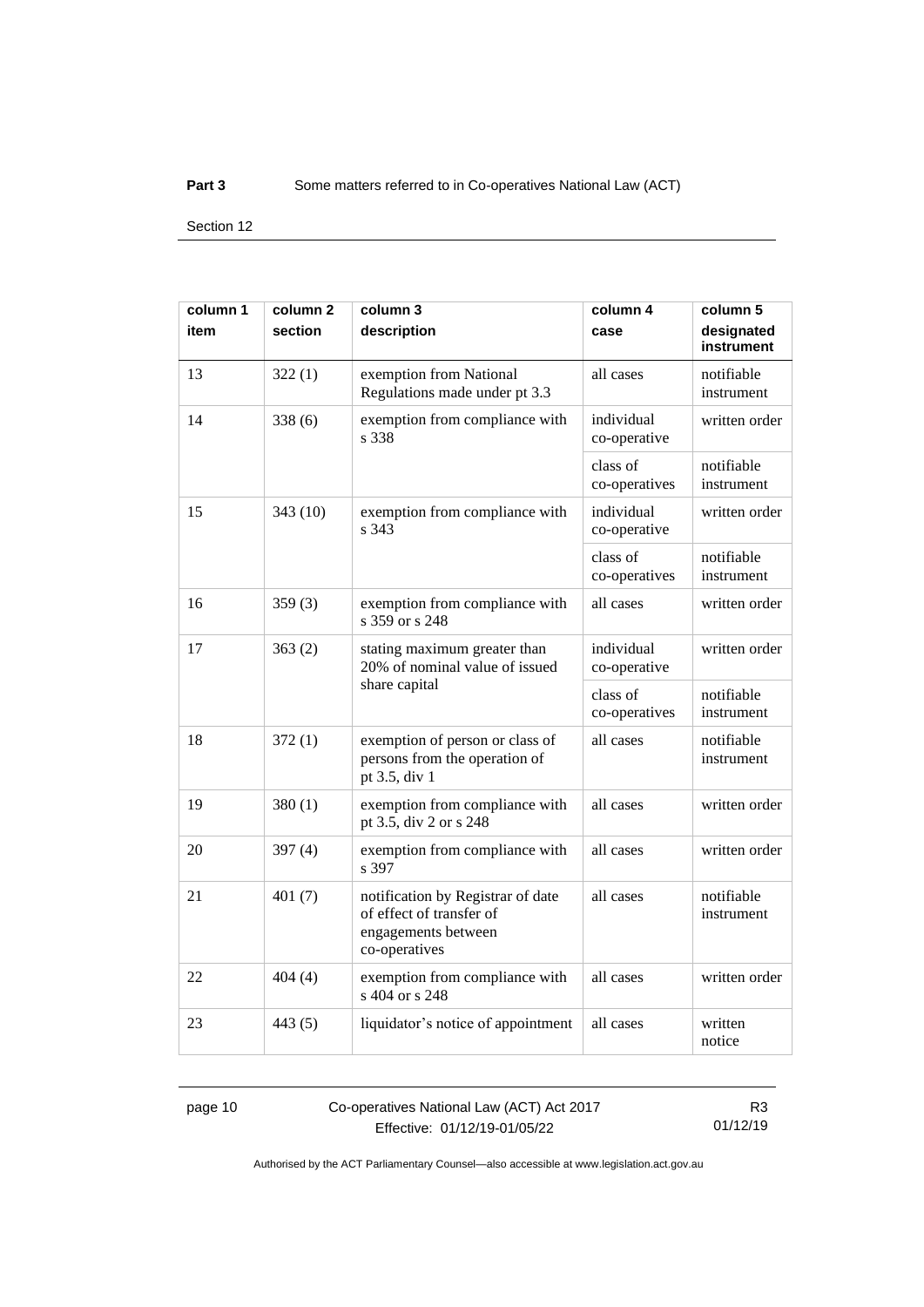| column 1<br>item | column 2<br>section | column 3<br>description                          | column 4<br>case                        | column 5<br>designated<br>instrument |
|------------------|---------------------|--------------------------------------------------|-----------------------------------------|--------------------------------------|
| 24               | 445(3)              | exemption from compliance with<br>s 445 or s 248 | individual<br>co-operative              | written order                        |
|                  |                     |                                                  | class of<br>co-operatives               | notifiable<br>instrument             |
| 25               | 607(3)              | Registrar's approval                             | individual<br>co-operative<br>or person | written order                        |
|                  |                     |                                                  | class of<br>co-operatives<br>or persons | notifiable<br>instrument             |

#### (2) In this section:

*notifiable instrument* means a notifiable instrument in the approved form.

*Note* A notifiable instrument must be notified under the [Legislation Act.](http://www.legislation.act.gov.au/a/2001-14)

*written notice* means a written notice in the approved form.

*written order* means a written order in the approved form.

# <span id="page-16-0"></span>**13 Designated tribunal—the Law, s 4**

- (1) The designated tribunal for the *Co-operatives National Law (ACT)* is—
	- (a) for part 7.3 (Appeals and review) of the Law—the ACAT; or
	- (b) for any other provision of the Law—the Magistrates Court.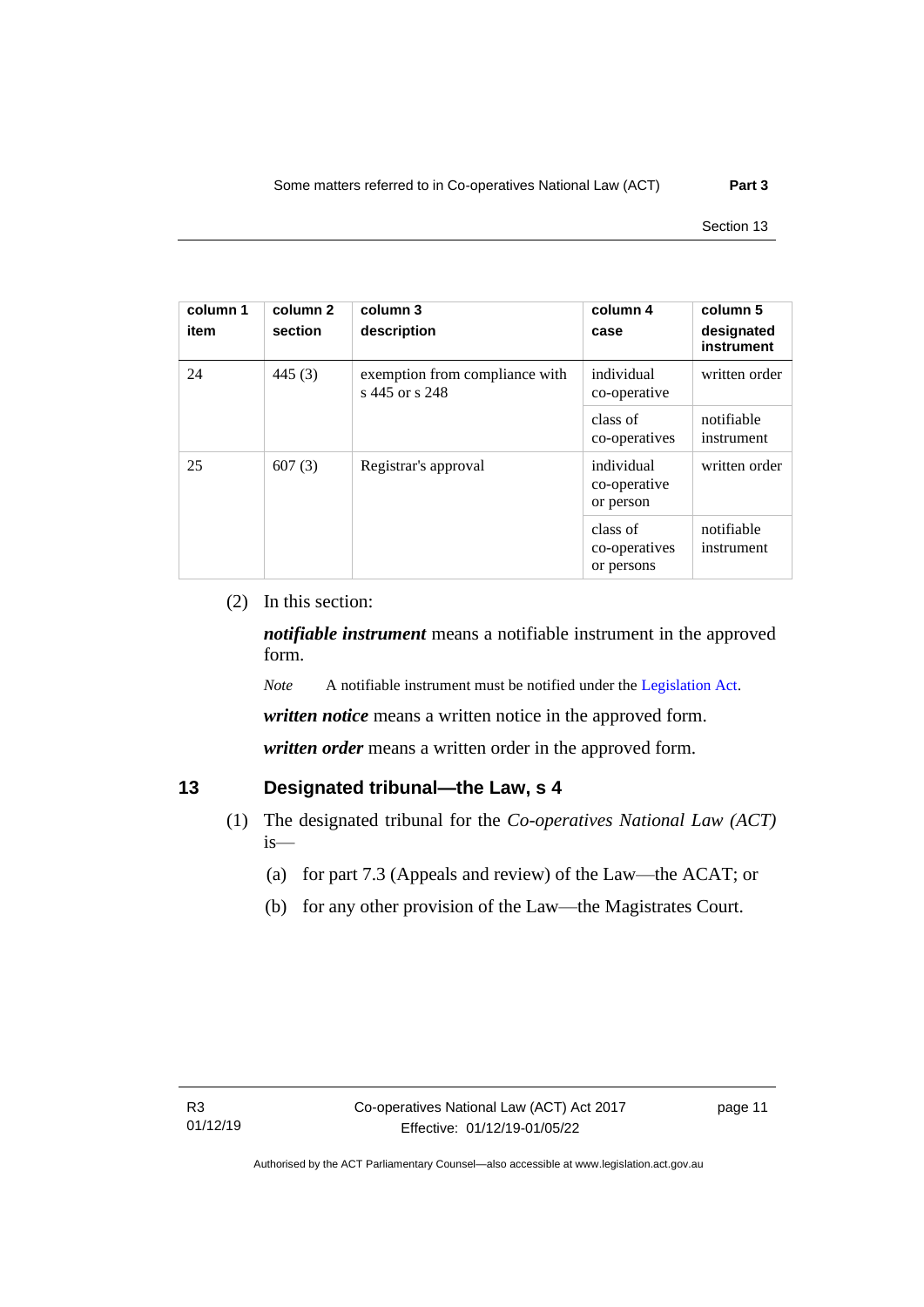- (2) In a proceeding under this Act in which the Magistrates Court is the designated tribunal, the Magistrates Court may, on its own initiative or on application by a party to the proceeding—
	- (a) transfer the proceeding to the Supreme Court on the ground that the proceeding raises a complex question or matter of general importance; or
	- (b) reserve a question of law for determination by the Supreme Court.
- (3) If a proceeding has been transferred to the Supreme Court under subsection (2) (a), the proceeding may be continued and completed as if steps taken in the proceeding prior to the transfer had been taken in the Supreme Court.

# <span id="page-17-0"></span>**14 Shares compulsorily acquired—the Law, s 436**

For the *Co-operatives National Law (ACT)*, section 436 (3) (b) (ii), the [Corporations Act,](http://www.comlaw.gov.au/Series/C2004A00818) section 1341 (1) and (2) (Entitlement to unclaimed property) are taken to be omitted and substituted by the following subsections and note:

- '(1) If unclaimed property is an amount of money, the amount must be paid to the public trustee and guardian.
	- *Note* A person who claims to be entitled to an amount paid to the public trustee and guardian under this section may apply to the public trustee for payment of the amount (see *[Unclaimed Money](http://www.legislation.act.gov.au/a/1950-15)  Act [1950](http://www.legislation.act.gov.au/a/1950-15)*, pt 5).
- (2) If unclaimed property has been sold or disposed of under section 1339 (2), the amount of the proceeds must be paid to the public trustee and guardian.'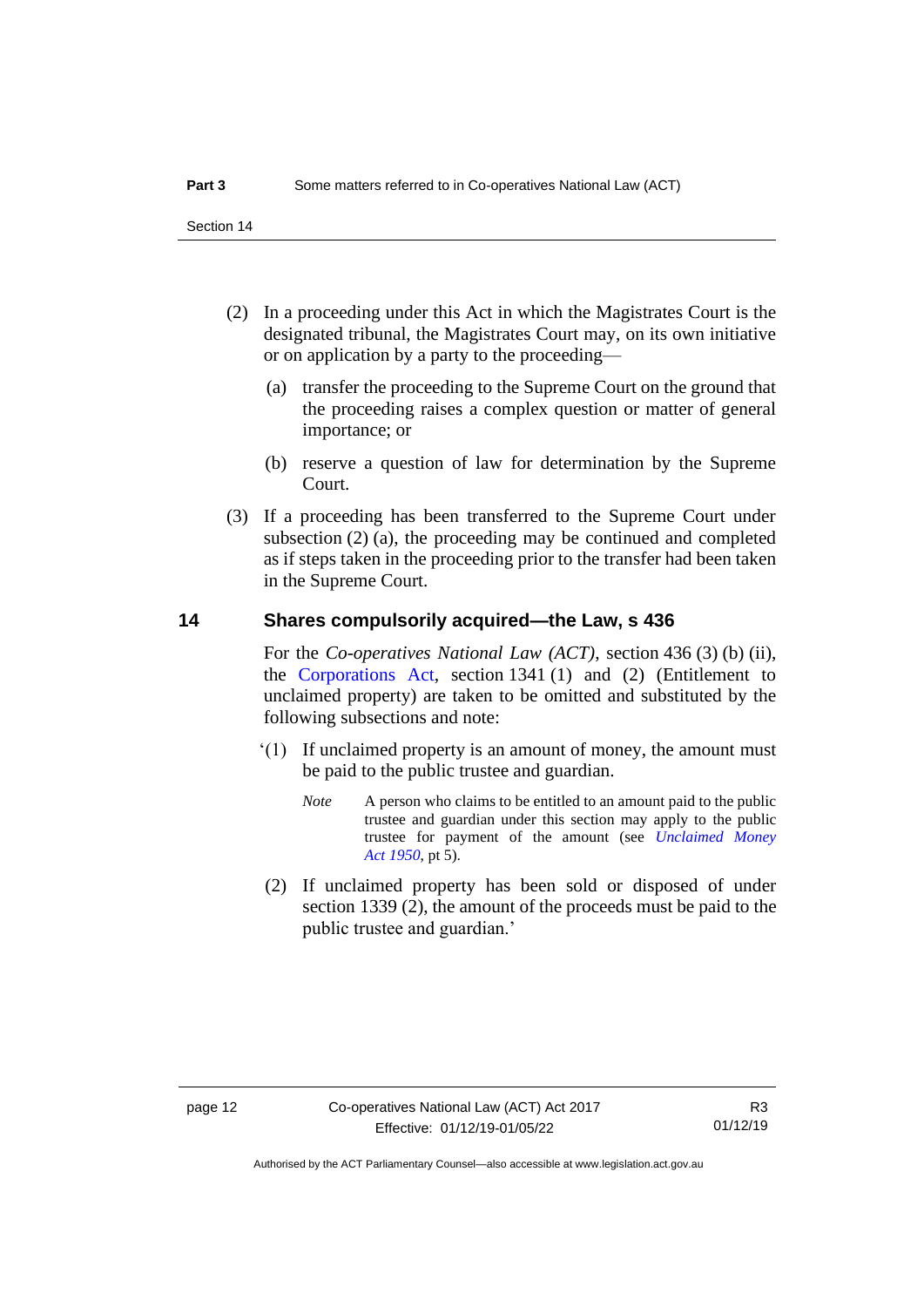#### <span id="page-18-0"></span>**15 Deregistration—the Law, s 453**

- (1) For the *Co-operatives National Law (ACT)*, section 453 (d) (Application of Corporations Act—deregistration), a reference to the Commonwealth in any of the following sections of the [Corporations](http://www.comlaw.gov.au/Series/C2004A00818)  [Act](http://www.comlaw.gov.au/Series/C2004A00818) is taken to be a reference to the Territory:
	- (a) section 601AD (Effect of deregistration);
	- (b) section 601AE (What the Commonwealth or ASIC does with the property);
	- (c) section 601AF (The Commonwealth's and ASIC's power to fulfil outstanding obligations of deregistered company).
- (2) For the *Co-operatives National Law (ACT)*, section 453 (e), a reference in the [Corporations Act,](http://www.comlaw.gov.au/Series/C2004A00818) section 601AE, to crediting an amount to a Special Account (within the meaning of the *[Public](https://www.legislation.gov.au/Series/C2013A00123)  [Governance, Performance and Accountability Act](https://www.legislation.gov.au/Series/C2013A00123) 2013* of the Commonwealth) is taken to be a reference to crediting the amount to the consolidated revenue fund.

#### <span id="page-18-1"></span>**16 Costs of inquiry—the Law, s 530**

For the *Co-operatives National Law (ACT)*, section 530 (3) (b) (Costs of inquiry), the prescribed entity is the Territory.

#### <span id="page-18-2"></span>**17 Secrecy—the Law, s 537**

- (1) For the *Co-operatives National Law (ACT)*, section 537 (4) (c) (Secrecy), information may be divulged to the following entities:
	- (a) the Treasurer;
	- (b) the commissioner for revenue;
	- (c) the auditor-general;
	- (d) the ombudsman;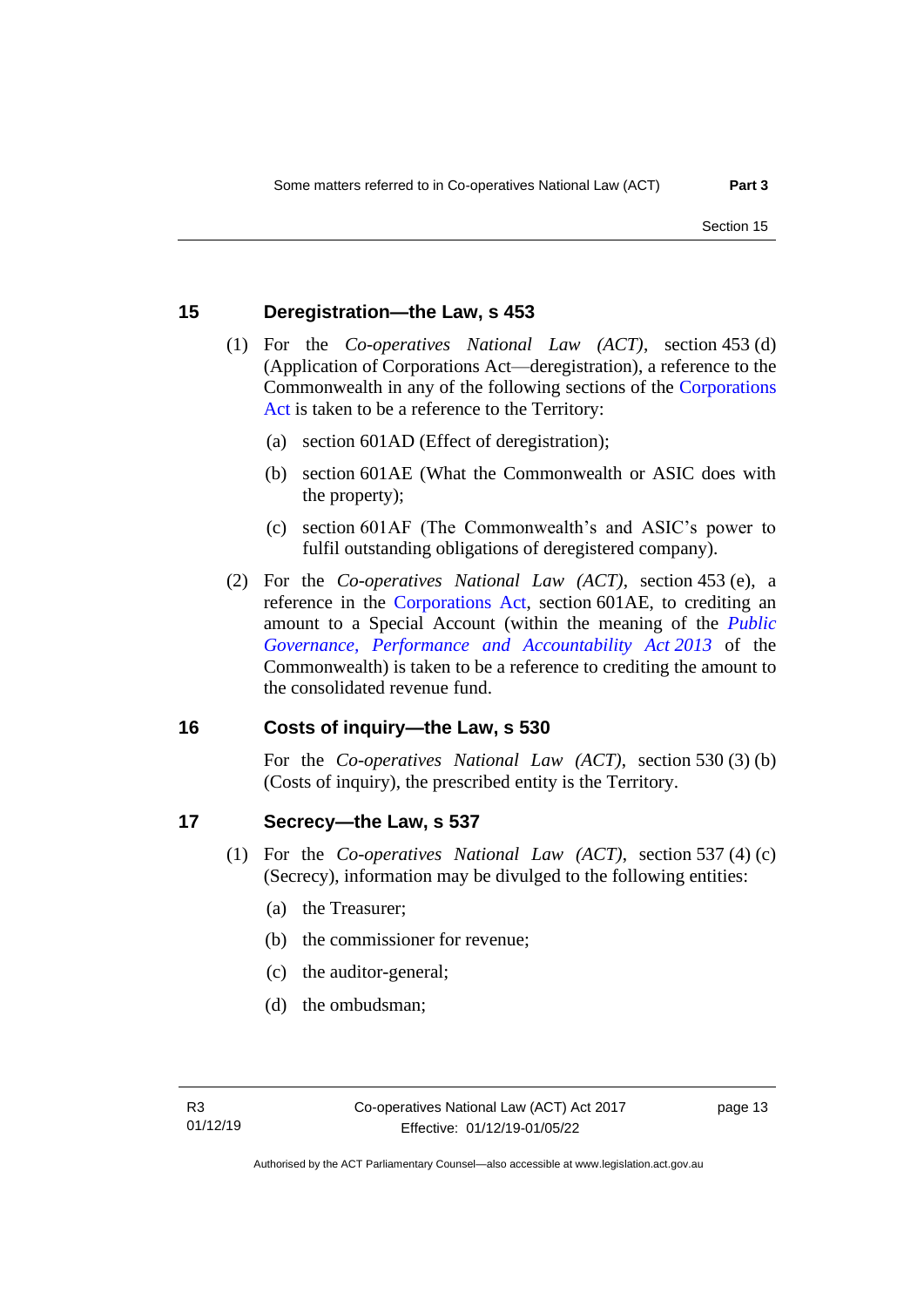- (e) the integrity commission;
- (f) a person nominated by a person mentioned in paragraphs (a) to (d).
- (2) For the *Co-operatives National Law (ACT)*, section 537 (6), definition of *former Act*, the *[Cooperatives Act](http://www.legislation.act.gov.au/a/2002-45) 2002* is specified.

#### <span id="page-19-0"></span>**18 Pecuniary penalty orders—the Law, s 556**

For the *Co-operatives National Law (ACT)*, section 556 (2) (Pecuniary penalty orders), a pecuniary penalty ordered to be paid in this jurisdiction is to be paid and treated as a civil debt owed to the Territory.

### <span id="page-19-1"></span>**19 Registrar of Co-operatives—the Law, s 595**

The commissioner for fair trading is designated as the Registrar of Co-operatives and may exercise the functions of the Registrar of Co-operatives under—

- (a) the local application provisions of this Act; and
- (b) the local regulations; and
- (c) the *Co-operatives National Law (ACT)*; and
- (d) the *Co-operatives National Regulation (ACT)*.

#### <span id="page-19-2"></span>**20 Protection of officials from liability—the Law, s 595**

- (1) An official is not civilly liable for conduct engaged in honestly and without recklessness—
	- (a) in the exercise of a function; or
	- (b) in the reasonable belief that the conduct was in the exercise of a function.

*Note* An amount owing under a law may be recovered as a debt in a court of competent jurisdiction or the ACAT (see [Legislation Act,](http://www.legislation.act.gov.au/a/2001-14) s 177).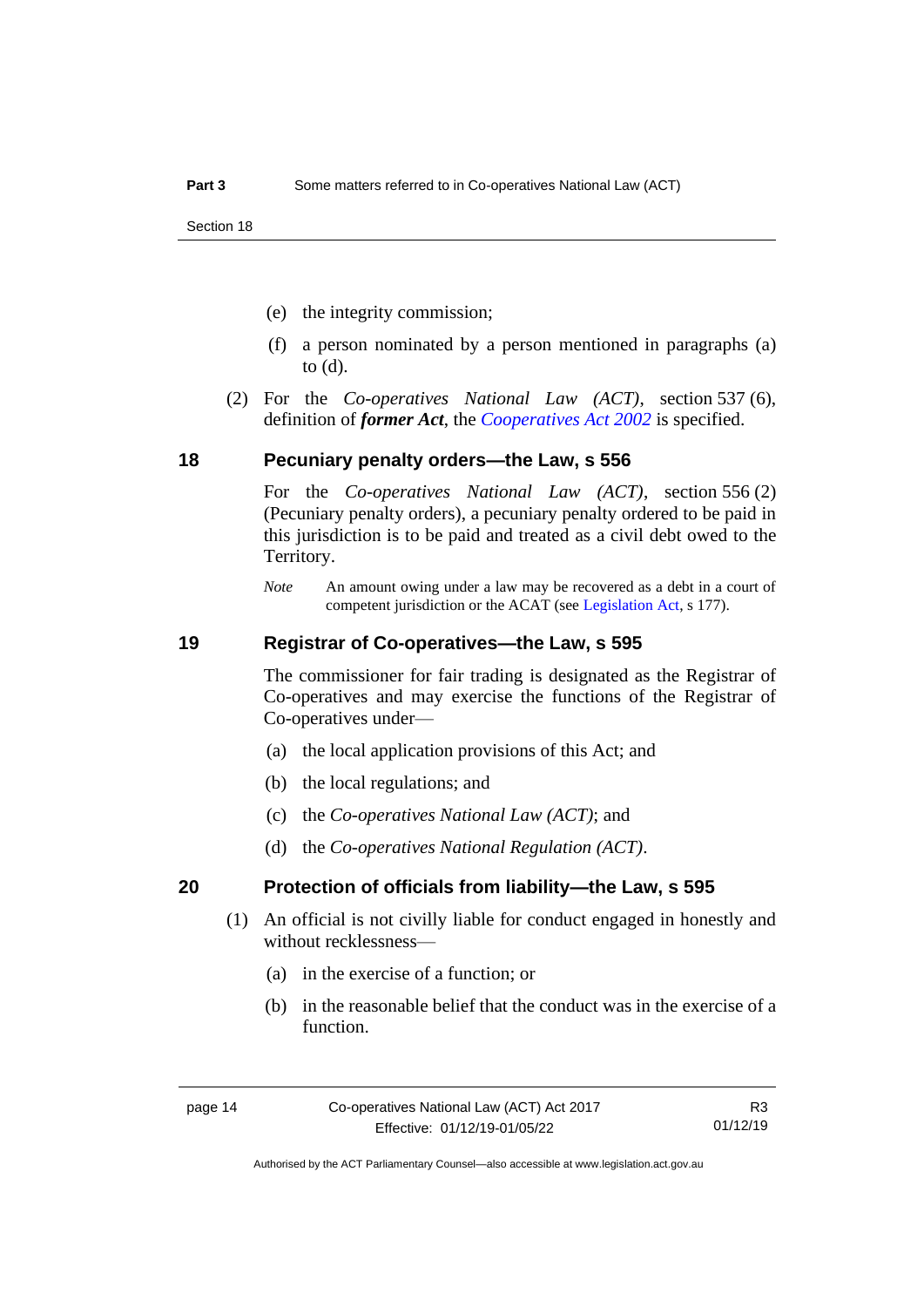- (2) Any civil liability that would, apart from this section, attach to the official attaches instead to the Territory.
- (3) In this section:

*conduct* means an act or omission to do an act.

*function* means a function under—

- (a) the local application provisions of this Act; or
- (b) the local regulations; or
- (c) the *Co-operatives National Law (ACT)*; or
- (d) the *Co-operatives National Regulation (ACT)*.

*official* means—

- (a) the Minister; or
- (b) the Registrar; or
- (c) a public sector official engaged in the administration of the local application provisions of this Act or the *Co-operatives National Law (ACT)*.
- *Note* A reference to an Act includes a reference to the statutory instruments made or in force under the Act, including any regulation (se[e Legislation](http://www.legislation.act.gov.au/a/2001-14)  [Act,](http://www.legislation.act.gov.au/a/2001-14) s 104).

### <span id="page-20-0"></span>**21 Stamp duty on transfer—the Law, s 620**

- (1) This section applies if—
	- (a) a co-operative that transfers its incorporation under the *Co-operatives National Law (ACT)*, part 4.3 (Mergers and transfers of engagements), division 2 (Transfer of incorporation), was before its registration as a co-operative under that Law a company under the [Corporations Act;](http://www.comlaw.gov.au/Series/C2004A00818) and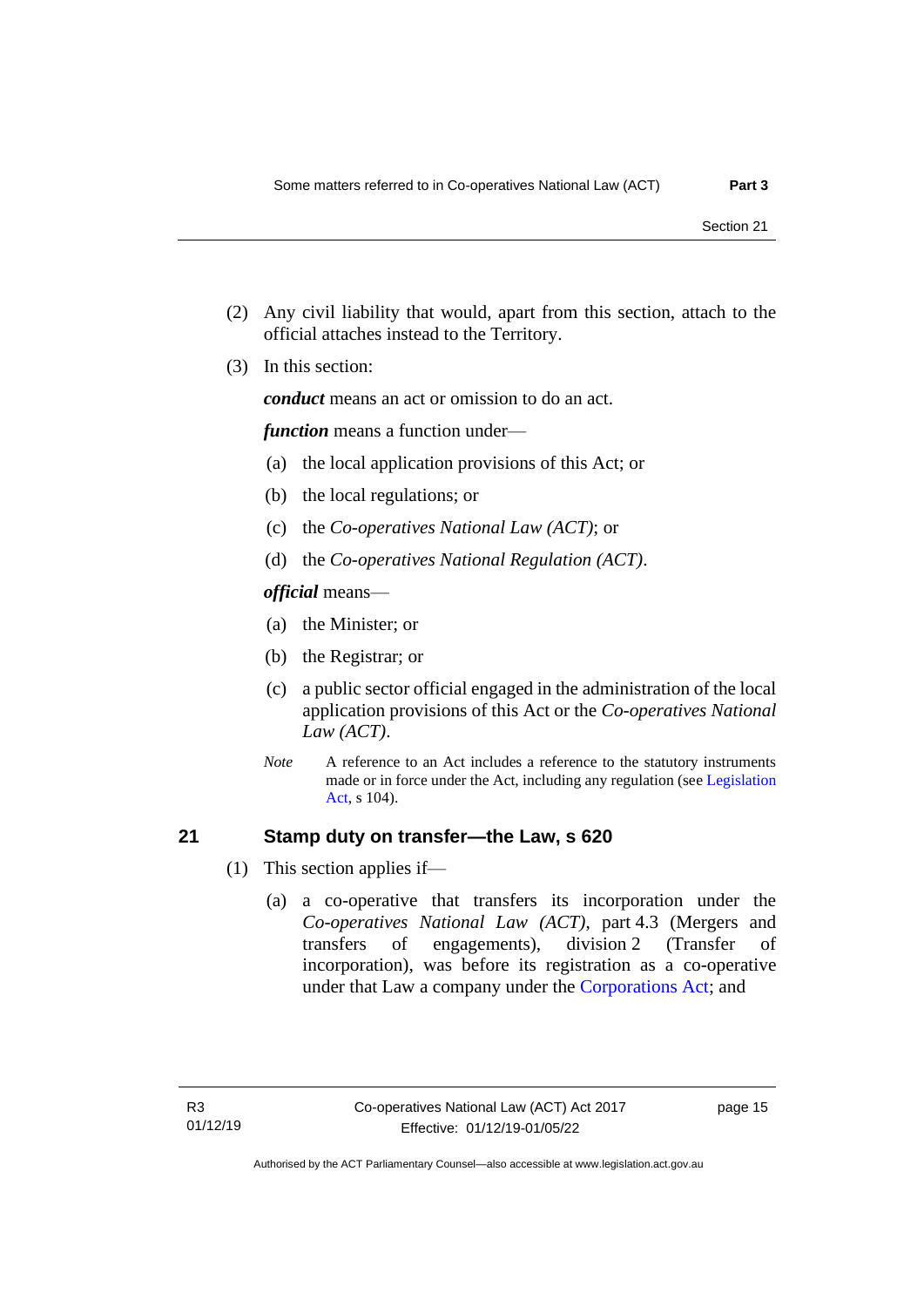- (b) stamp duty had been paid on its incorporation as a company in relation to the amount of the nominal capital of the company (or, if the nominal capital was subsequently increased, on the amount of its nominal capital as increased).
- (2) Any stamp duty paid must be taken into account and included in assessing the stamp duty payable on its incorporation or registration in accordance with the transfer.

# <span id="page-21-0"></span>**22 Registration fees—the Law, s 620**

No fee is chargeable under any Act for registration of an instrument executed or registered in relation to a transfer of any property to give effect to the *Co-operatives National Law (ACT)*, section 413 (Effect of merger or transfer on assets and liabilities) or section 481 (Effect of merger or transfer of engagements) in relation to—

- (a) a merger of co-operatives; or
- (b) a transfer of engagements; or
- (c) a transfer of incorporation.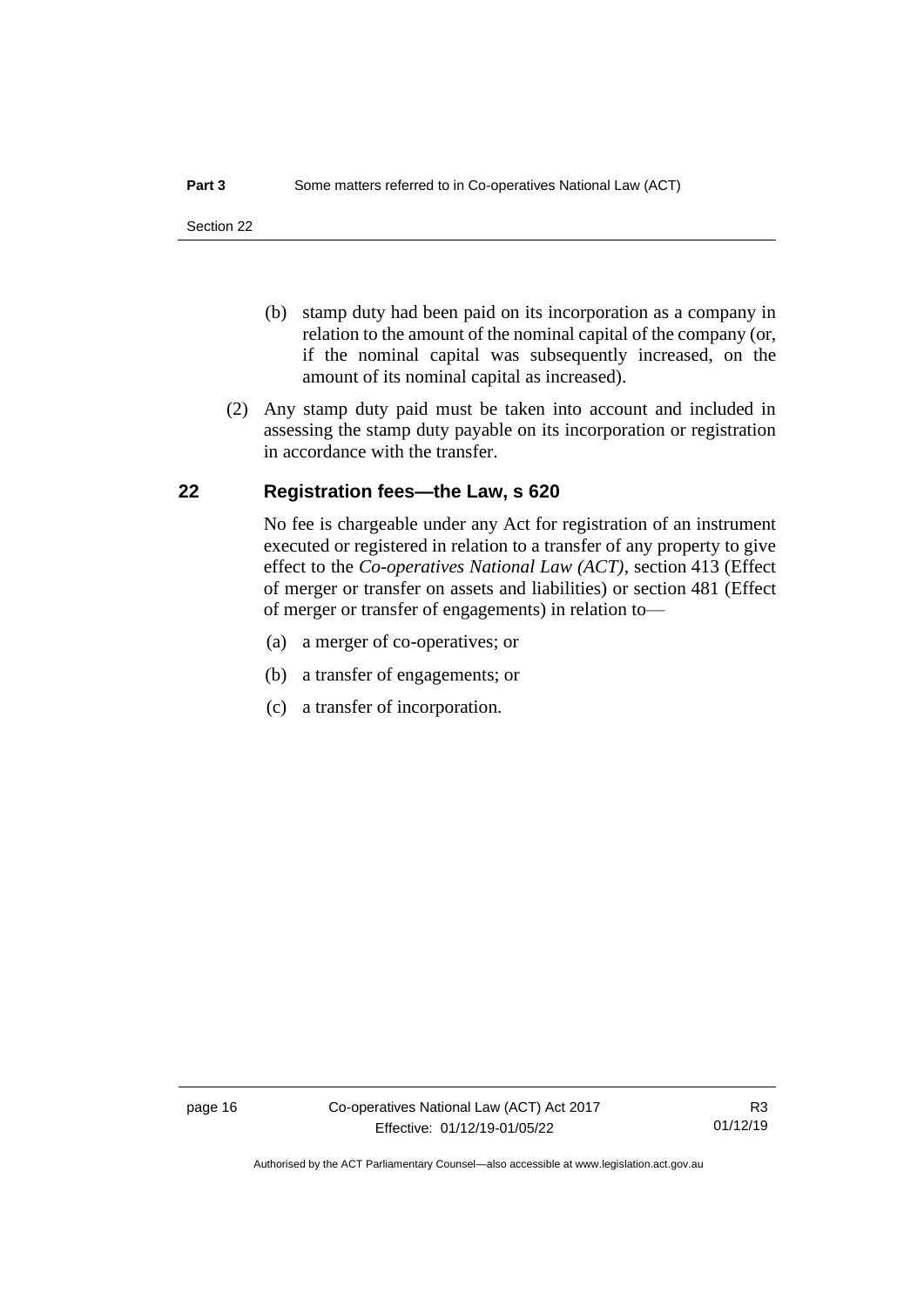# <span id="page-22-0"></span>**Part 4 Application of Corporations Act**

# <span id="page-22-1"></span>**23 Definitions—pt 4**

In this part:

*applied Corporations law* means a provision or provisions of the Corporations legislation, or of an Act, regulation or other instrument forming part of the Corporations legislation, that this part applies to a matter as if the provision were a territory law.

*Corporations legislation* means the Corporations legislation to which the [Corporations Act,](http://www.comlaw.gov.au/Series/C2004A00818) part 1.1A (Interaction between Corporations legislation and State and Territory laws) applies.

*declaratory provision* means a provision of a territory law to which this part applies by operation of section 24.

*matter* includes act, omission, body, person or thing.

*modification* includes addition, exception, omission or substitution.

### <span id="page-22-2"></span>**24 Provisions to which this part applies**

- (1) This part applies to a provision if the provision declares a matter to be an applied Corporations legislation matter for the purposes of this part in relation to any of the following (whether with or without modifications):
	- (a) the whole of the Corporations legislation;
	- (b) a specified Act, regulations or other instrument forming part of the Corporations legislation;
	- (c) a specified provision of the Corporations legislation or of an Act, regulation or other instrument forming part of the Corporations legislation.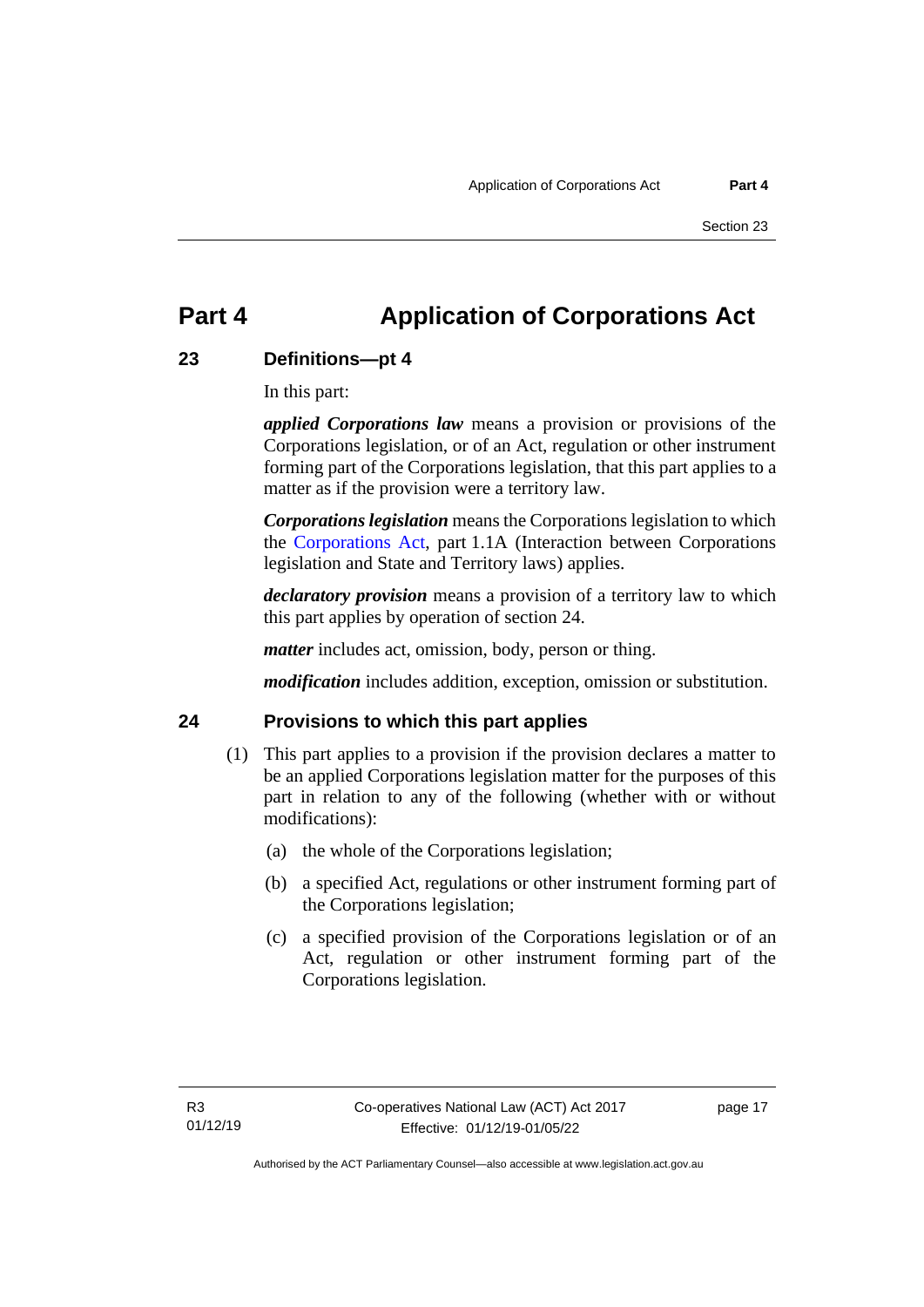Section 25

(2) Subsection (1) does not apply to a provision to the extent that it declares a matter to be an applied Corporations legislation matter for the purposes of this part in relation to a provision of the Corporations legislation, or of an Act, regulations or other instrument forming part of the Corporations legislation, that already applies to the matter as a law of the Commonwealth.

# <span id="page-23-0"></span>**25 Effect of declaratory provisions**

- (1) Subject to this part, a declaratory provision has effect in relation to a matter as follows:
	- (a) if the declaratory provision is one to which section  $24 \left( 1 \right)$  (a) applies—the whole of the Corporations legislation applies to the matter as if it were a territory law;
	- (b) if the declaratory provision is one to which section 24 (1) (b) applies—the Act, regulation or other instrument specified by the declaratory provision applies to the matter as if it were a territory law;
	- (c) if the declaratory provision is one to which section  $24 \left( 1 \right)$  (c) applies—the provision specified by the declaratory provision applies in relation to the matter as if it were a territory law.
- (2) A provision applied to a matter by a declaratory provision, or taken by force of section 29 (1) (Implied application of regulations and other provisions of Corporations legislation) to apply to the matter, is applied as in force from time to time unless the declaratory provision applies it as in force at a particular time specified by the declaratory provision.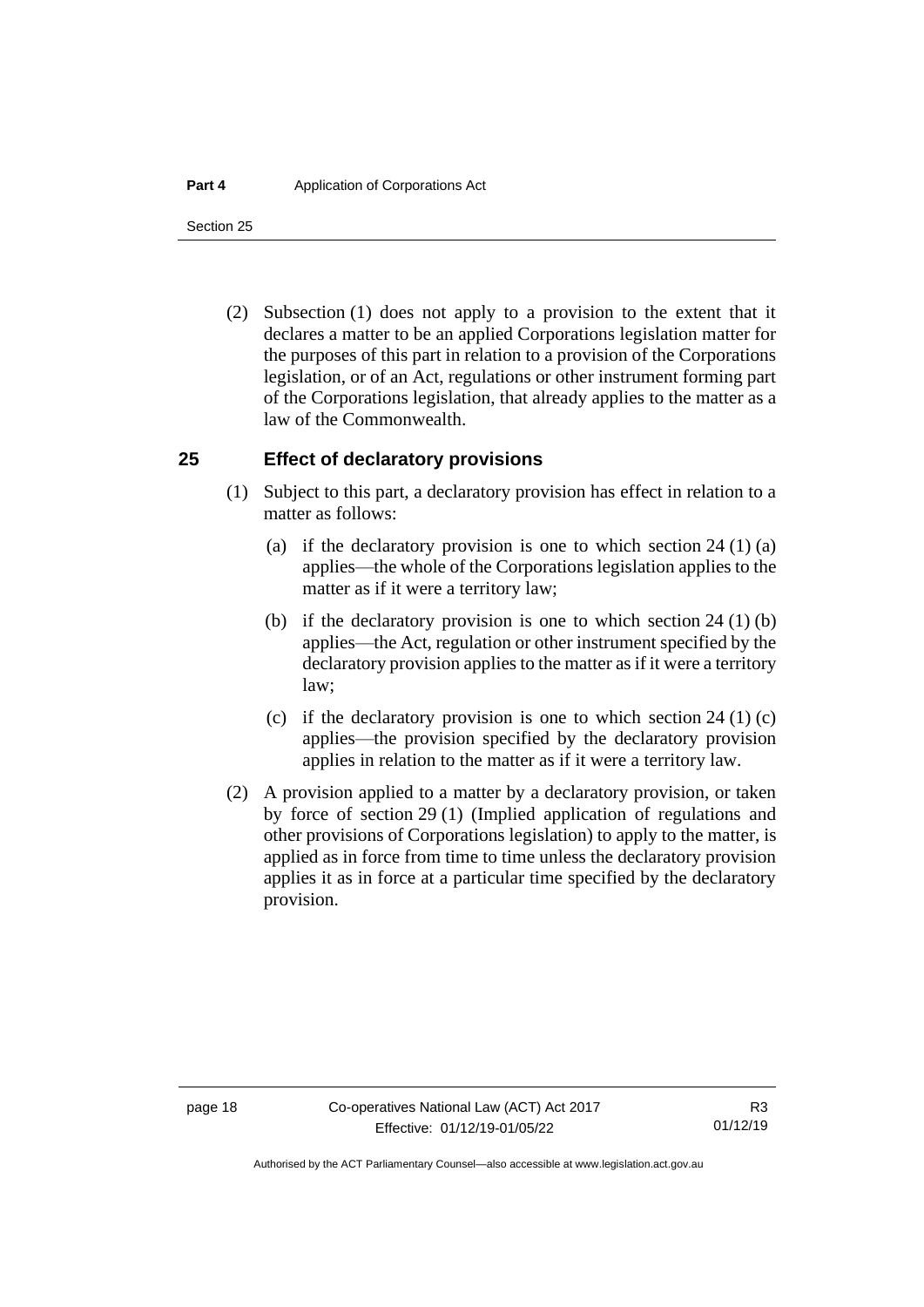# <span id="page-24-0"></span>**26 Modifications to applied Corporations law**

- (1) This part operates to apply a provision of the Corporations legislation, or of an Act, regulation or other instrument forming part of the Corporations legislation, as a territory law subject to the following modifications:
	- (a) any modifications specified by or under the declaratory provision;
		- *Note* The *Co-operatives National Law (ACT)*, s 15 also modifies the applied provisions, including modifying references to ASIC and the gazette.
	- (b) a reference to the Minister is a reference to the Minister administering the declaratory provision;
	- (c) a reference to this jurisdiction is a reference to the ACT;
	- (d) any other modifications that are necessary or prescribed by regulation, whether generally or in relation to a particular applied Corporations law.
- (2) Any power to make regulations under an Act containing a declaratory provision extends to the making of regulations specifying modifications for the purposes of this part.
- (3) Except as provided by subsection (1), definitions and other interpretation provisions of the Corporations legislation, or of the Act, regulations or other instrument forming part of the Corporations legislation, relevant to the applied Corporations law are taken also to apply to the matter that is the subject of the declaratory provision.
- (4) This section has effect subject to the following sections:
	- (a) section 27 (Conferral of functions on ASIC);
	- (b) section 28 (Conferral of functions on ACT courts);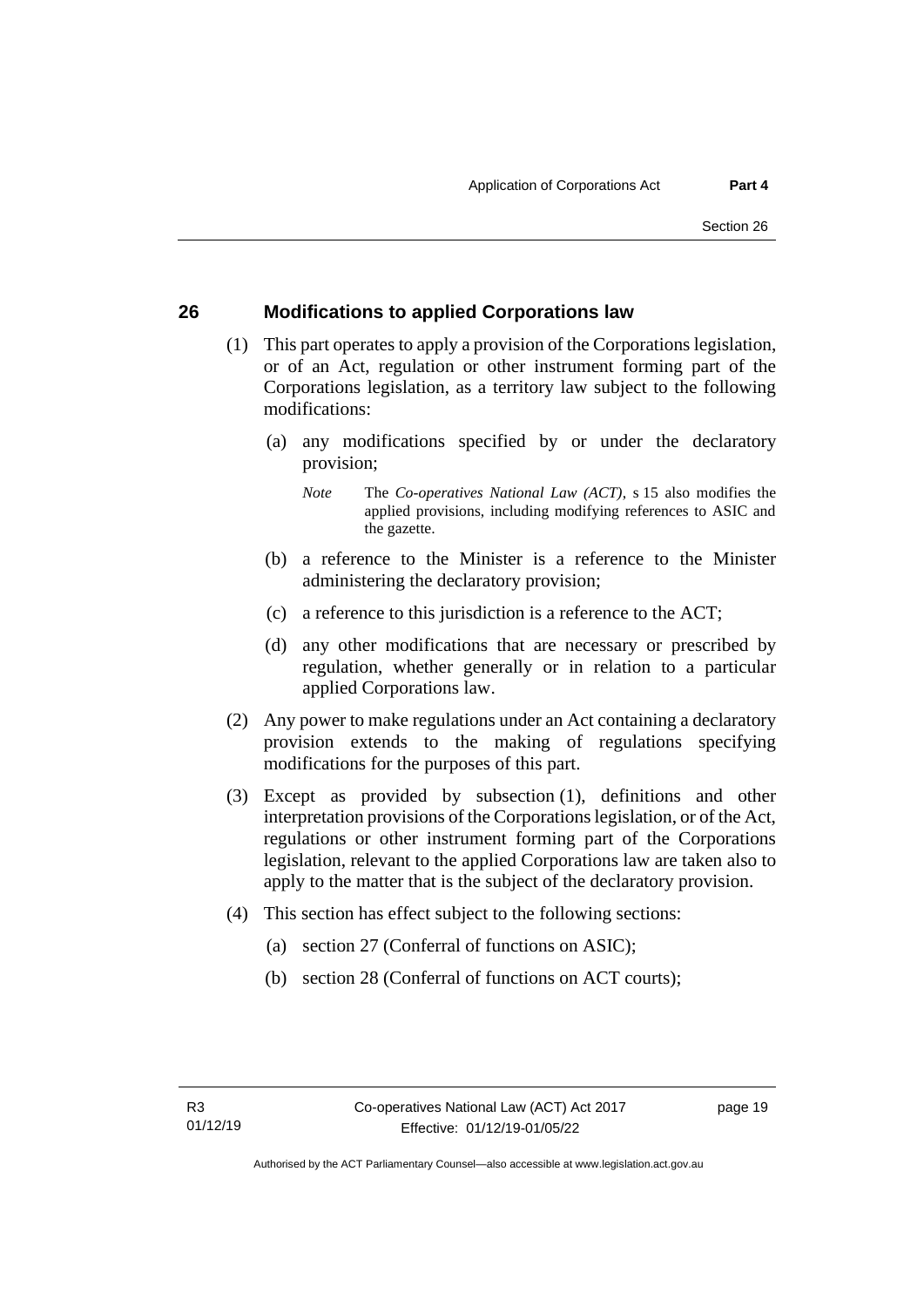Section 27

- (c) section 29 (Implied application of regulations and other provisions of Corporations legislation);
- (d) section 30 (Proceedings for offences).

### <span id="page-25-0"></span>**27 Conferral of functions on ASIC**

- (1) Neither a declaratory provision nor an applied Corporations law operates to confer a function on ASIC in relation to the applied Corporations law unless—
	- (a) the declaratory provision provides for ASIC to exercise that function pursuant to an agreement or arrangement of the kind referred to in the *[Australian Securities and Investments](https://www.legislation.gov.au/Series/C2004A00819)  [Commission Act](https://www.legislation.gov.au/Series/C2004A00819) 2001* (Cwlth), section 11 (8) or (9A) (b) (Corporations legislation functions and powers and other functions and powers); and
	- (b) ASIC is authorised to exercise that function under the *[Australian](https://www.legislation.gov.au/Series/C2004A00819)  [Securities and Investments Commission Act](https://www.legislation.gov.au/Series/C2004A00819) 2001* (Cwlth), section 11.
- (2) If a declaratory provision operates to confer a function on ASIC in relation to an applied Corporations law, the conferral of that function is taken not to impose a duty to exercise that function despite anything to the contrary in the applied Corporations law.

### <span id="page-25-1"></span>**28 Conferral of functions on ACT courts**

An applied Corporations law that confers a function or duty on a court or on the Court is taken to confer that function or duty (along with the jurisdiction to exercise that function or duty) on the Supreme Court or such other court of the ACT specified by or under the declaratory provision.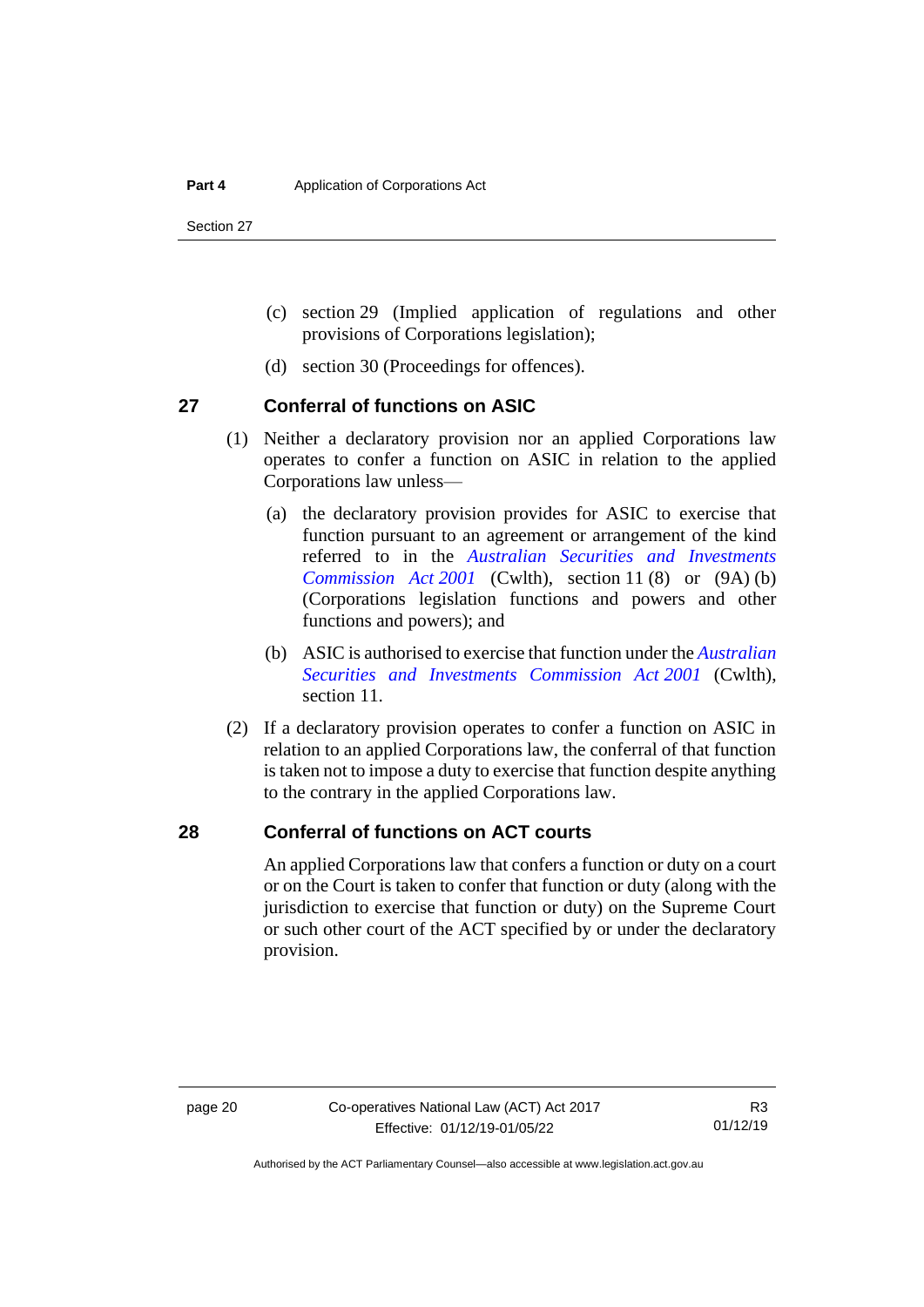# <span id="page-26-0"></span>**29 Implied application of regulations and other provisions of Corporations legislation**

- (1) Unless a declaratory provision provides otherwise, the following provisions of the Corporations legislation, or of an Act, regulation or other instrument forming part of the Corporations legislation, are also taken to apply to a matter that is the subject of a declaratory provision as if they were a territory law:
	- (a) the provisions of any regulations made under the applied Corporations law;
	- (b) any provision of the Corporations legislation, or of an Act, regulation or other instrument forming part of the Corporations legislation, that creates an offence in relation to a contravention of the applied Corporations law or specifies the penalty for an offence created by a provision of the applied Corporations law;
	- (c) the provisions of the [Corporations Act,](http://www.comlaw.gov.au/Series/C2004A00818) part 9.4B (Civil consequences of contravening civil penalty provisions) for the purposes of any provision of the applied Corporations law that is a civil penalty provision within the meaning of that part.
- (2) The regulations may prescribe modifications (whether generally or in relation to a particular applied Corporations law) of any of the provisions that are also taken to apply to a matter by force of subsection (1) for the purposes of that application.

# <span id="page-26-1"></span>**30 Proceedings for offences**

- (1) Proceedings for an offence against an applied Corporations law may be dealt with as an offence against a territory law.
- (2) For the purposes of an offence against an applied Corporations law—
	- (a) the amount of a penalty unit specified in relation to the offence by the applied Corporations law, or a provision taken by force of section 29 (1) to apply to the matter that is the subject of the declaratory provision, is \$100; and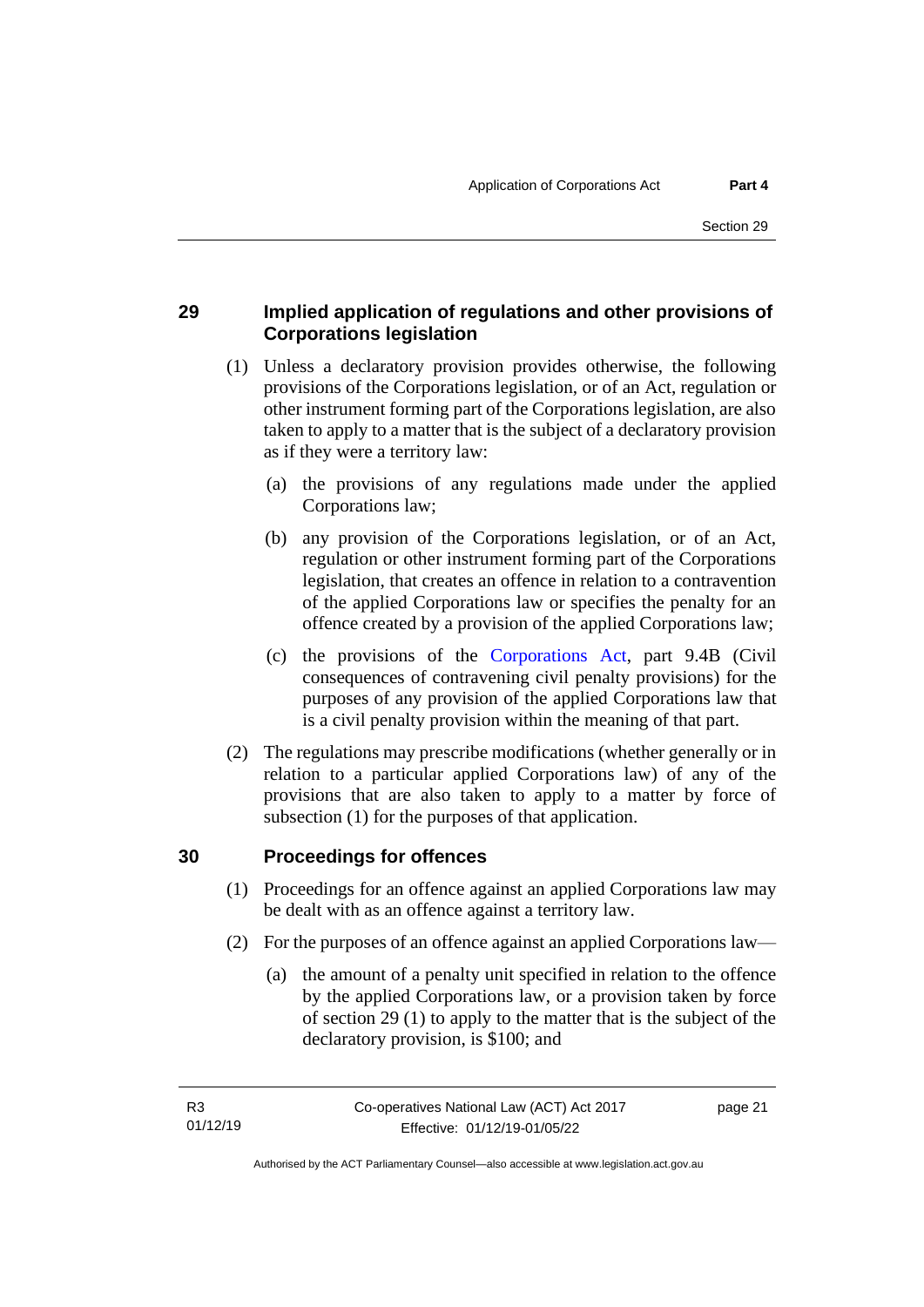Section 31

- (b) territory laws apply in relation to the offence as if the applied Corporations law, or a provision taken by force of section 29 (1) to apply to the matter that is the subject of the declaratory provision, were a territory law.
- (3) Without limiting subsection (2) (b), the territory law referred to in that subsection as applying in relation to an offence include laws with respect to the following:
	- (a) the investigation and prosecution of offences;
	- (b) the arrest, custody, bail, trial, finding of guilt and conviction of persons charged with offences;
	- (c) proceedings relating to a matter referred to in paragraph (a) or  $(b)$ ;
	- (d) the classification of offences as indictable or summary;
	- (e) appeals and reviews relating to criminal proceedings and to proceedings of the kind referred to in paragraph (c);
	- (f) the sentencing, punishment and release of persons found guilty or convicted of offences;
	- (g) fines, penalties and forfeitures;
	- (h) confiscation of the proceeds of crime.

#### <span id="page-27-0"></span>**31 Application of Corporations legislation by other means**

Nothing in this part prevents a territory law from applying any provision of the Corporations legislation, or of an Act, regulations or other instrument forming part of the Corporations legislation, as a territory law otherwise than by means of a declaratory provision.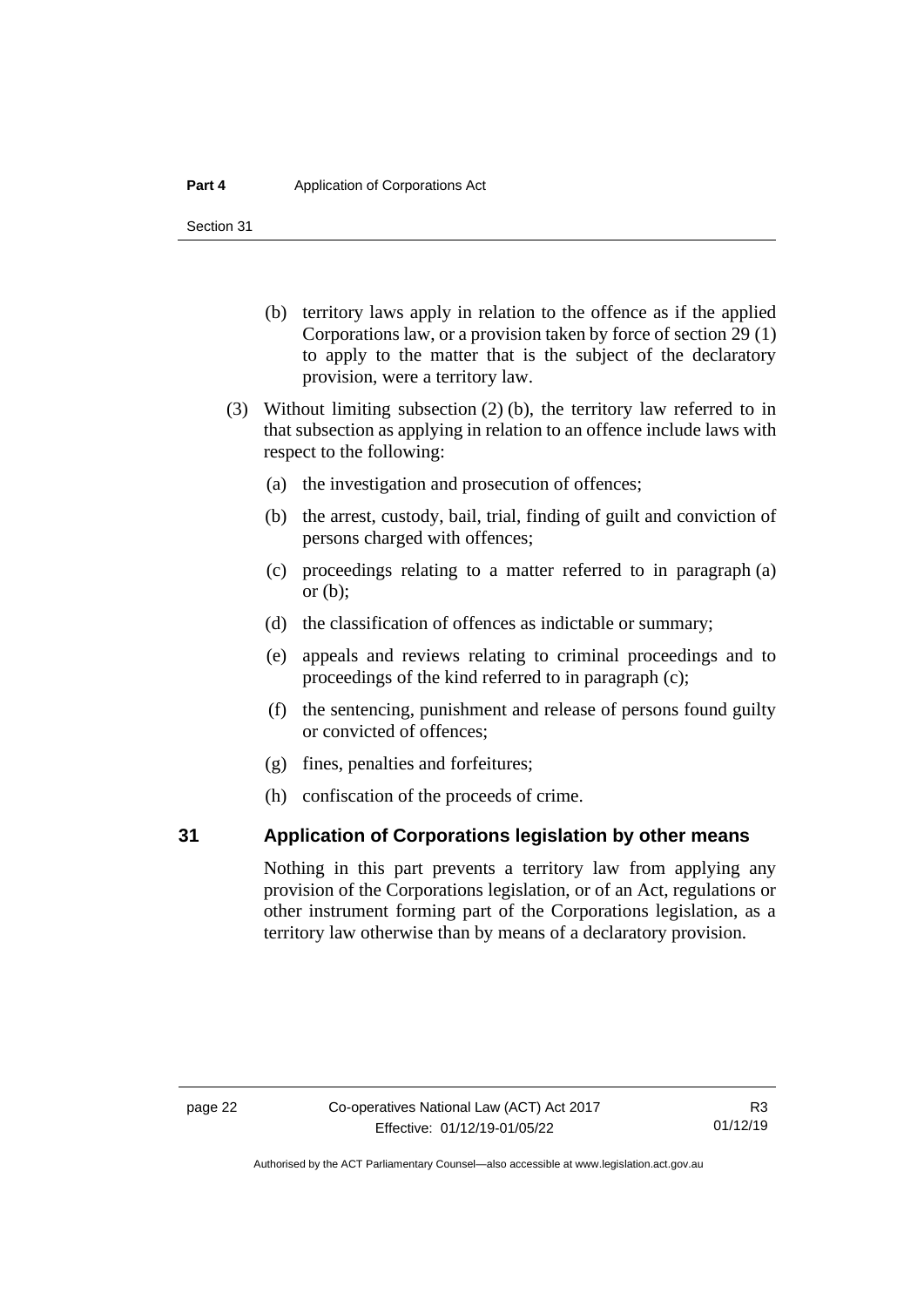# <span id="page-28-0"></span>**Part 5 Miscellaneous**

# <span id="page-28-1"></span>**32 Rules of co-operatives formed to carry on club may restrict voting rights**

- (1) This section applies to a co-operative that has as a primary activity the operation, maintenance or carrying on of a club.
- (2) The rules of the co-operative may provide for different classes of membership, and restrict the voting rights attaching to membership of those different classes, only if—
	- (a) the Registrar approves of the provision; and
	- (b) the membership of the class or classes entitled to full voting rights constitutes at least 40% of the total membership of the co-operative.
- (3) A rules provision mentioned in subsection (2) may be amended only with the prior approval of the Registrar.

### <span id="page-28-2"></span>**33 Proceeding for offences**

- (1) A proceeding for an offence is to be disposed of summarily in the Magistrates Court.
- (2) A proceeding for an offence under the local application provisions of this Act may be commenced—
	- (a) not later than 5 years after the alleged commission of the offence; and
	- (b) only by the Registrar or a person authorised, in writing, by the Registrar to commence proceedings.
	- *Note* The *Co-operatives National Regulation (ACT)*, s 551 and s 552 deal with commencing proceedings for an offence under that Law or the Co-operatives National Regulations.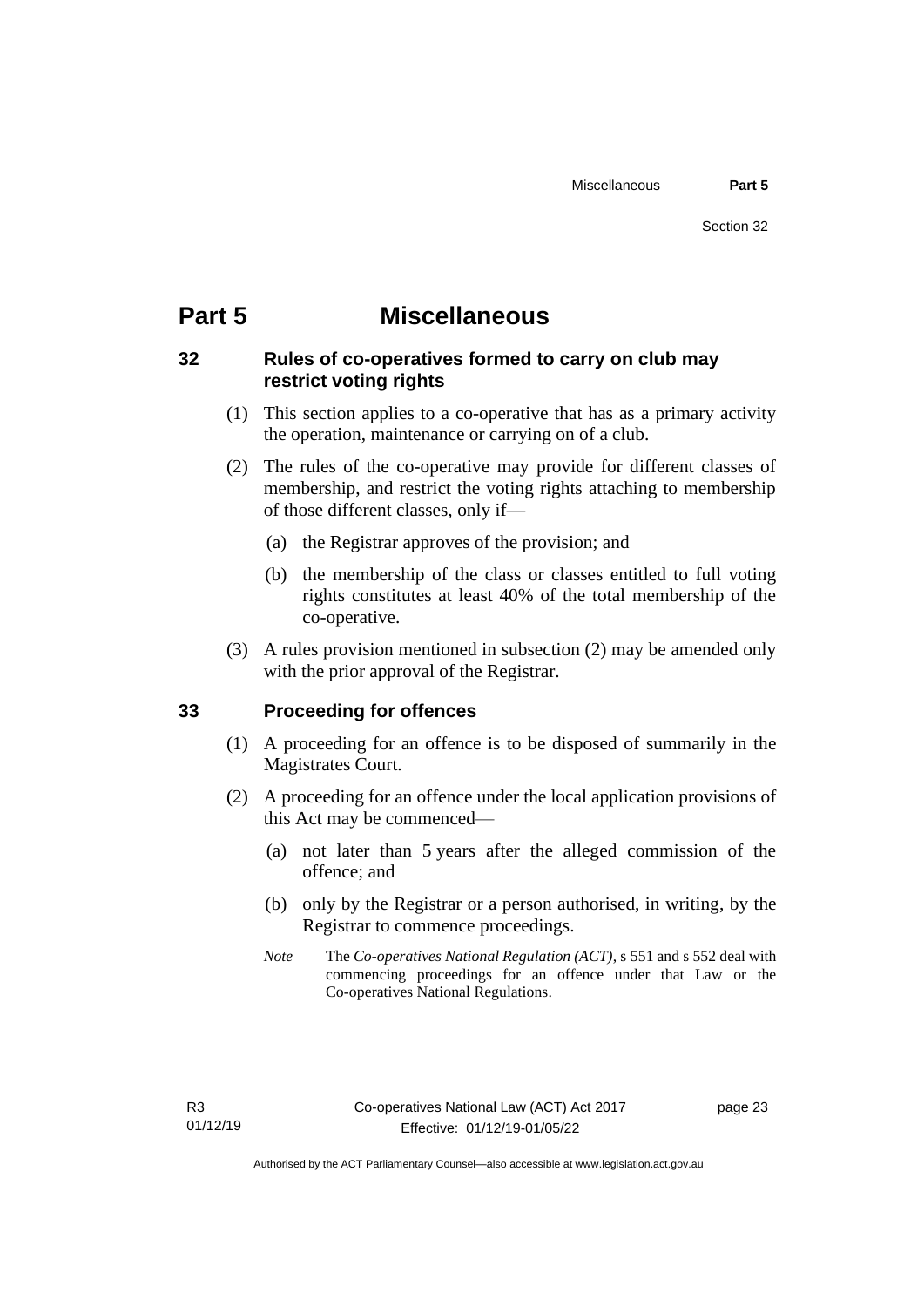#### **Part 5** Miscellaneous

(3) In this section:

*offence* means an offence under—

- (a) the local application provisions of this Act; or
- (b) the local regulations; or
- (c) the *Co-operatives National Law (ACT)*; or
- (d) the *Co-operatives National Regulation (ACT)*.

### <span id="page-29-0"></span>**34 Proceeding for recovery of fines or penalties under co-operatives rules**

A proceeding for the recovery of a fine or penalty imposed by the rules of a co-operative may be commenced—

- (a) in the Magistrates Court; and
- (b) only on application by the co-operative.

#### <span id="page-29-1"></span>**35 Regulation-making power—local regulations**

- (1) The Executive may make regulations (the *local regulations*) for—
	- (a) the local application provisions of this Act; and
	- (b) the *Co-operatives National Law (ACT)*.
	- *Note 1* For the power to make regulations, see the [Legislation Act,](http://www.legislation.act.gov.au/a/2001-14) s 44.
	- *Note* 2 A regulation must be notified, and presented to the Legislative Assembly, under the [Legislation Act.](http://www.legislation.act.gov.au/a/2001-14)
- (2) A regulation may make provision in relation to—
	- (a) the administration of the *Co-operatives National Law (ACT)*; and
	- (b) procedural matters relating to any aspects of the *Co-operatives National Law (ACT)*; and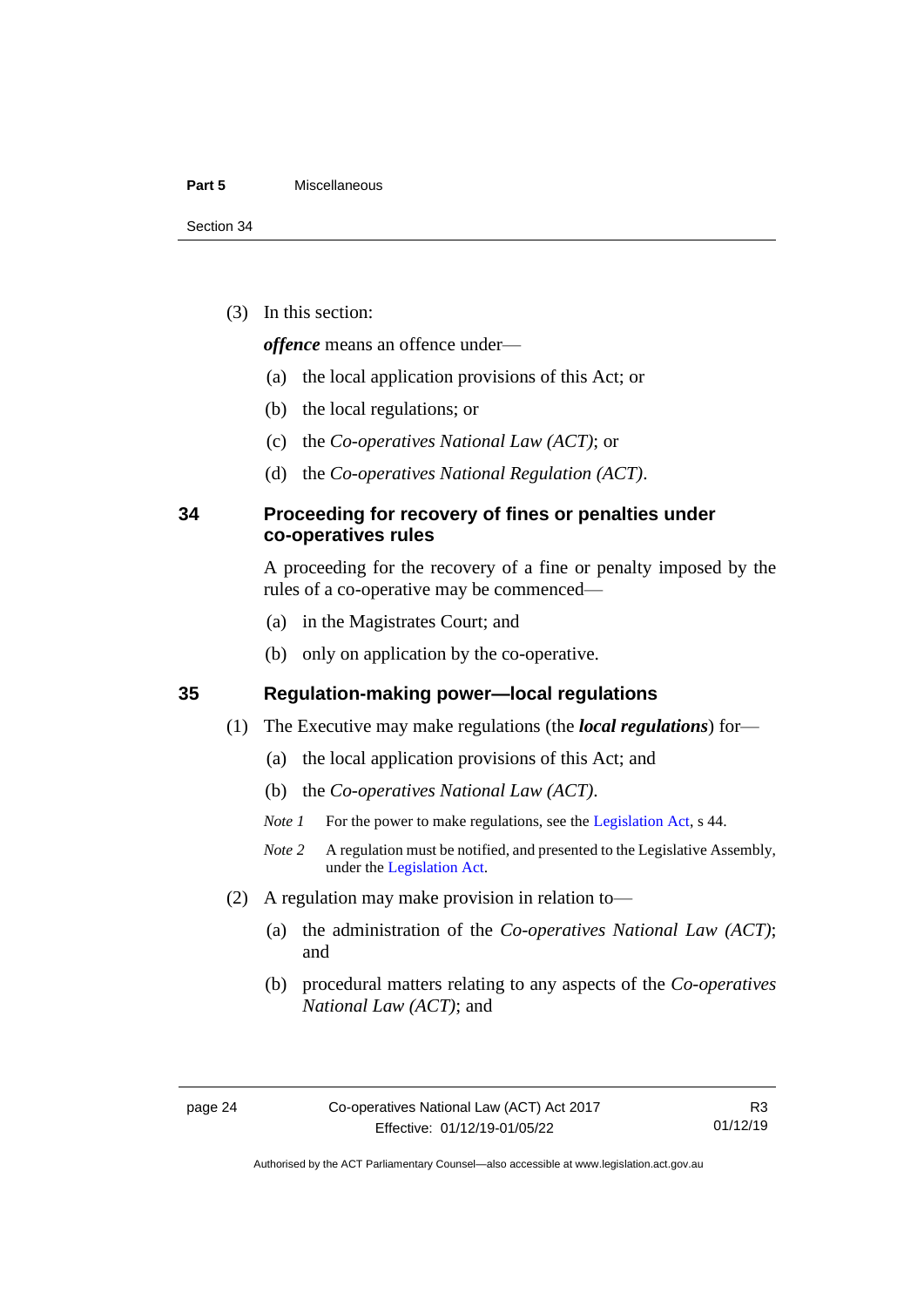- (c) without limiting paragraph (a) or (b), administrative matters relating to the supervision and inspection of co-operatives.
- (3) A regulation may create offences and fix maximum penalties for the offences of not more than the amount mentioned in the *Co-operatives National Law (ACT)*, section 612 (5) (Power to make Co-operatives National Regulations).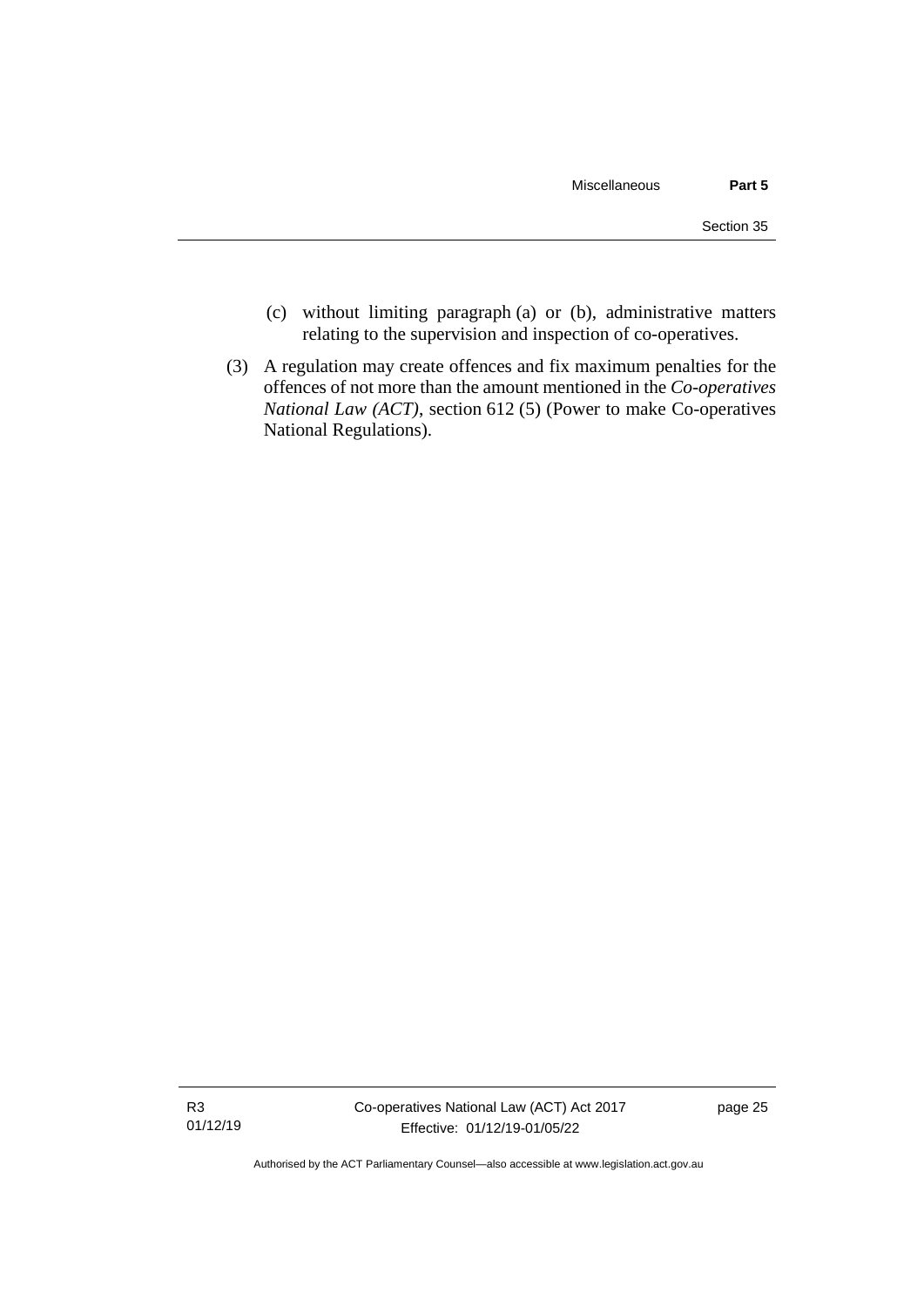#### **Part 10** Transitional

Section 50

# <span id="page-31-0"></span>**Part 10 Transitional**

#### <span id="page-31-1"></span>**50 Meaning of** *commencement day***—pt 10**

In this part:

*commencement day* means the day section 3 commences.

#### <span id="page-31-2"></span>**51 Exclusion of Legislation Act—Co-operatives National Regulations**

- (1) This section applies if Co-operatives National Regulations are published before the commencement day.
- (2) Section 8 (2) applies as if the Co-operatives National Regulations were published on the commencement day.

#### <span id="page-31-3"></span>**52 Saving of operation of Cooperatives Act 2002**

- (1) The repeal of the *[Cooperatives Act](http://www.legislation.act.gov.au/a/2002-45) 2002* does not affect an existing right, privilege or liability acquired, accrued or incurred under that Act.
	- *Note* A reference to an Act includes a reference to the statutory instruments made or in force under the Act, including any regulation (se[e Legislation](http://www.legislation.act.gov.au/a/2001-14)  [Act,](http://www.legislation.act.gov.au/a/2001-14) s 104).
- (2) An investigation, proceeding or remedy in relation to an existing right, privilege or liability under the *[Cooperatives Act](http://www.legislation.act.gov.au/a/2002-45) 2002* may be started, exercised, continued or completed, and the right, privilege or liability may be enforced and any penalty imposed, as if the repeal had not happened.
- (3) In this section:

*liability* includes liability to penalty for an offence against the law.

*penalty* includes punishment and forfeiture.

*privilege* includes immunity.

*right* includes capacity, interest, status and title.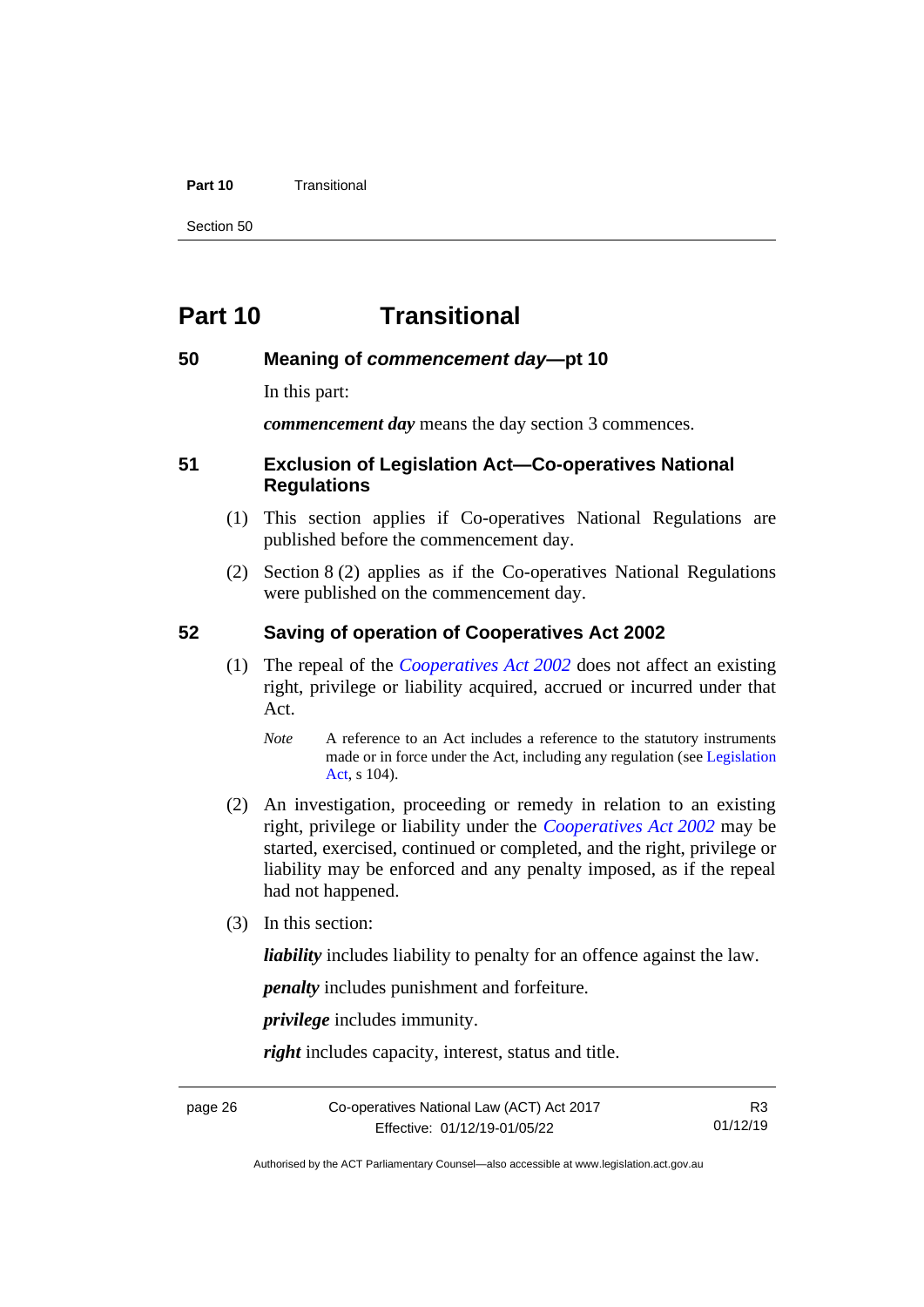# <span id="page-32-0"></span>**53 Registration of co-operatives**

- (1) This section applies if, immediately before the commencement day, a co-operative was registered under the *[Cooperatives Act](http://www.legislation.act.gov.au/a/2002-45) 2002*.
- (2) The co-operative is, on the commencement day—
	- (a) taken to be registered under the *Co-operatives National Law (ACT)*; and
	- (b) if the co-operative was—
		- (i) a trading co-operative under the *[Cooperatives Act](http://www.legislation.act.gov.au/a/2002-45) 2002* taken to be a distributing co-operative under the *Co-operatives National Law (ACT)*; or
		- (ii) a non-trading co-operative under the *[Cooperatives](http://www.legislation.act.gov.au/a/2002-45)  Act [2002](http://www.legislation.act.gov.au/a/2002-45)*—taken to be a non-distributing co-operative under the *Co-operatives National Law (ACT)*.

### <span id="page-32-1"></span>**54 Minimum paid up amount of shares—the Law, s 78 (4)**

The *Co-operatives National Law (ACT)*, section 78 (Minimum paid up amount) does not affect shares issued before the commencement day.

# <span id="page-32-2"></span>**55 Entitlements of former members of trading co-operatives—the Law, sch 3, s 1**

- (1) This section applies if a person's membership of a trading co-operative was cancelled before the commencement day.
- (2) A reference in the *Co-operatives National Law (ACT)*, part 2.6, division 5 (Entitlements of former members of distributing co-operatives) to a period of 2 years after the person's shares were forfeited is taken to be a reference to a period of 5 years after the person's shares were forfeited.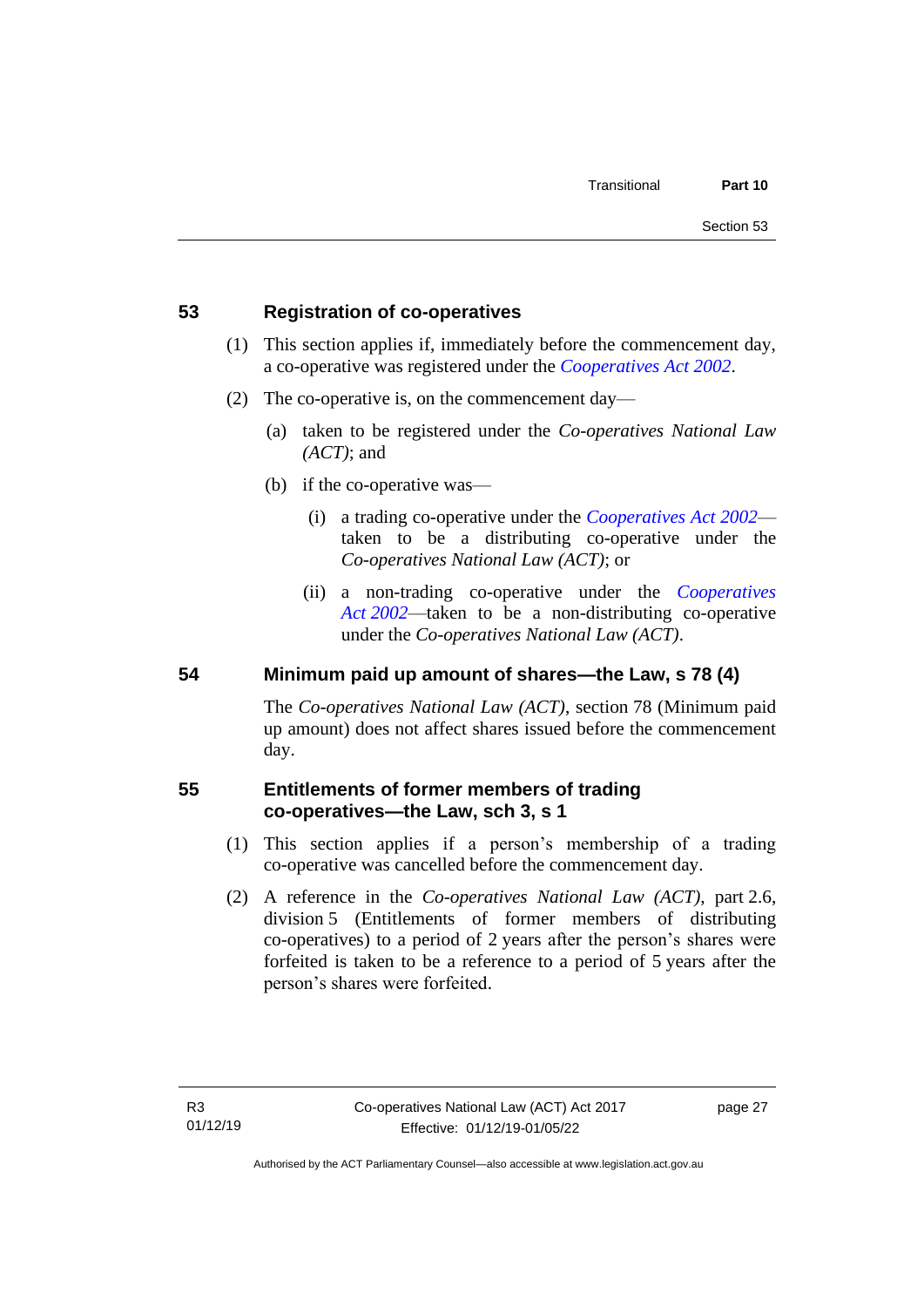#### **Part 10** Transitional

# <span id="page-33-0"></span>**56 Entitlement to distribution from business or reserves of co-operative**

Any entitlement that a member or former member of a co-operative had immediately before the commencement of this section, in relation to a surplus arising from the business of the co-operative or a part of the reserves of the co-operative, continues in force until satisfied.

# <span id="page-33-1"></span>**57 Transitional regulations**

- (1) A regulation may prescribe transitional matters necessary or convenient to be prescribed because of the enactment of this Act.
- (2) A regulation may modify this part (including in relation to another territory law) to make provision in relation to anything that, in the Executive's opinion, is not, or is not adequately or appropriately, dealt with in this part.
- (3) A regulation under subsection (2) has effect despite anything else in this Act or another territory law.

### <span id="page-33-2"></span>**58 Expiry—pt 10**

This part expires 5 years after the commencement day.

*Note* Transitional provisions are kept in the Act for a limited time. A transitional provision is repealed on its expiry but continues to have effect after its repeal (se[e Legislation Act,](http://www.legislation.act.gov.au/a/2001-14) s 88).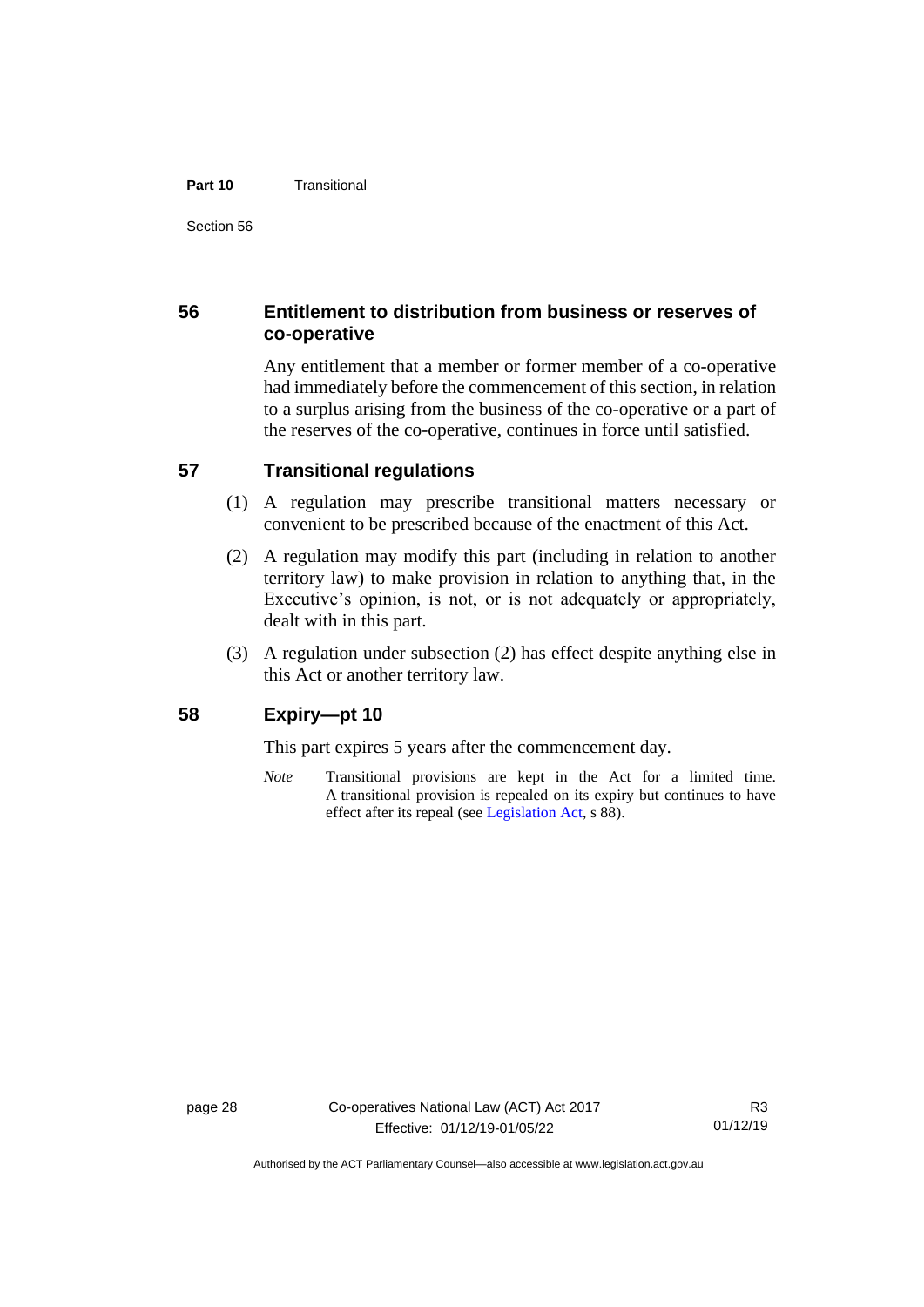Modification [1.1AA]

# <span id="page-34-0"></span>**Schedule 1 Modifications—Co-operatives National Law**

(see s 7)

#### **[1.1AA] Section 4, new definition of** *disallowable instrument*

*insert*

*disallowable instrument*—see the *[Legislation Act 2001](http://www.legislation.act.gov.au/a/2001-14)* (ACT), section 9.

# **[1.1] Section 15 (2) (f)**

*substitute*

(f) a reference in the applied provisions to notification (however described) in the Gazette is to be read as a reference to notification under the [Legislation Act;](http://www.legislation.act.gov.au/a/2001-14)

# **[1.1A] Section 26 (1) (b) (ii)**

*substitute*

- (ii) determined by the Minister by disallowable instrument; and
	- *Note* A disallowable instrument must be notified, and presented to the Legislative Assembly, under the [Legislation Act.](http://www.legislation.act.gov.au/a/2001-14)

#### **[1.1B] Section 31 (b) (ii)**

#### *substitute*

- (ii) determined by the Minister by disallowable instrument; and
	- *Note* A disallowable instrument must be notified, and presented to the Legislative Assembly, under the [Legislation Act.](http://www.legislation.act.gov.au/a/2001-14)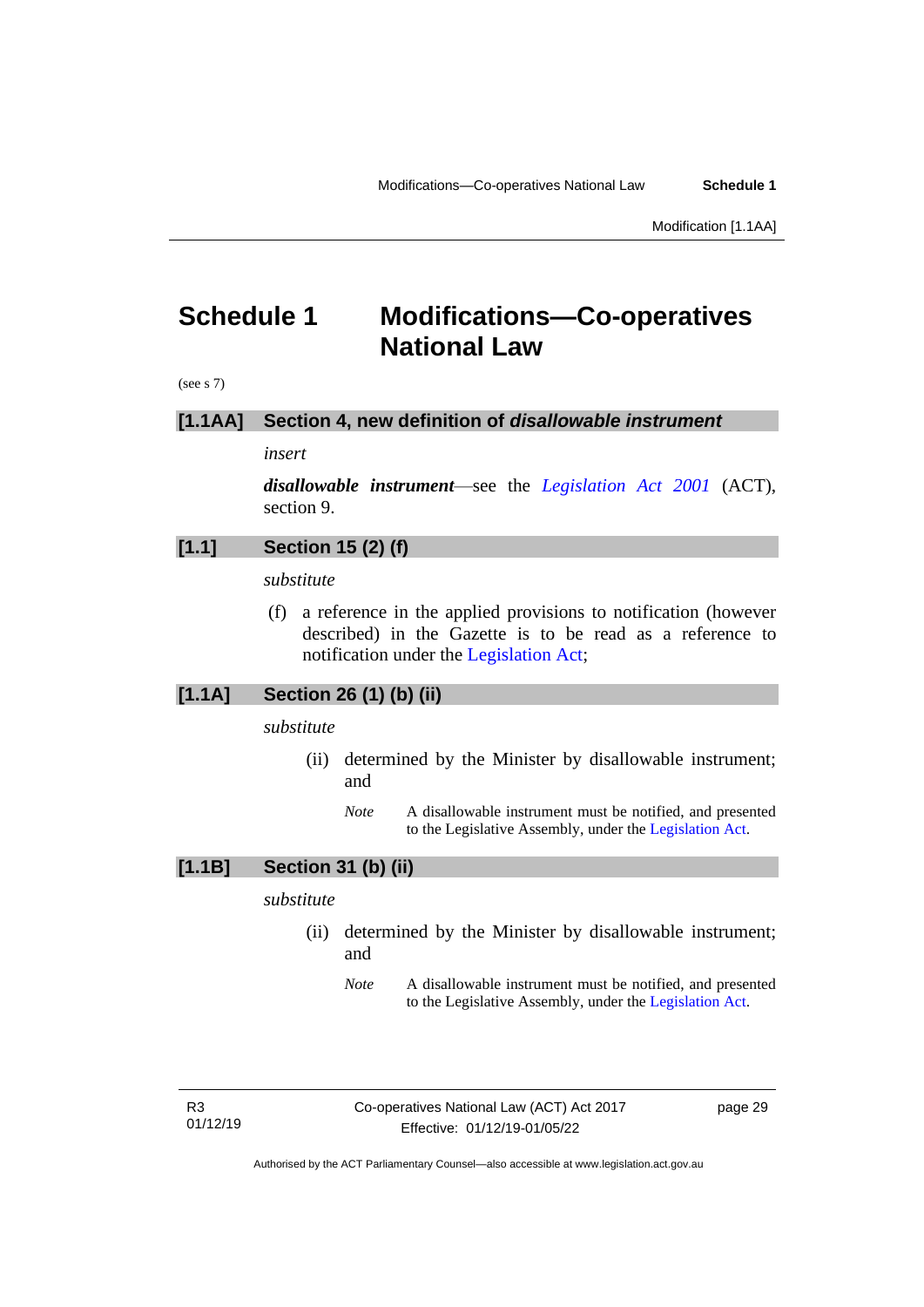#### **Schedule 1** Modifications—Co-operatives National Law

Modification [1.1C]

#### **[1.1C] Section 37 (b) (ii)**

#### *substitute*

- (ii) determined by the Minister by disallowable instrument; and
	- *Note* A disallowable instrument must be notified, and presented to the Legislative Assembly, under the [Legislation Act.](http://www.legislation.act.gov.au/a/2001-14)

# **[1.1D] Section 57 (2) (b)**

*omit*

(b) prescribed by the local regulations;

for obtaining a copy of the rules from the Registrar.

*substitute*

(b) determined by the Minister by disallowable instrument;

for obtaining a copy of the rules from the Registrar.

*Note* A disallowable instrument must be notified, and presented to the Legislative Assembly, under the [Legislation Act.](http://www.legislation.act.gov.au/a/2001-14)

# **[1.1E] Section 57 (3) (b)**

#### *substitute*

- (b) determined by the Minister by disallowable instrument.
- *Note* A disallowable instrument must be notified, and presented to the Legislative Assembly, under the [Legislation Act.](http://www.legislation.act.gov.au/a/2001-14)

#### **[1.2] Section 88 (1), penalty**

*omit*

or imprisonment for 6 months, or both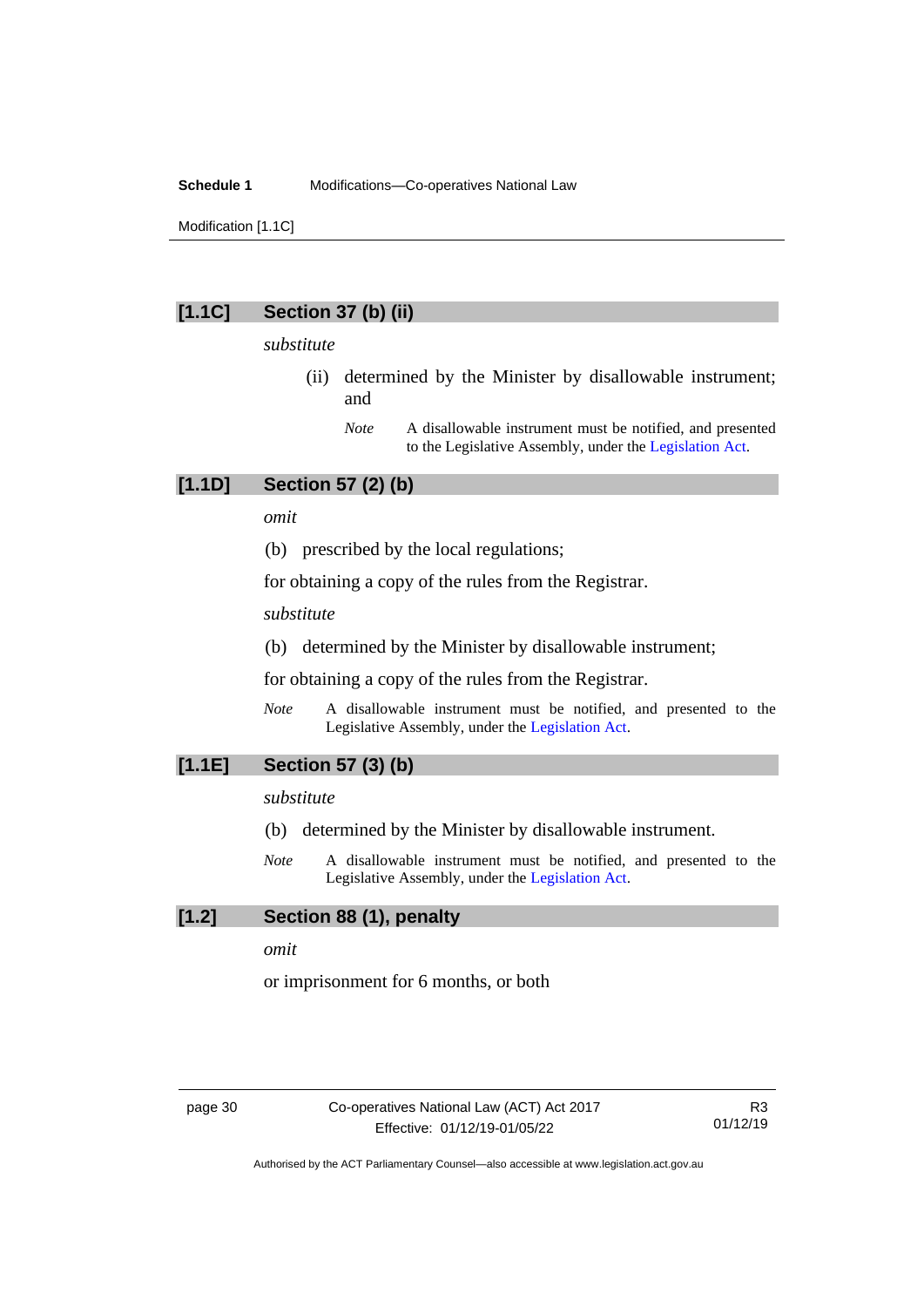| [1.3]    | Section 88 (2), penalty                                                                                                             |
|----------|-------------------------------------------------------------------------------------------------------------------------------------|
|          | omit                                                                                                                                |
|          | or imprisonment for 6 months, or both                                                                                               |
| [1.4]    | Section 90 (1), penalty                                                                                                             |
|          | omit                                                                                                                                |
|          | or imprisonment for 6 months, or both                                                                                               |
| [1.5]    | Section 92 (1), penalty                                                                                                             |
|          | omit                                                                                                                                |
|          | or imprisonment for 3 months, or both                                                                                               |
| $[1.5A]$ | <b>Section 92 (8) (b)</b>                                                                                                           |
|          | substitute                                                                                                                          |
|          | determined by the Minister by disallowable instrument.<br>(b)                                                                       |
|          | <b>Note</b><br>A disallowable instrument must be notified, and presented to the<br>Legislative Assembly, under the Legislation Act. |
| $[1.5B]$ | New section 214 (1) (a) (v)                                                                                                         |
|          | insert                                                                                                                              |
|          | any disallowable instrument made under this Law;<br>(v)                                                                             |
| $[1.5C]$ | Section 214 (5) (b)                                                                                                                 |
|          | substitute                                                                                                                          |
|          | determined by the Minister by disallowable instrument.<br>(b)                                                                       |
|          | <b>Note</b><br>A disallowable instrument must be notified, and presented to the<br>Legislative Assembly, under the Legislation Act. |

Authorised by the ACT Parliamentary Counsel—also accessible at www.legislation.act.gov.au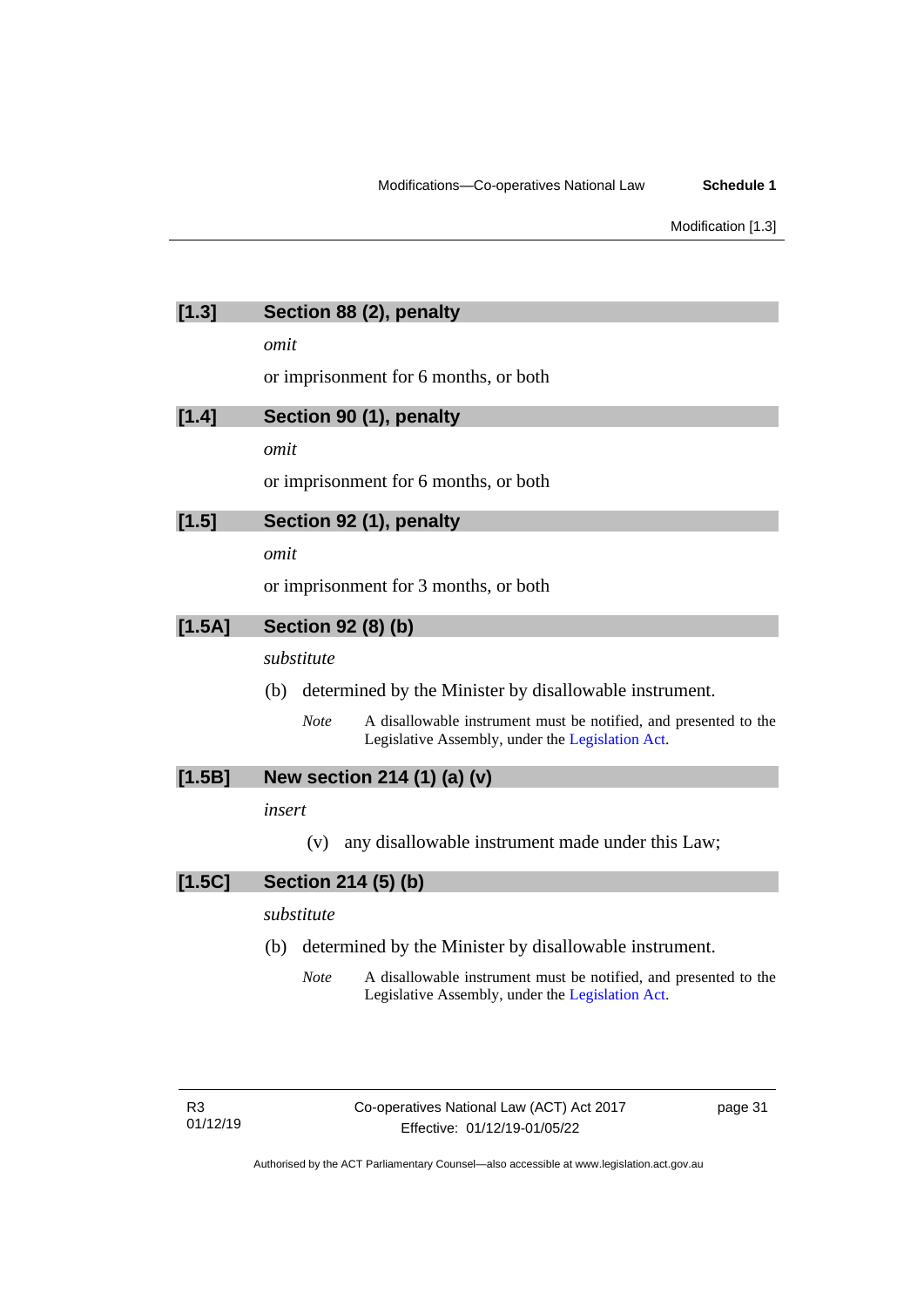#### **Schedule 1** Modifications—Co-operatives National Law

Modification [1.5D]

#### **[1.5D] Section 243 (2) (c) and note**

#### *substitute*

- (c) be accompanied by the filing fee:
	- (i) prescribed by the National Regulations, unless subparagraph (ii) applies; or
	- (ii) determined by the Minister by disallowable instrument.
- *Note 1* See section 444 (4) (a) regarding the period within which a special resolution must be filed with the Registrar in connection with the voluntary winding up of a co-operative.
- *Note 2* A disallowable instrument must be notified, and presented to the Legislative Assembly, under the [Legislation Act.](http://www.legislation.act.gov.au/a/2001-14)

#### **[1.6] Section 252 (1), penalty**

*omit*

or imprisonment for 3 months, or both

#### **[1.7] Section 252 (2), penalty**

*omit*

or imprisonment for 3 months, or both

#### **[1.8] Section 286 (4), penalty**

*omit*

penalty units or imprisonment for 3 months, or both

#### **[1.9] Section 287 (1), penalty**

*omit*

or imprisonment for 3 months, or both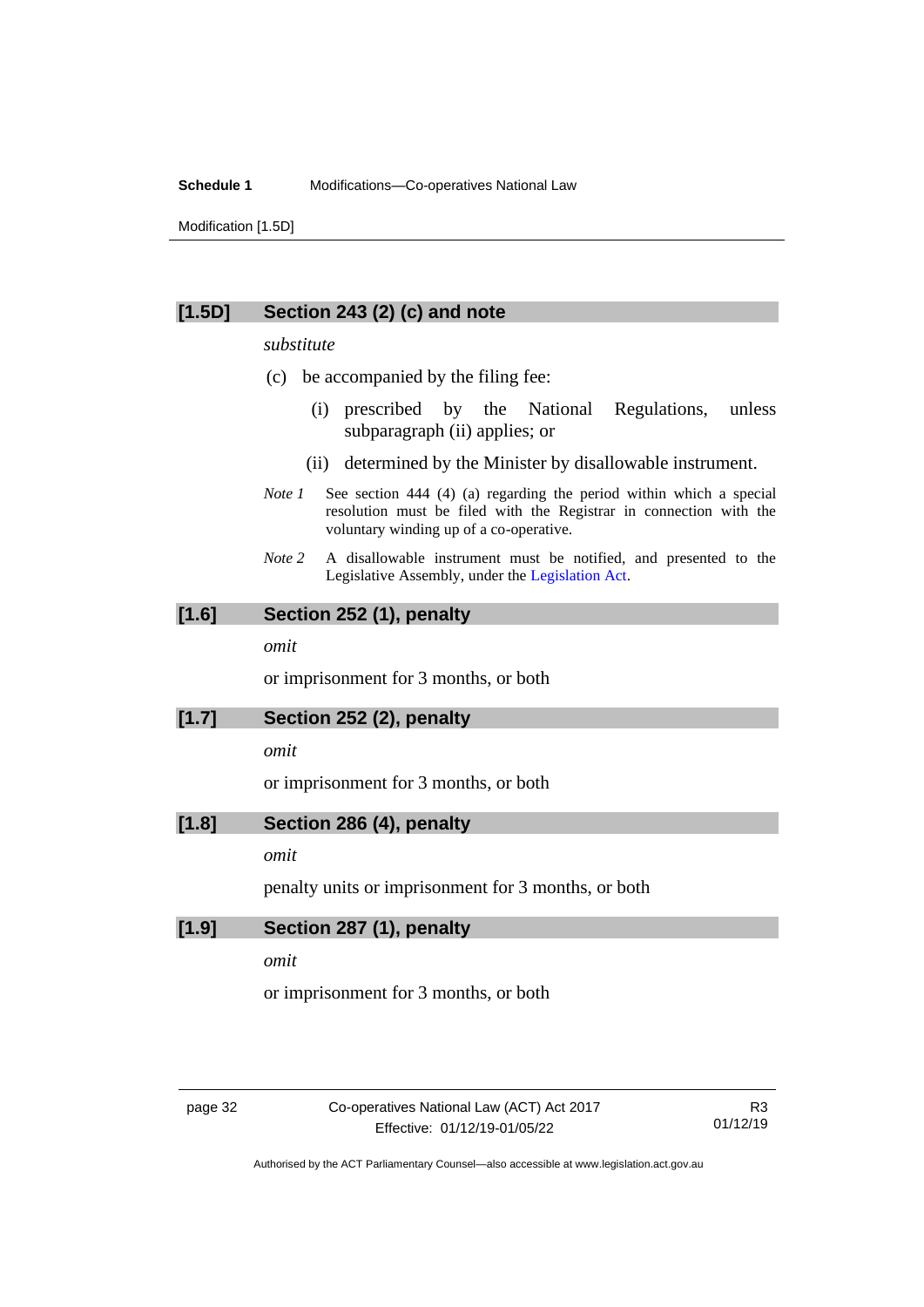# **[1.10] Section 340 (1), penalty**

*omit*

or imprisonment for 6 months, or both

# **[1.11] Section 340 (2), penalty**

*omit*

or imprisonment for 6 months, or both

# **[1.12] Section 453 (e)**

#### *omit*

(within the meaning of the *[Financial Management and](https://www.legislation.gov.au/Series/C2004A05251)  [Accountability Act 1997](https://www.legislation.gov.au/Series/C2004A05251)* of the Commonwealth)

#### *substitute*

(within the meaning of the *[Public Governance, Performance and](https://www.legislation.gov.au/Series/C2013A00123)  [Accountability Act](https://www.legislation.gov.au/Series/C2013A00123) 2013* (Cwlth))

### **[1.12A] Section 522 (4) (b)**

#### *substitute*

- (b) determined by the Minister by disallowable instrument.
	- *Note* A disallowable instrument must be notified, and presented to the Legislative Assembly, under the [Legislation Act.](http://www.legislation.act.gov.au/a/2001-14)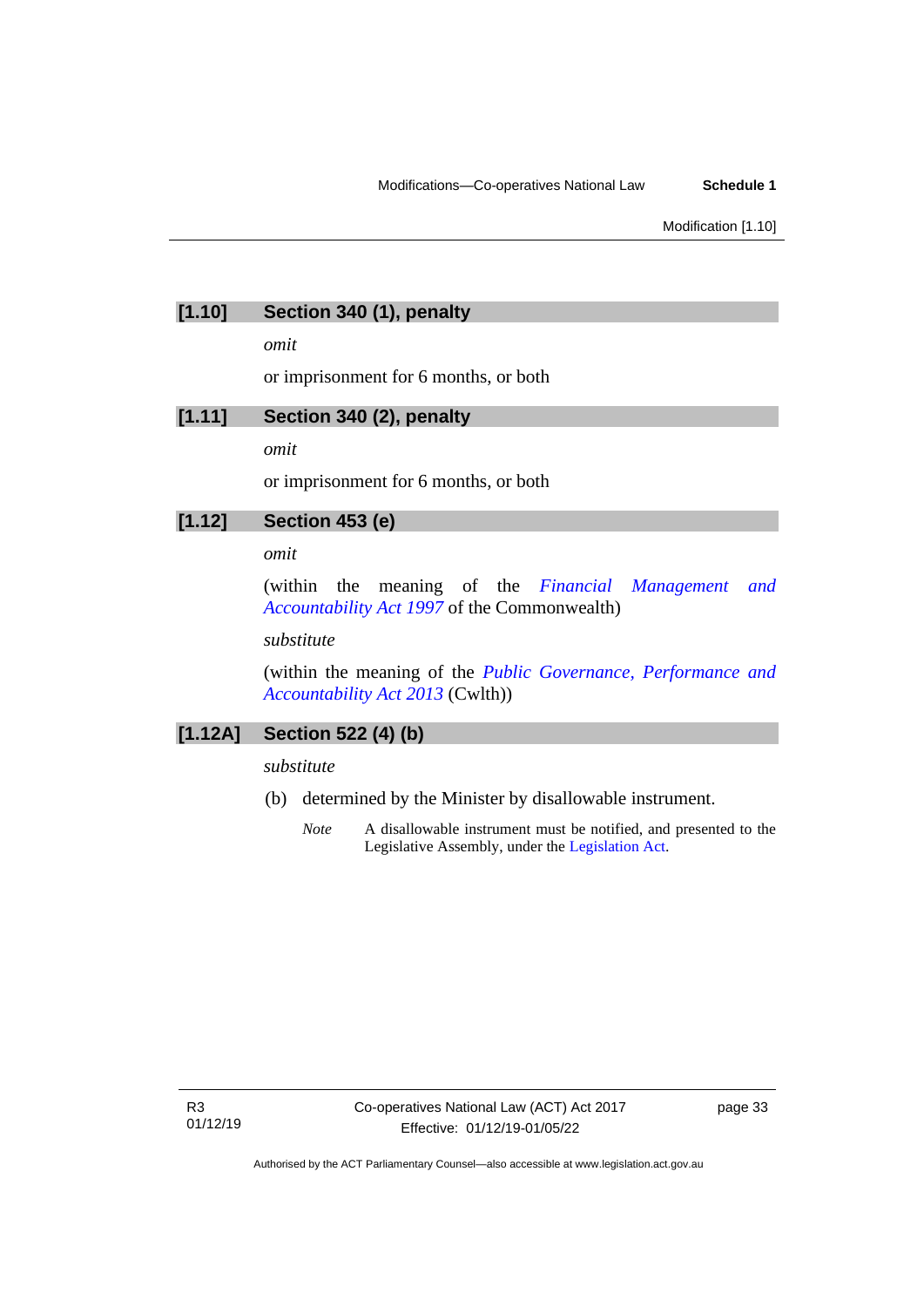#### **Schedule 1** Modifications—Co-operatives National Law

Modification [1.13]

#### **[1.13] Section 570**

*substitute*

#### **570 Operation of Part—appeal means review**

A reference in this part to an appeal against a decision of the Registrar means a review of the decision.

### **[1.14] New section 578 (4)**

*insert*

(4) In this section:

*rules of the designated tribunal* means the *[ACT Civil and](http://www.legislation.act.gov.au/a/2008-35)  [Administrative Tribunal Act](http://www.legislation.act.gov.au/a/2008-35) 2008*.

*Note* A reference to an Act includes a reference to the statutory instruments made or in force under the Act, including any regulation (se[e Legislation](http://www.legislation.act.gov.au/a/2001-14)  [Act,](http://www.legislation.act.gov.au/a/2001-14) s 104).

#### **[1.15] Section 601 (5), definition of** *prescribed fee***, paragraph (b)**

#### *substitute*

- (b) determined by the Minister by disallowable instrument.
	- *Note* A disallowable instrument must be notified, and presented to the Legislative Assembly, under the [Legislation Act.](http://www.legislation.act.gov.au/a/2001-14)

*Note* Decisions are reviewed under the *[ACT Civil and Administrative Tribunal](http://www.legislation.act.gov.au/a/2008-35)  Act [2008](http://www.legislation.act.gov.au/a/2008-35)*, pt 4A.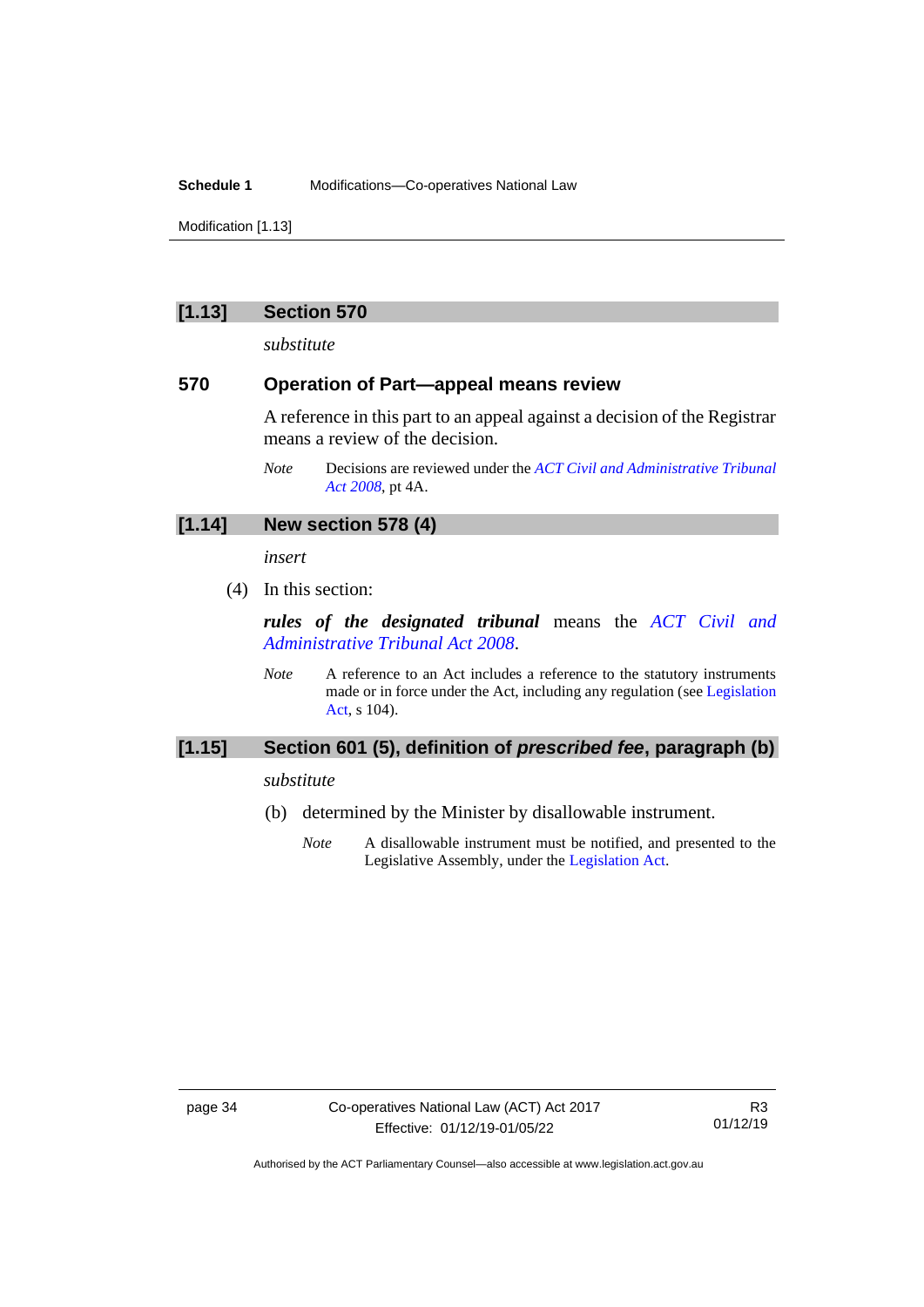# **[1.16] Section 604 (b)**

*omit*

(ii) prescribed by the local regulations;

has been paid.

*substitute*

(ii) determined by the Minister by disallowable instrument;

has been paid.

*Note* A disallowable instrument must be notified, and presented to the Legislative Assembly, under the [Legislation Act.](http://www.legislation.act.gov.au/a/2001-14)

R3 01/12/19 page 35

Authorised by the ACT Parliamentary Counsel—also accessible at www.legislation.act.gov.au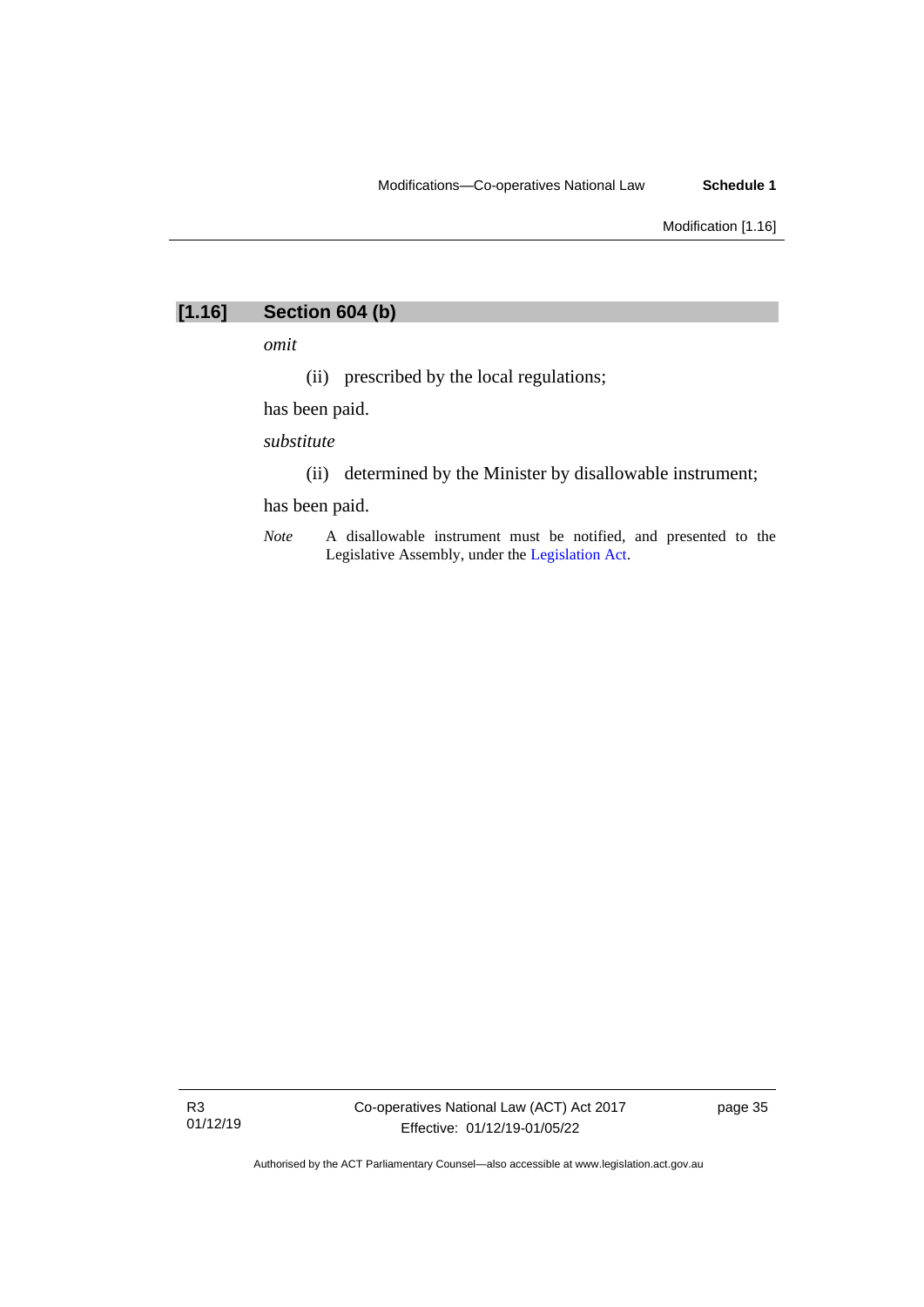**Dictionary** 

# <span id="page-41-0"></span>**Dictionary**

(see s 3)

- *Note 1* The [Legislation Act](http://www.legislation.act.gov.au/a/2001-14) contains definitions and other provisions relevant to this Act.
- *Note 2* For example, the [Legislation Act,](http://www.legislation.act.gov.au/a/2001-14) dict, pt 1, defines the following terms:
	- ACAT
	- ACT
	- auditor-general
	- commissioner for fair trading
	- commissioner for revenue
	- Corporations Act
	- director-general (see s 163)
	- disallowable instrument (see s 9)
	- instrument (see s 14)
	- integrity commission
	- magistrate
	- Minister (see s 162)
	- notifiable instrument (see s 10)
	- ombudsman
	- police officer
	- public employee
	- public servant
	- public trustee and guardian
	- Supreme Court
	- territory law
	- Treasurer.

*applied Corporations law*, for part 4 (Application of Corporations Act)—see section 23.

*Co-operatives National Law* means the Co-operatives National Law set out in the appendix to the *[Co-operatives \(Adoption of National](http://www.legislation.nsw.gov.au/#/view/act/2012/29)  [Law\) Act](http://www.legislation.nsw.gov.au/#/view/act/2012/29) 2012* (NSW).

R3 01/12/19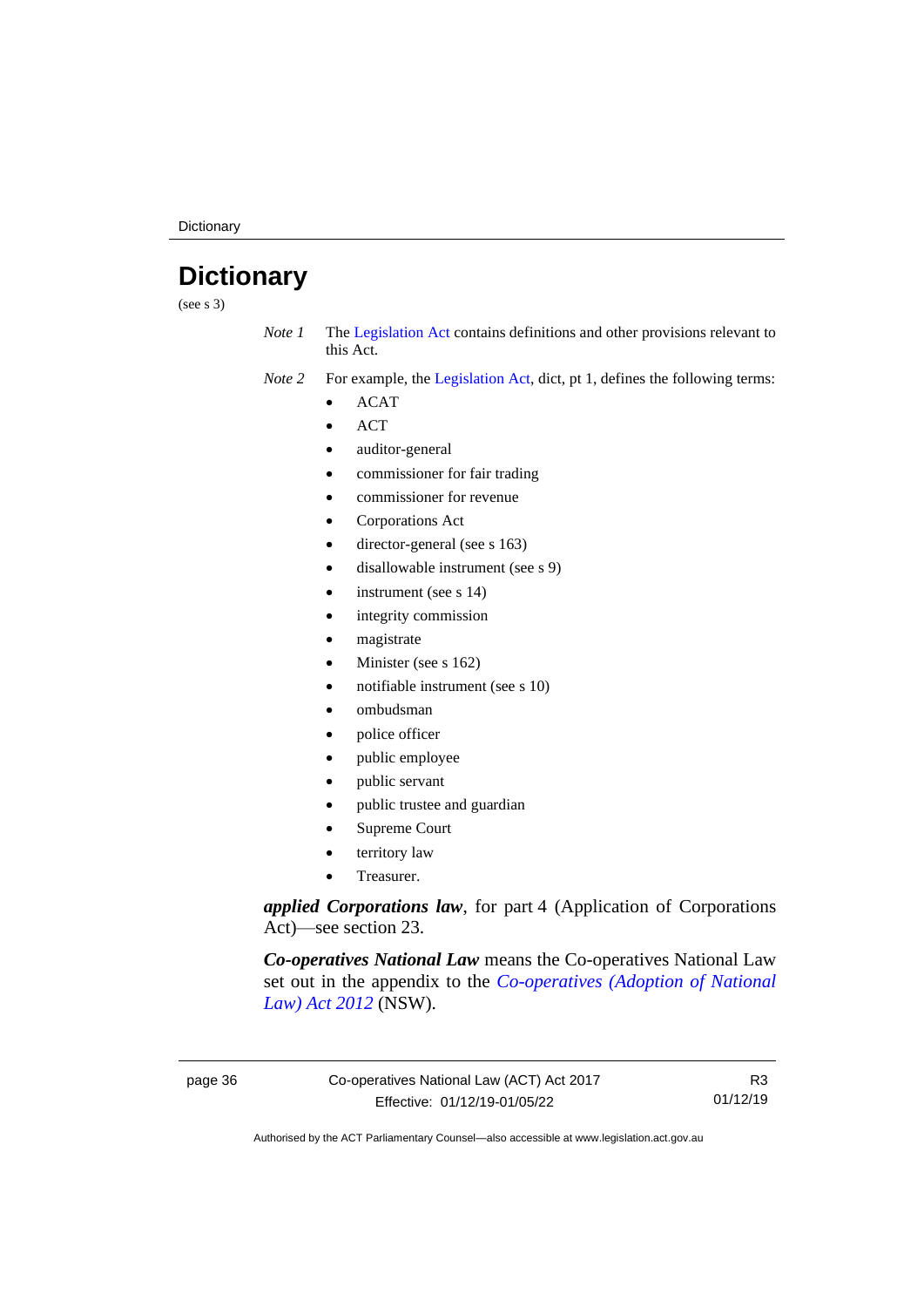*Co-operatives National Law (ACT)* means the provisions applying because of section 7 (1).

*Co-operatives National Regulation (ACT)* means the provisions applying because of section 7 (2).

*Co-operatives National Regulations* means the Co-operatives National Regulations made under the Co-operatives National Law.

*Corporations legislation*, for part 4 (Application of Corporations Act)—see section 23.

*declaratory provision*, for part 4 (Application of Corporations Act) see section 23.

*local application provisions of this Act* means the provisions of this Act other than—

- (a) the *Co-operatives National Law (ACT)*; and
- (b) the modified text of the Co-operatives National Law (ACT) in schedule 1.

*local regulations*—see section 35.

*matter*, for part 4 (Application of Corporations Act)—see section 23.

*modification*, for part 4 (Application of Corporations Act)—see section 23.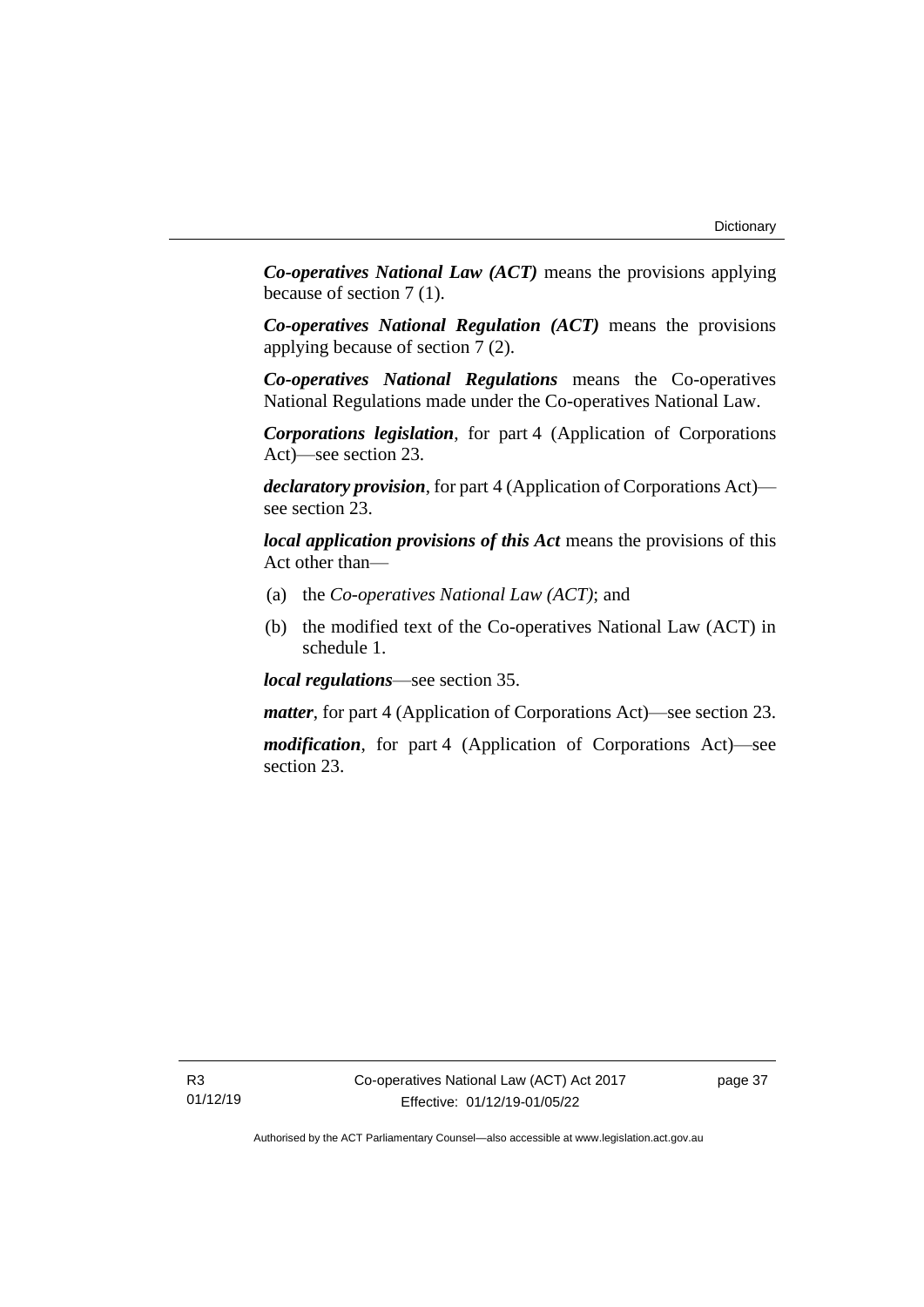1 About the endnotes

# <span id="page-43-1"></span><span id="page-43-0"></span>**Endnotes**

### **1 About the endnotes**

Amending and modifying laws are annotated in the legislation history and the amendment history. Current modifications are not included in the republished law but are set out in the endnotes.

Not all editorial amendments made under the *Legislation Act 2001*, part 11.3 are annotated in the amendment history. Full details of any amendments can be obtained from the Parliamentary Counsel's Office.

Uncommenced amending laws are not included in the republished law. The details of these laws are underlined in the legislation history. Uncommenced expiries are underlined in the legislation history and amendment history.

If all the provisions of the law have been renumbered, a table of renumbered provisions gives details of previous and current numbering.

The endnotes also include a table of earlier republications.

| $A = Act$                                    | $NI =$ Notifiable instrument                |
|----------------------------------------------|---------------------------------------------|
|                                              |                                             |
| $AF =$ Approved form                         | $o = order$                                 |
| $am = amended$                               | $om = omitted/repealed$                     |
| $amdt = amendment$                           | $ord = ordinance$                           |
| $AR = Assembly resolution$                   | $orig = original$                           |
| $ch = chapter$                               | par = paragraph/subparagraph                |
| $CN =$ Commencement notice                   | $pres = present$                            |
| $def = definition$                           | $prev = previous$                           |
| $DI = Disallowable instrument$               | $(\text{prev}) = \text{previously}$         |
| $dict = dictionary$                          | $pt = part$                                 |
| $disallowed = disallowed by the Legislative$ | $r = rule/subrule$                          |
| Assembly                                     | $reloc = relocated$                         |
| $div = division$                             | $renum = renumbered$                        |
| $exp = expires/expired$                      | $R[X]$ = Republication No                   |
| $Gaz = gazette$                              | $RI = reissue$                              |
| $h dq =$ heading                             | $s = section/subsection$                    |
|                                              |                                             |
| $IA = Interpretation Act 1967$               | $sch = schedule$                            |
| ins = inserted/added                         | $sdiv = subdivision$                        |
| $LA =$ Legislation Act 2001                  | $SL = Subordinate$ law                      |
| $LR =$ legislation register                  | $sub =$ substituted                         |
| $LRA =$ Legislation (Republication) Act 1996 | $underlining = whole or part not commenced$ |
| $mod = modified/modification$                | or to be expired                            |

#### <span id="page-43-2"></span>**2 Abbreviation key**

page 38 Co-operatives National Law (ACT) Act 2017 Effective: 01/12/19-01/05/22

R3 01/12/19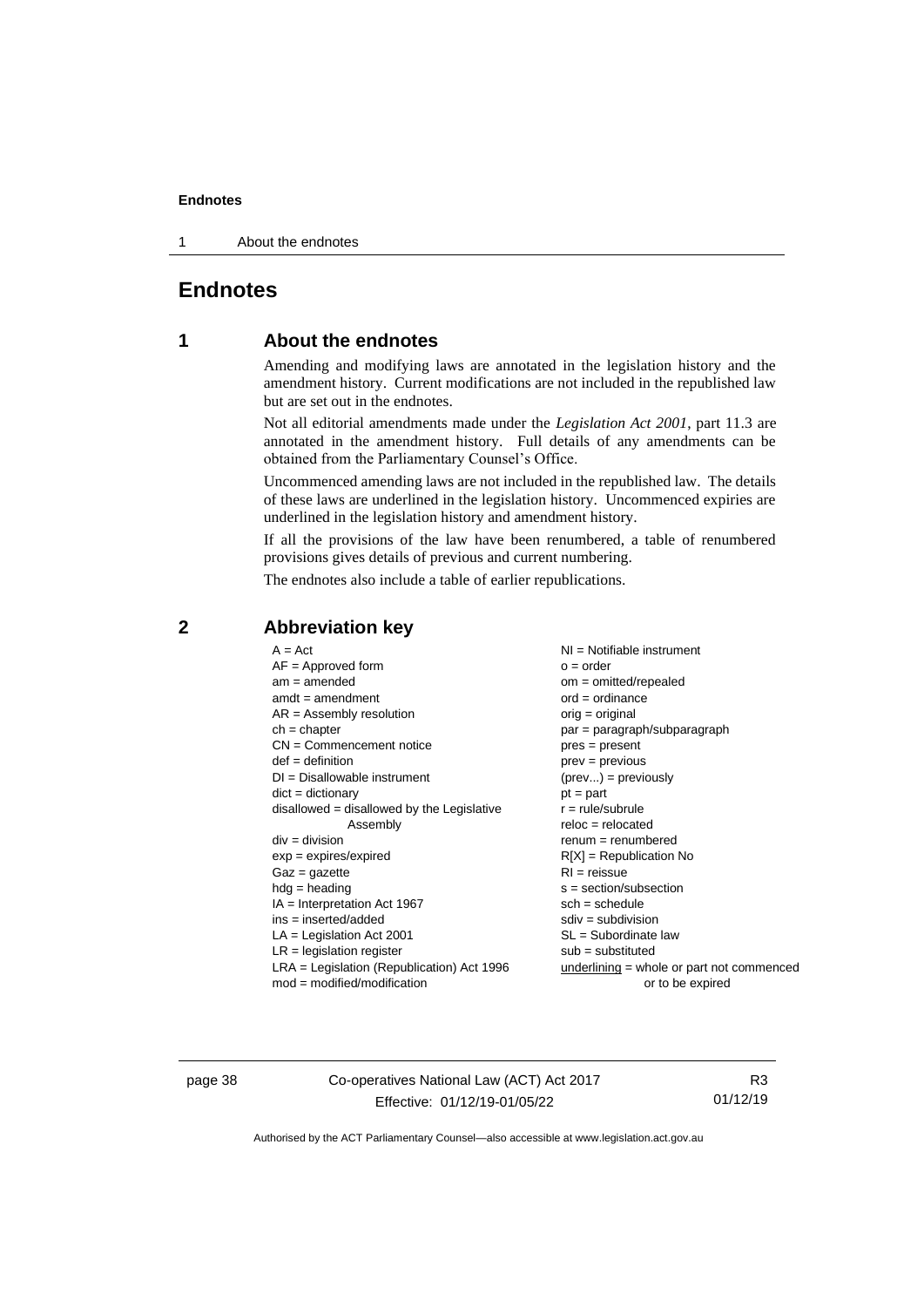#### <span id="page-44-0"></span>**3 Legislation history**

#### **Co-operatives National Law (ACT) Act 2017 A2017-8**

notified LR 4 April 2017

s 1, s 2 commenced 4 April 2017 (LA s 75 (1))

remainder commenced 1 May 2017 (s 2)

as amended by

#### **[Justice and Community Safety Legislation Amendment](http://www.legislation.act.gov.au/a/2017-38/default.asp)  Act [2017](http://www.legislation.act.gov.au/a/2017-38/default.asp) (No 3) A2017-38 pt 4**

notified LR 9 November 2017 s 1, s 2 commenced 9 November 2017 (LA s 75 (1)) pt 4 commenced 16 November 2017 (s 2 (1))

#### **[Integrity Commission Act 2018](http://www.legislation.act.gov.au/a/2018-52#history) A2018-52 sch 1 pt 1.3 (as am by [A2019-18](https://www.legislation.act.gov.au/a/2019-18) s 4)**

notified LR 11 December 2018 s 1, s 2 commenced 11 December 2018 (LA s 75 (1)) sch 1 pt 1.3 commenced 1 December 2019 (s 2 (2) (a) as am by [A2019-18](https://www.legislation.act.gov.au/a/2019-18) s 4)

#### **[Integrity Commission Amendment Act 2019](http://www.legislation.act.gov.au/a/2019-18/default.asp) A2019-18**

notified LR 14 June 2019

- s 1, s 2 commenced 14 June 2019 (LA s 75 (1))
- s 3, s 4 commenced 15 June 2019 (s 2 (1))
- *Note* This Act only amends th[e Integrity Commission Act 2018](http://www.legislation.act.gov.au/a/2018-52#history) A2018-52.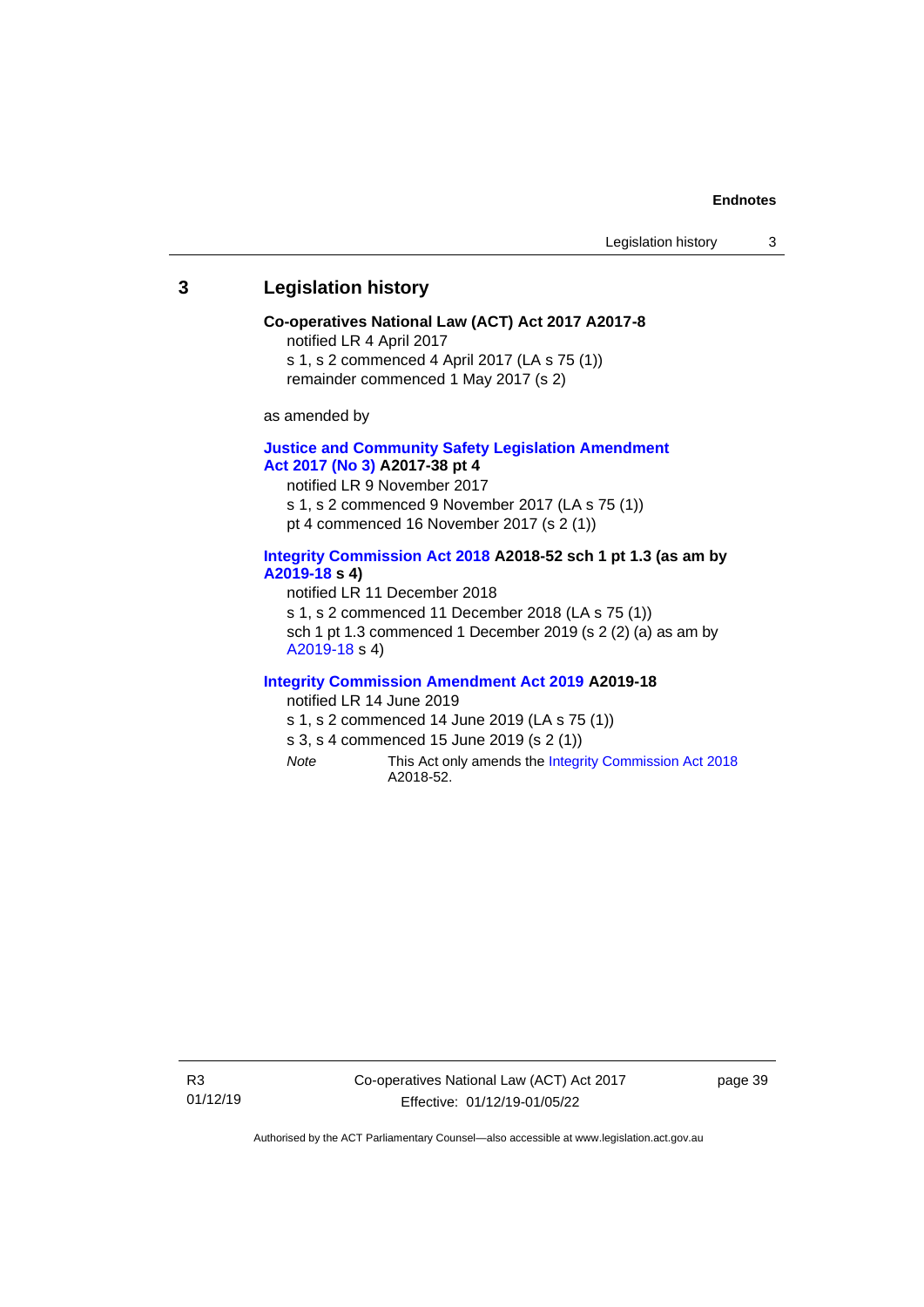4 Amendment history

#### <span id="page-45-0"></span>**4 Amendment history**

```
Commencement
s 2 om LA s 89 (4)
Exclusion of Legislation Act
 A2017-38 s 10; ss renum R2 LA
Secrecy—the Law, s 537<br>s 17 am A2
                 A2018-52 amdt 1.12; pars renum R3 LA
Repeals and consequential amendments
pt 6 hdg om LA s 89 (3)
Legislation repealed
s 36 om LA s 89 (3)
Legislation amended—sch 2
s 37 om LA s 89 (3)
Transitional
pt 10 hdg exp 1 May 2022 (s 58)
Meaning of commencement day—pt 10
s 50 exp 1 May 2022 (s 58)
Exclusion of Legislation Act—Co-operatives National Regulations
s 51 exp 1 May 2022 (s 58)
Saving of operation of Cooperatives Act 2002
s 52 exp 1 May 2022 (s 58)
Registration of co-operatives<br>s 53 exp 1 May 2
                exp 1 May 2022 (s 58)
Minimum paid up amount of shares—the Law, s 78 (4)
s 54 exp 1 May 2022 (s 58)
Entitlements of former members of trading co-operatives—the Law, sch 3, 
s 1
s 55 exp 1 May 2022 (s 58)
Entitlement to distribution from business or reserves of co-operative
s 56 exp 1 May 2022 (s 58)
Transitional regulations<br>s 57 exp 1
                exp 1 May 2022 (s 58)
Expiry—pt 10
s 58 exp 1 May 2022 (s 58)
Modifications—Co-operatives National Law<br>sch 1 am A2017-38 ss 11-15
                A2017-38 ss 11-15
```
page 40 Co-operatives National Law (ACT) Act 2017 Effective: 01/12/19-01/05/22

R3 01/12/19